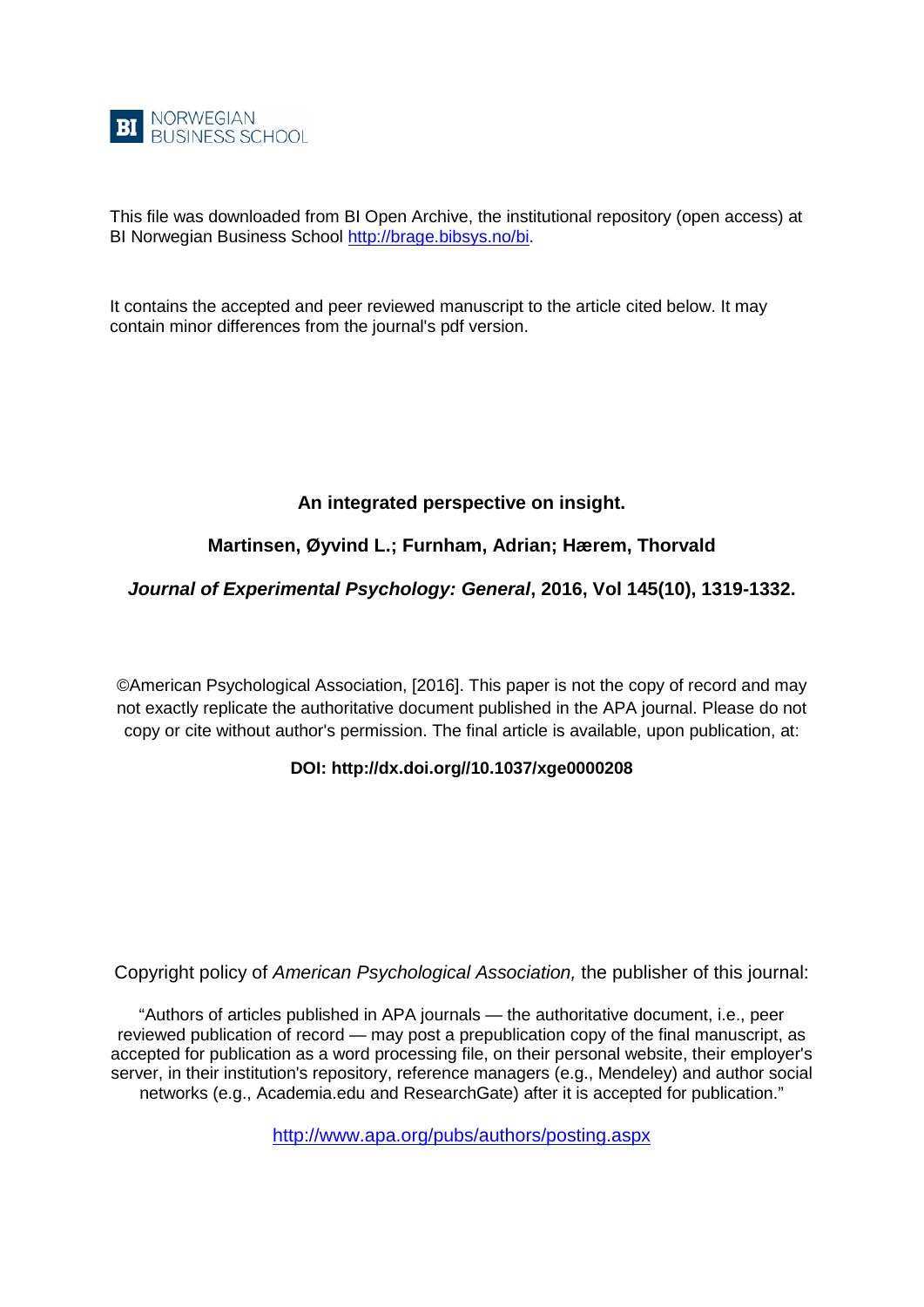Øyvind L. Martinsen\*, Adrian Furnham\*, \*\* and Thorvald Hærem\*

\* Norwegian School of Management, Oslo, Norway

\*\* University College London, London, UK

To be published in Journal of Experimental Psychology: General. Please do not distribute nor cite until published.

Word Count: 12471

Author note: An early draft of this study along with two other studies was presented at the annual meeting for the American Psychological Association in San Franscisco (2007, August). Special thanks to Professors Geir Kaufmann, Knut Hagtvet, and Tom Backer Johnsen for support and comments on earlier versions of the paper. Thanks to anonymous reviewers for useful comments.

Correspondence and requests for reprints should be sent to Øyvind Lund Martinsen, Department for Leadership and Organizational Behavior, Norwegian Business School, Nydalsveien 37, 0484 Oslo, Norway. E-mail: oyvind.martinsen@bi.no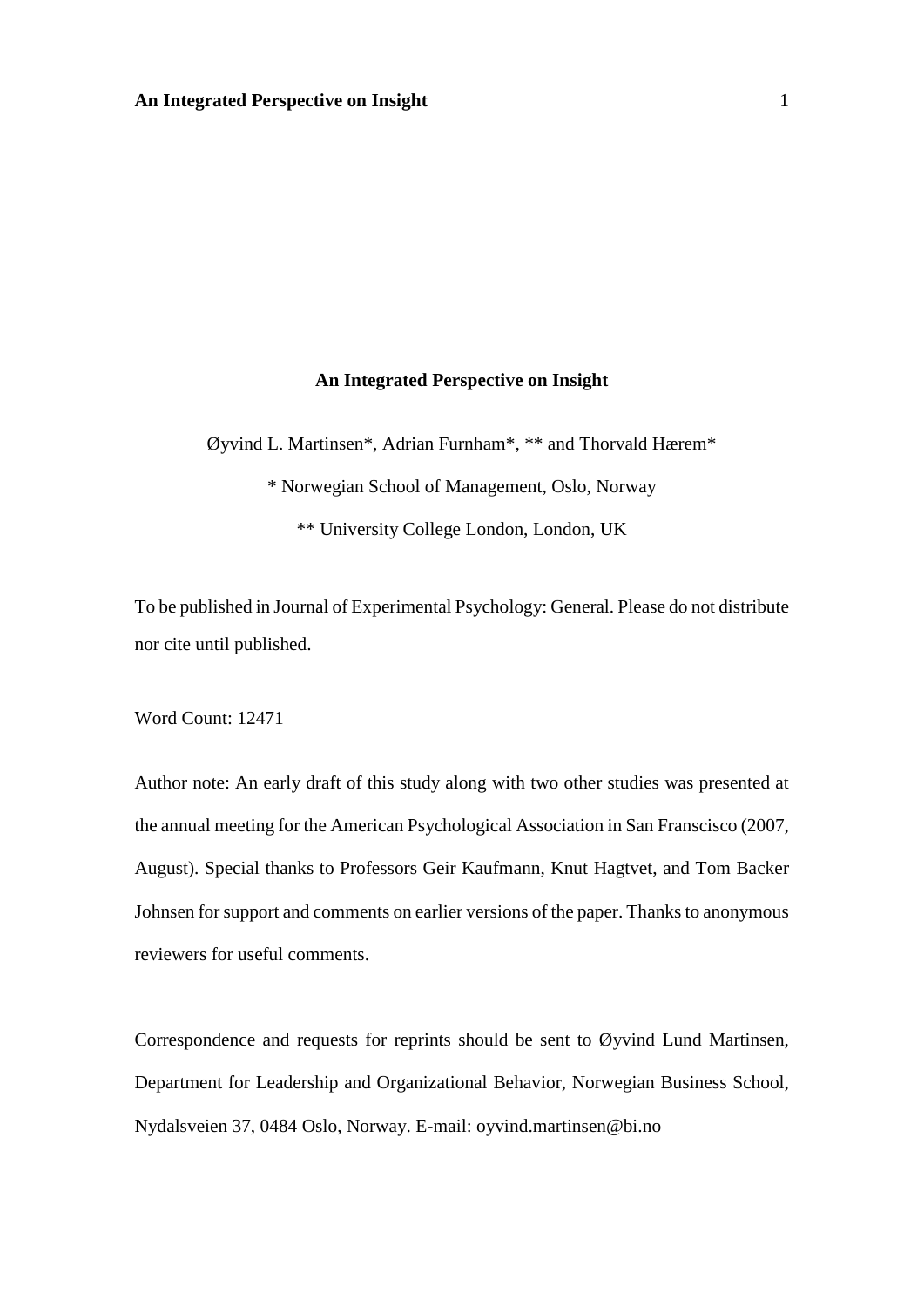#### Abstract

The present study on insight is based on an integration of Kaplan and Simon's (1990) information processing theory of insight, a cognitive style theory, and achievement motivation theory. The style theory is the Assimilator (rule oriented, familiarity seeking) - Explorer (novelty seeking, explorative) styles (Kaufmann, 1979). Our hypothesis was that the effectiveness of two types of search constraints (prior experience and solution hints) for solving insight problems is moderated by both cognitive style and achievement needs, and depending on optimal levels of achievement motivation for different task conditions. We tested the hypothesis in a randomized experiment in which three levels of achievement needs and one type of search constraint (solution hints were available or not available) were experimentally manipulated. In addition participants completed a cognitive style test, a measure of prior problem-solving experience (the second type of search constraint), and controls for intelligence. There were 476 participants (the mean age was 18.4 years). Results revealed two similar and significant three-way interactions between styles, achievement needs, and the two types of search constraints. The pattern of interaction supported the idea that stylistic competence for the task characteristics (with and without search constraints available), when combined with manipulated achievement needs, predicted performance in counterintuitive ways but in line with the classic achievement motivation theory. With appropriate stylistic competence for the task characteristics elevated achievement needs led to poorer performance. With less appropriate stylistic competence, performance improved with increasing motivation. Implications for information processing theory are discussed.

*Keywords*: cognitive style, insight, achievement motivation, information processing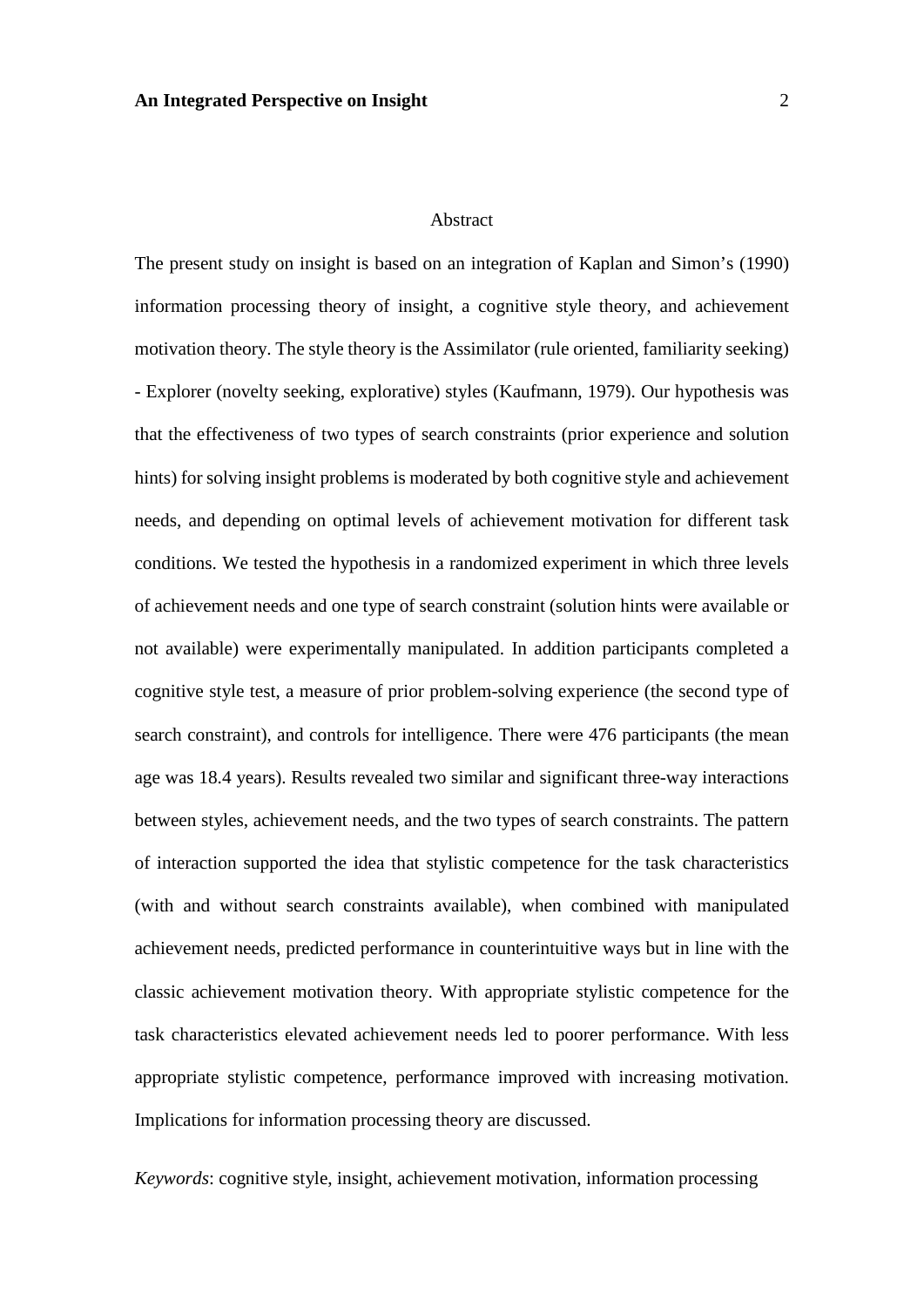This study examines how individual differences in cognitive style and achievement needs moderate the effects of search constraints on solving insight problems. Insight problems present the subject with a seemingly familiar situation. The initial understanding of the problem as familiar, however, typically leads to an impasse, which demands that the subject restructure his or her understanding of the situation. The new understanding should then pave the way for a novel solution, which is associated with the insightful "aha" experience. Solving these problems includes an extensive search for solutions in large problem spaces and typically also a search for the appropriate problem space. The role of *search constraints* such as experience and solution hints has been considered particularly important because these constraints reduce problem solvers' search for a correct solution in large problem spaces and facilitate insight (Kaplan & Simon, 1990).

The process of insight has been linked to scientific discovery (Finke, 1995) and creative problem solving (Kaufmann, 1979), while lack of insight has been linked to the costs of expertise (Wiley, 1998). Research on insight has developed over several decades and mainly through a cognitive problem-solving perspective (see, for example, Bowden, Jung-Beeman, Fleck, & Kounios, 2005; Jones, 2003; Kershaw & Ohlsson, 2004; Saugstad & Raaheim, 1960; Wertheimer, 1959). Beyond this, it is noteworthy that, with the exception of abilities, individual difference constructs have rarely been taken into account, although it seems supported that problem solving tasks can be approached in different ways (Fleck, &Weisberg, 2013). Moreover, motivation has scarcely been treated in this area. To fill in some of these gaps, this study examines how one aspect of individual differences, that is the Assimilator–Explorer (A–E) cognitive styles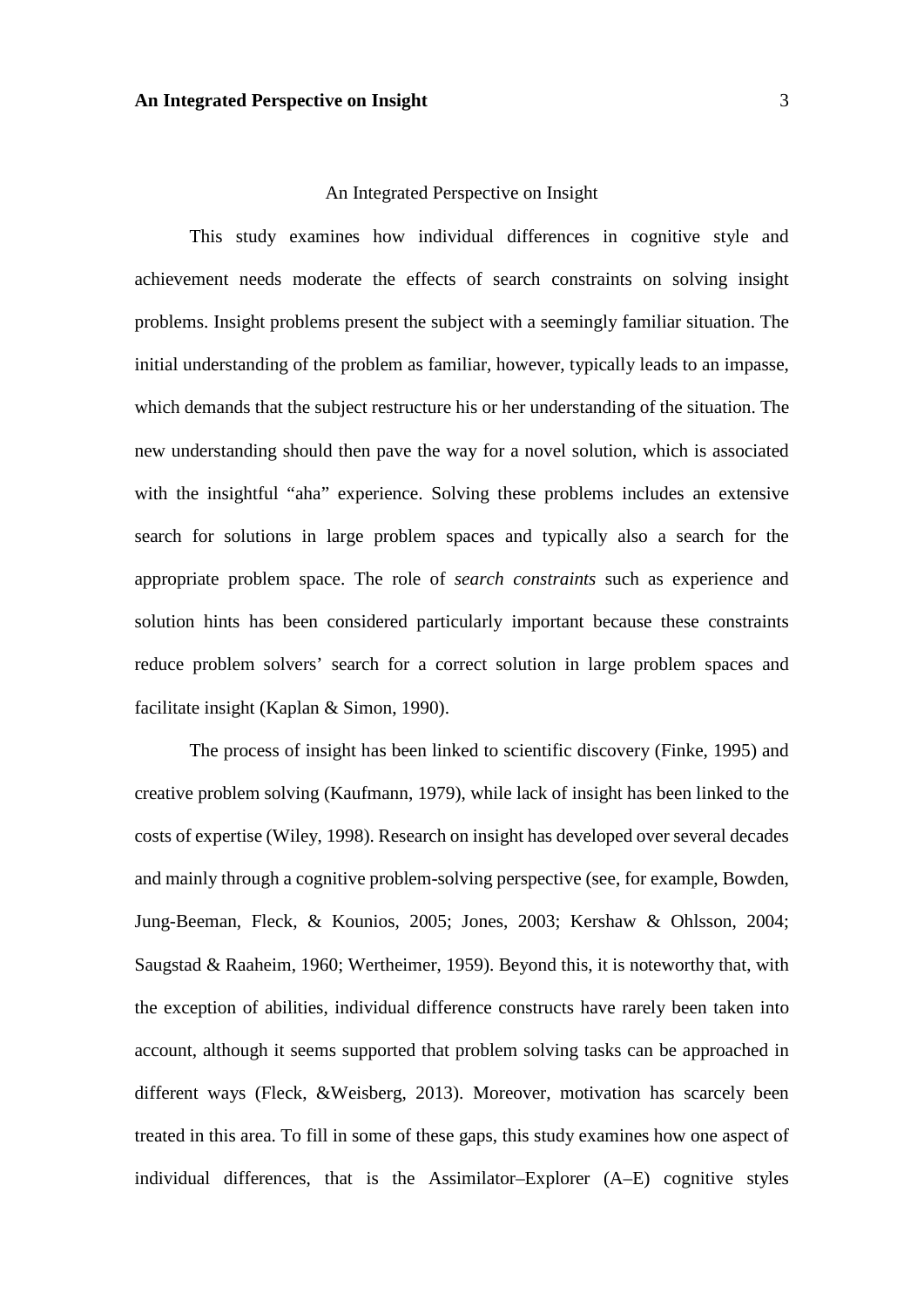(Kaufmann, 1979), interacts with a motivational construct, achievement needs (Atkinson, 1974a), and search constraints such as solution hints and degree of prior experience (Kaplan & Simon, 1990) when solving insight problems.

While information processing-, achievement motivation-, and cognitive style theories are not new, the present integration is new. On the basis of the integrated theoretical framework outlined below, we hypothesized a three-way interaction on insight. We tested the hypotheses in a randomized experiment in which cognitive style interacted with achievement needs and solution hints. Three different levels of achievement needs were experimentally induced and the availability of solution hints was also experimentally varied. In a second, and similar, three way interaction hypothesis, we included a measure of prior problem-solving experience and replaced solution hints with prior experience. We tested the interaction between cognitive style, achievement needs, and prior experience. Thus, we tested two three-way interactions that were based on two different types of search constraints.

## **The Assimilator–Explorer Theory of Cognitive Style**

Recent research has found that insight problems become difficult to solve because problem solvers are often bounded by their heuristics and automatic rule-based cognition (e.g., Kahneman & Klein, 2009; Simon, 1987). Although heuristic thinking may be highly efficient (Gigerenzer, 1999), it may also narrow search and blind the problem solver to other possibilities (Kahneman, 2011; Tversky & Kahneman, 1974). In this respect, the A-E cognitive style framework posits that there are individual differences in natural inclinations to use such rule-based, familiarity-seeking strategies.

Kaufmann (1979) found that some individuals were able to restructure and find a new approach to solve an insight task whereas others seemed bounded by experience and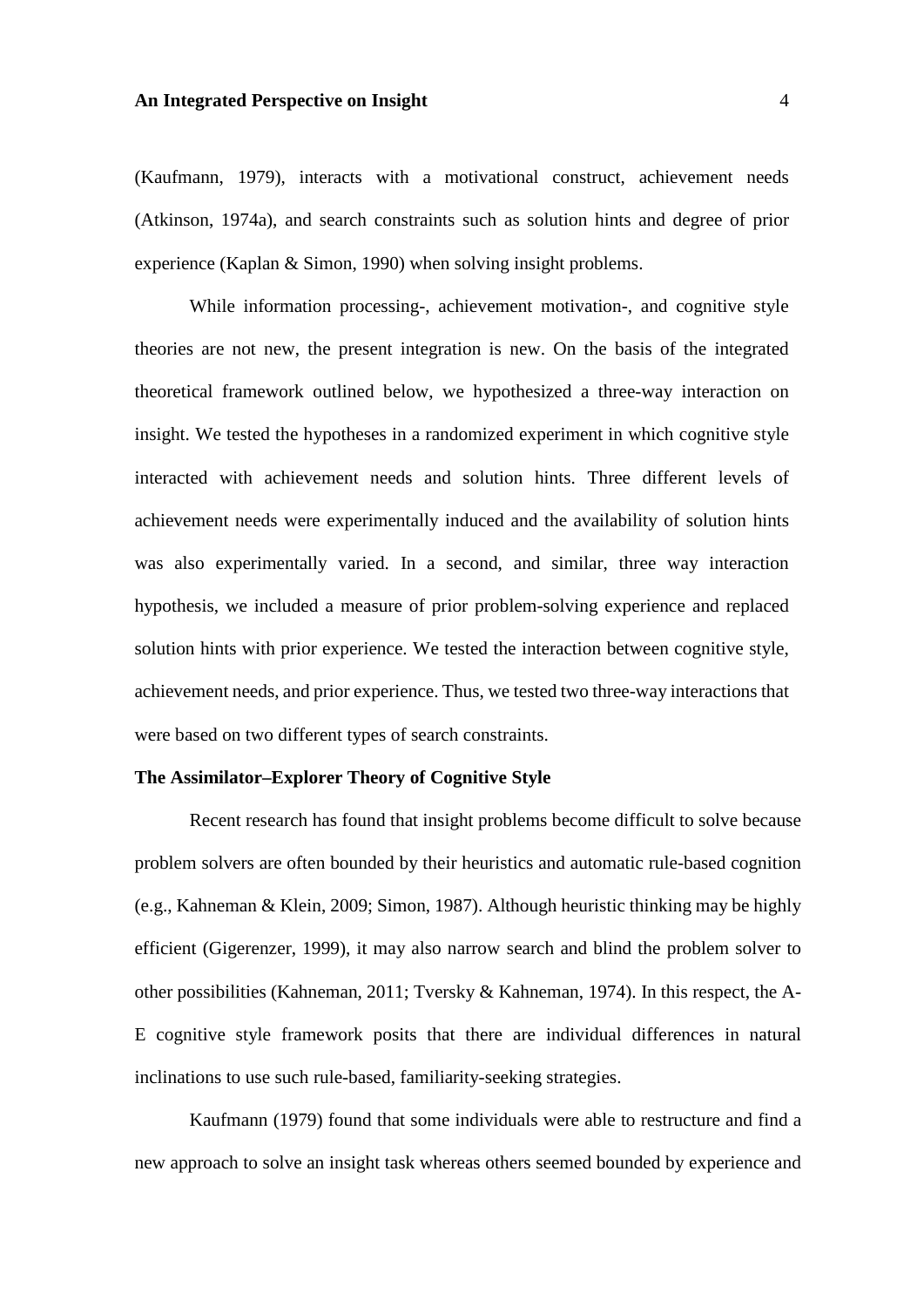unable to restructure and solve the problem. On the basis of this finding, the A–E inventory was later developed and revised (Kaufmann, 1989; Kaufmann & Martinsen, 1992). This inventory measures a continuum of cognitive styles, with relatively stable tendencies to use rule-oriented and familiarity-seeking strategies at one end and tendencies to explore new types of procedures and solutions at the other end (Kaufmann, 1995; Martinsen & Kaufmann, 2000). In their style taxonomy, Riding and Raynor (1998) placed the A–E theory in the Wholist–Analyst category of style constructs along with related style theories, among them the theory of Adaptors and Innovators (Kirton, 1976).

As regards the validity of the A–E construct, the main point is of course to which extent the measure of the construct measures what the theory describes (Nunnally & Bernstein, 1994). Since validation is multifaceted (Messick, 1995), it is important to consider reliability, theoretically meaningful predictions, and convergent and discriminant validity. Several studies incorporating the above considerations have been done on the A– E styles. In previous studies (Martinsen & Diseth, 2011; Martinsen & Kaufmann, 2000), the alpha reliabilities for the A–E inventory ranged from .83 to .92, and test-retest reliabilities over three weeks and three months ranged from .70 to .83 (Martinsen & Kaufmann, 2000). Sample items are provided in the Methods section, and the complete A–E inventory was published in Martinsen & Diseth (2011).

A main idea of the A–E theory is that individuals with a strong inclination toward Assimilation apply what is known or familiar to them when solving problems (Kaufmann, 1995; Martinsen & Kaufmann, 2000). Our use of Assimilation is based on Piaget's (1976) definition of the term, which means interpreting stimuli in terms of existing schemes. In problem solving, such an approach can be useful or less useful depending on what kind of information is available in memory or in the situation. Thus, when facing insight problems,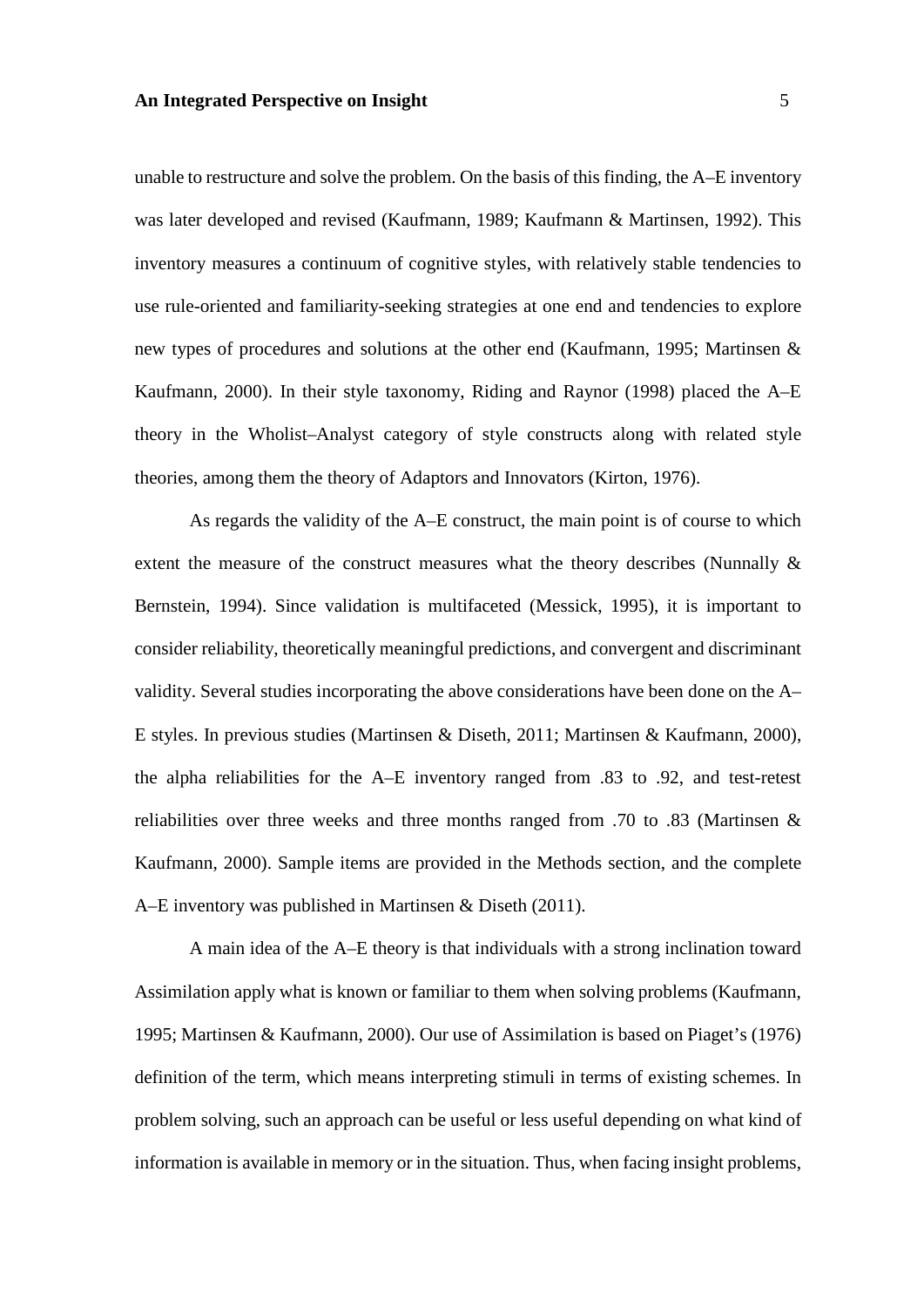Assimilators should quickly encounter an impasse when task characteristics or information stored in memory invite them to follow misleading rules or to apply less useful solution principles. That is, Assimilators should be vulnerable to constraints in the situation and/or in memory. On the other hand, because of their orientation toward following rules and doing what is familiar, Assimilators should perform *better* on tasks in which *relevant* experience, solution hints, or solution procedures are available. That is, Assimilators should perform well on insight tasks when search constraints are available.

For those with a strong inclination toward Exploration, the ideal task environment would be one of high task novelty since Explorers enjoy going beyond existing rules and experimenting with new solutions. High novelty is the typical perception when individuals have lower levels of relevant experience or when there are no salient and facilitating rules or procedures in the task environment. Thus, Explorers should perform better when search constraints are *not* available since they excel in extensive search processes. Because of their specialized strategy use, they should perform relatively worse when the task requires utilizing existing rules and heuristics. These propositions can be tested by investigating performance on insight tasks under conditions of high and low levels of relevant experience and the presence or absence of search constraints. An Exploratory style would otherwise be better for insight problems and give a main effect for the A-E styles given the high novelty associated with insight tasks.

Two previous studies on insight have supported the central hypothesis that those with low scores on the A–E inventory (Assimilators) should perform better than those with high scores (Explorers) when task-relevant experience is in the higher range. In both studies (Martinsen, 1993, 1995a) the same measure of previous experience was used to describe participants' task-relevant experience, defined as experience with mind-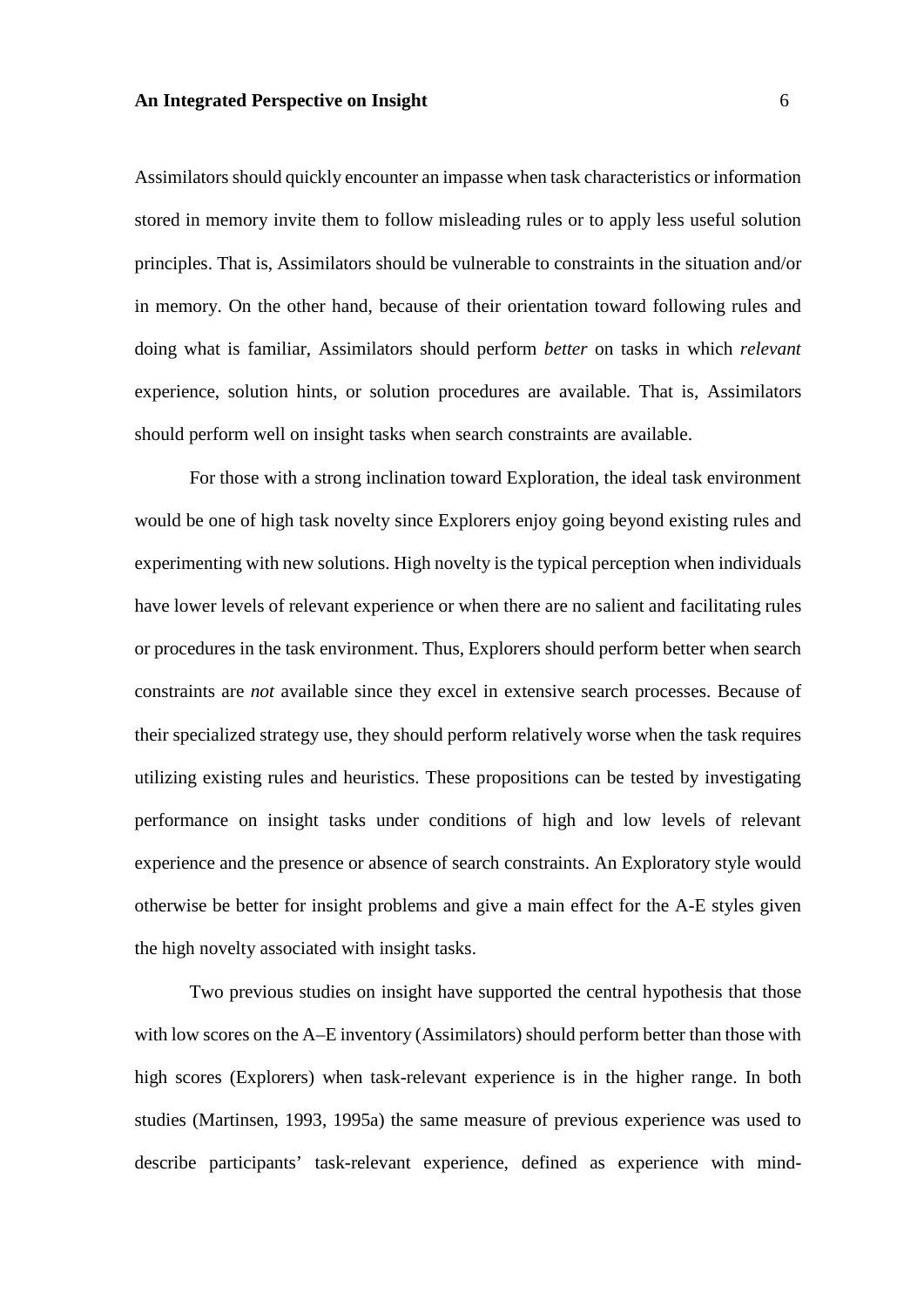stretchers, drawing/painting, jigsaw puzzles, technical drawing, and more. In the first study, practical construction insight problems were included, and in the second, mathematical insight problems were used. In both studies, results revealed interactions between prior experience and the A–E styles on insight. The interactions showed that Assimilators generally performed better than Explorers under conditions of high experience whereas Explorers performed better when task-relevant experience was low, implying high perceived novelty in the task. Thus, a core idea in the A–E theory was supported and replicated across different types of insight tasks. Assimilators were better at using search constraints and Explorers were better at coping with high novelty. As further support for the idea that the A–E styles are associated with novelty seeking, Martinsen and Diseth (2011) found that a group of technically oriented staff with registered patents had significantly higher scores on the A–E inventory compared with another group of technically oriented staff without registered patents. Finally, Martinsen and Furnham (in press) found that Explorers participated more frequently in creative activities.

As regards other aspects of the A–E styles' construct validity, these must be based on criteria that have been associated with the general concept of cognitive styles. For several styles (but not all), the main criteria are that styles should be "value free," they should be unrelated to cognitive abilities and should evolve around profiles of personality traits (Martinsen, 1997; Martinsen, Kaufmann, & Furnham, 2011). The latter position is not new, and Messick (1987) maintained that style could be seen either as a bridge between personality and cognition or as accumulated personality influences on specific aspects of cognition defined by the style theory in question. To be "value free" means that both poles of a style dimension should have some kind of advantage or merit. For the A–E styles,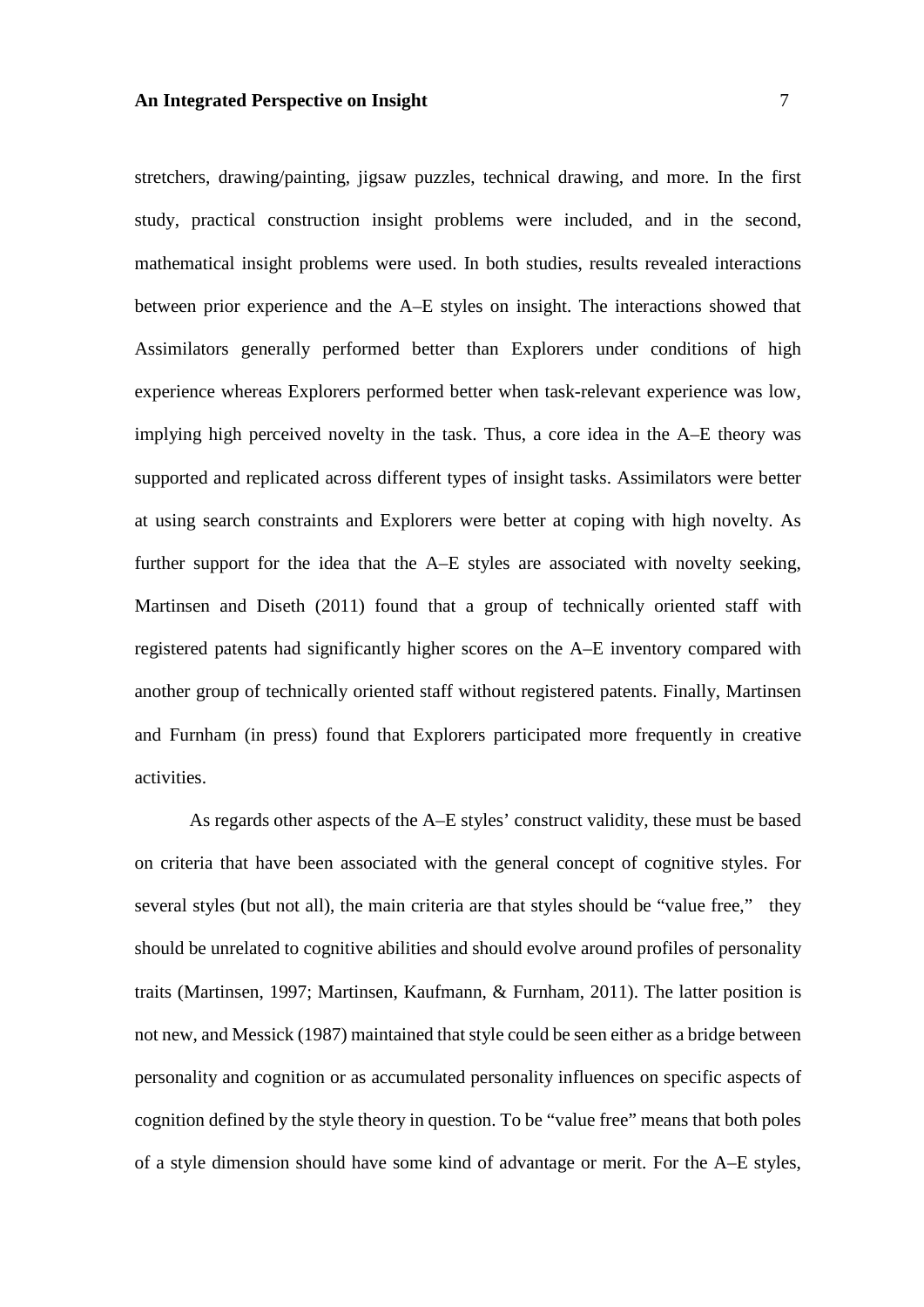there is a prediction of good performance for both styles on insight tasks, and the moderating conditions of high versus low levels of relevant experience illustrate the socalled "value free" aspect of the styles.

As regards the A–E styles and measures of cognitive abilities, a previous study (Martinsen & Kaufmann, 2000) included measures of crystalized, fluid, and spatial abilities. On the basis of a sample of 267 students, results showed that the A–E styles were independent of any of the intelligence measures. Bakken and Haerem (2010) also found lack of relationship between the A-E styles and fluid intelligence. In a study by Martinsen and Furnham (in press), there were low, but significant correlations between the A–E styles and measures of figural (.15) and verbal fluency (.14). Given these results, the idea has been supported that styles are not, or only weakly, related to cognitive abilities.

When studying the relationship between the A–E styles and personality, stronger and multiple relationships should be expected. In this regard, the relationship to the fivefactor model is particularly important. Martinsen and Diseth (2011) found positive correlations between the A–E styles and Openness (O) and Extroversion (E), and negative correlations with Neuroticism (N), Agreeableness (A), and Conscientiousness (C). Assimilation was associated with higher scores on N, A, and C, while Exploration was associated with higher scores on O and E. In this respect, Digman (1997) showed that correlations between N, A, and C made up a second-order factor above the five-factor model, which was called "getting along." Moreover, correlations between O and E made up another second-order factor, which was called "getting ahead." The correlational pattern between the five factors making up the two higher-order factors appears the same as the correlations between the five factors and the A–E styles. Thus, it seems possible that the A–E styles have evolved around the two second-order factors in the five-factor model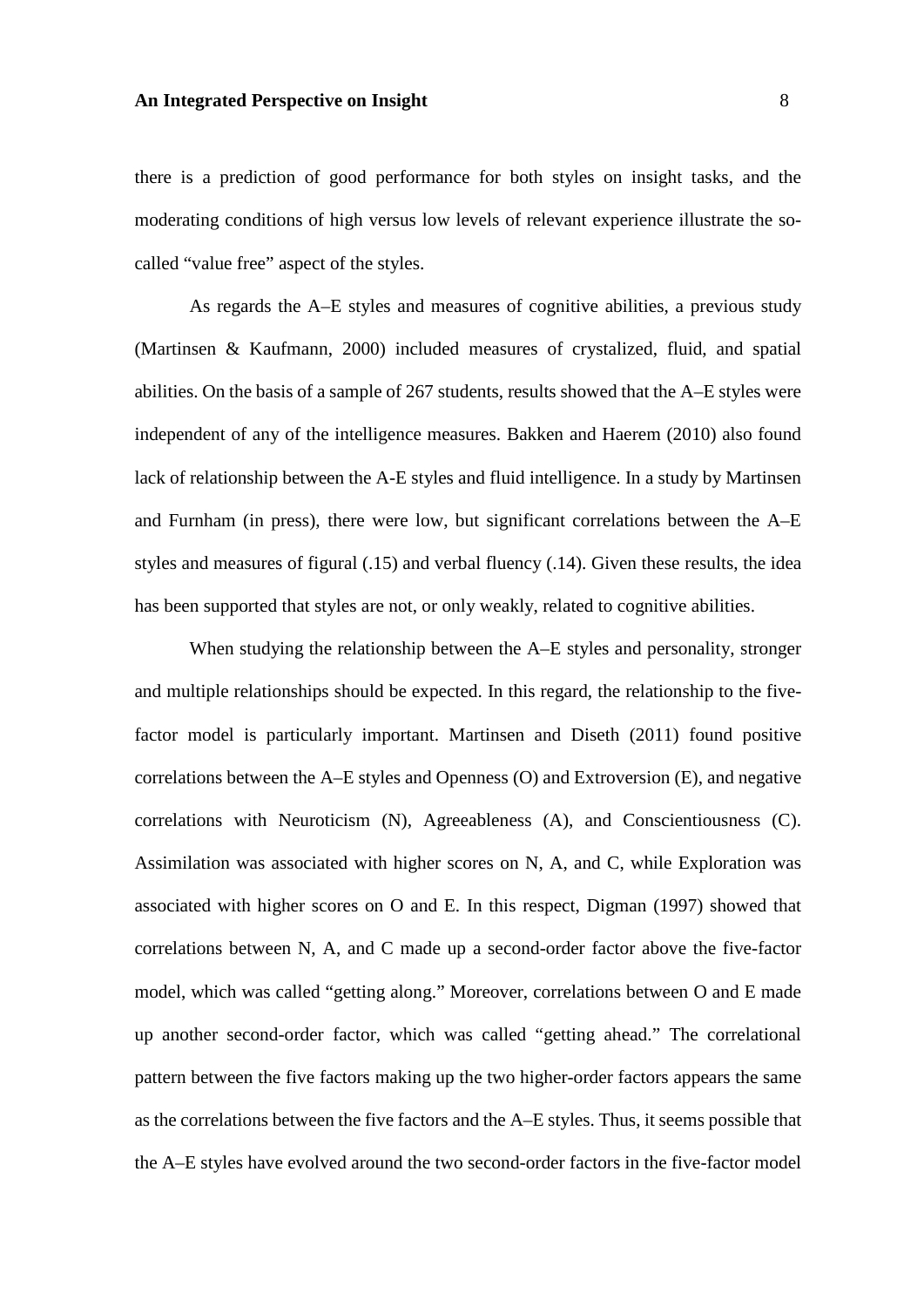#### **An Integrated Perspective on Insight**  $\frac{9}{9}$

and that Assimilation is associated with a tendency to "get along," hence the familiarity orientation and rule-oriented strategy use. Exploration seems associated with a tendency to "get ahead," hence the exploratory orientation and novelty-seeking strategy use.

It should be noted that the related theory of Adaption Versus Innovation (Kirton, 1976) was recently criticized for being too strongly correlated with the five-factor model, and  $R^2$  was found to be .50 or higher, depending on the analyses (von Wittich & Antonakis, 2011). First, the five-factor model seems to explain less variance (38%) in the A–E styles (Martinsen & Diseth, 2011). Second, and as noted above, a relatively strong style– personality relationship can be considered as theoretically meaningfull. Relatively strong style-personality relationships has been found for other style constructs also (Pacini & Epstein, 1999). Third, using a single-style measure can indeed be useful in the study of cognition since it facilitates a more parsimonious approach than what would otherwise be possible when alternatively investigating a complex interplay between several personality traits in combination with other task parameters such as search constraints on cognition. This type of approach could, for example, invite five-, six-, and even seven-way interactions in the present context, which, of course, would not be possible to interpret.

Other relevant correlates of the A–E styles (Martinsen & Kaufmann, 2000) are positive correlations with autonomy orientation (Deci & Ryan, 1985) and the achievement motive (McClelland et. al, 1953), and negative correlations with impersonal orientation (Deci & Ryan, 1985) and fear of failure (McClelland, 1985). Moreover, Diseth and Martinsen (2003) found that the A–E styles loaded on a factor along with Need for Cognition (Cacioppo, Petty, & Kao, 1984), the Deep approach to learning (Entwistle, 1997), and the achievement motive. They loaded negatively on another factor with the Strategic approach to learning (Entwistle, 1997). Bakken and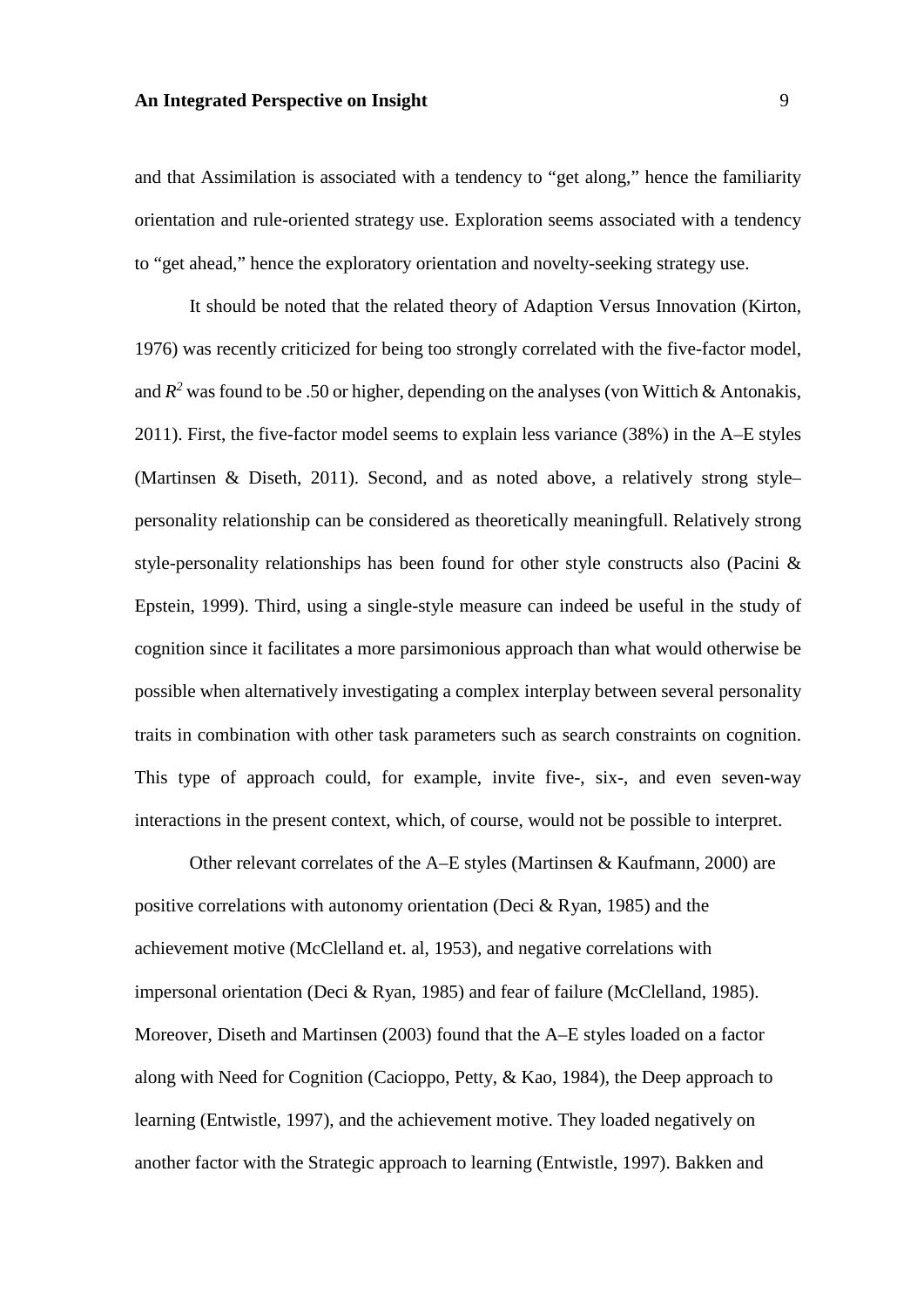Haerem (2010) found a correlation with the intuitive style (Pacini & Epstein, 1999). Martinsen and Kaufmann (2000) found no correlation between the A–E styles and social desirability.

Based on the results above, and to conclude, we believe that the A–E styles represent a valid measure of cognitive style and that this construct has important implications for information processing in combination with other influences. Since validation is a continuous process (Cronbach & Meehl, 1955) the predictions and tests in this study can also be seen as a contribution to the nomological validity of the A–E construct.

#### **The Present Study**

Insight problems are ill-defined, novel, and complex tasks (Kaplan & Simon, 1990). In an important addendum to information processing theory, Kaplan and Simon (1990) argued that a major source of difficulty in insight problems is the need for extensive search processes in large and appropriate problem spaces. They maintained that availability of search constraints, operationalized as, for example, cues in the situation, previous experience orsolution hints, facilitate such search processes. The term *search constraint* is different from other uses of the term *constraint* in the study of insight. A *search constraint* is information that may limit or reduce search in large problem spaces (Kaplan & Simon, 1990) and that facilitates finding a solution. Several studies have supported the idea that search constraints facilitate the solution of insight tasks (for example, Cushen, & Wiley, 2012; Hattori, Sloman, & Orita, 2013). Other uses of the term *constraint* (Knoblich, Ohlsson, Haider, & Rhenius, 1999; Ohlsson, 1992; Patrick et. al, 2015) describe a limitation on appropriate understanding of the problem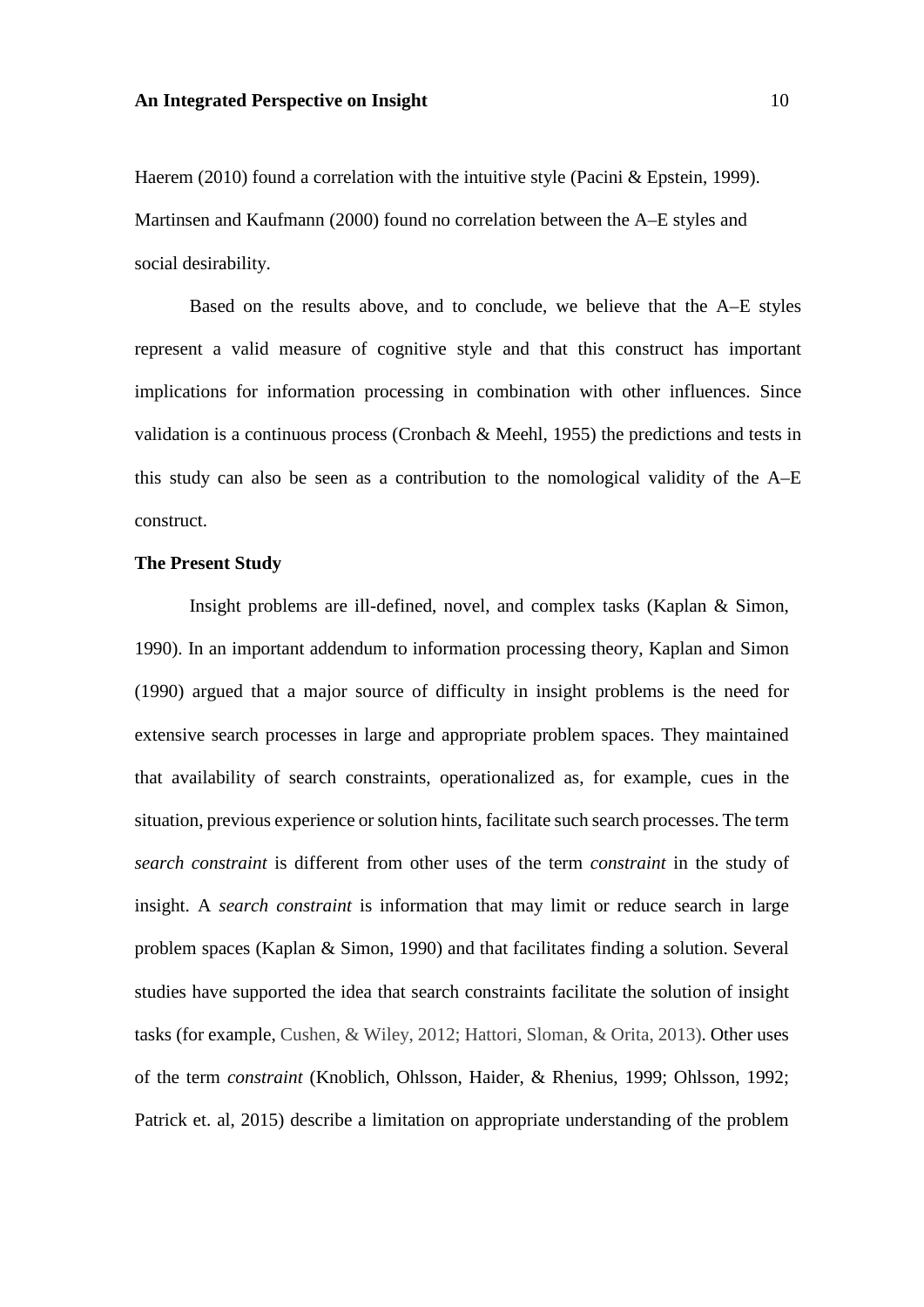situation. Such types of constraints are detrimental to finding solutions. We use the term *search constraint* as defined by Kaplan and Simon (1990).

*The A-E styles as a component in the classic theory of achievement motivation.* Above, we presented evidence that the A–E styles describe task-specific competence in handling search constraints such as prior experience and high novelty. Since the A–E styles describe task competence, it can be included in motivational theories in which task competence is an essential part of the motivational system. One such theory is the theory of achievement motivation (Atkinson, 1974; McClelland, 1985). In this theory, task competence is emphasized through the theoretical component *perceived probability of success* and posited to influence resultant (total) motivation together with the incentive value associated with success and the strength of motive arousal (Dickhäuser & Reinard, 2006; McClelland, 1985; Weiner, 1992). It is noteworthy that more recent theories have also defined competence as a core element in task motivation (Bandura, 1997; Durik, Vida, & Eccles, 2006; Eccles & Wigfield, 2002; Elliot & Dweck, 2005).

Atkinson (1974a) developed a set of formulas to facilitate formulations of hypotheses in achievement motivation theory. The level of total or resultant motivation (Tr) was inferred from theory instead of being measured. Typically, resultant motivation (Tr) has been studied in terms of choice of task difficulty, task performance, or task behavior (McClelland, 1985).

The simplified formula for resultant motivation is  $Tr = (Ms - Mf) * Ps * (1 - Ps)$ (see Atkinson [1974a] or Rand, Lens, and Decock [1991, p. 15] for the derivation of this formula). Here, Ms is the achievement motive and Mf is fear of failure. Motive strength (Ms - Mf) can be individually measured by inventories or manipulated in experimental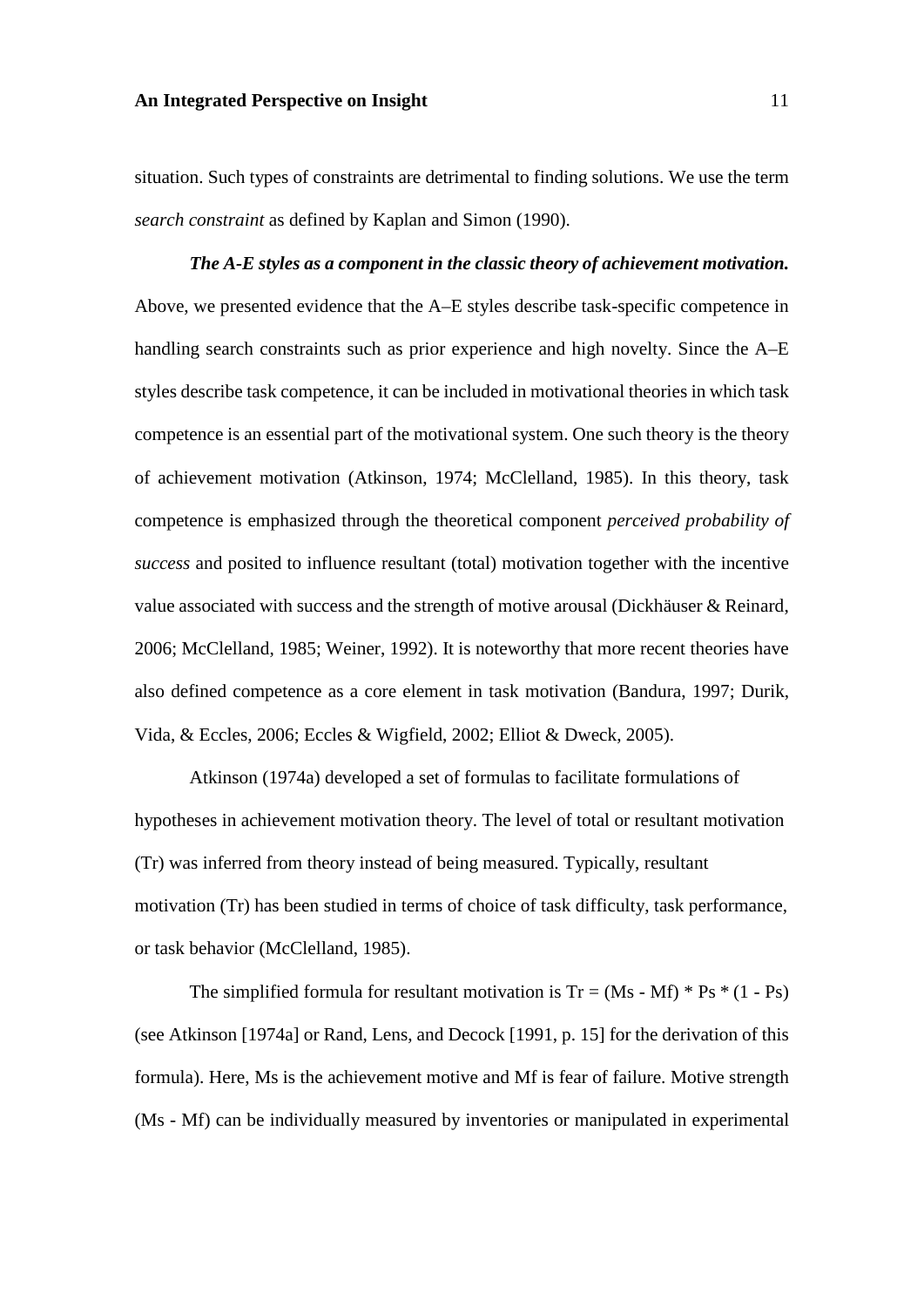settings through written achievement instructions (McClelland, 1985). In the present context, motive strength is manipulated experimentally.

The probability of success (Ps) is determined by the perceived competence for the task. (1 - Ps) is the incentive value of success and is oppositely proportional to the probability of success. Based on this, the combination of Ps \* (1 - Ps) together reflects *competence motivation*.

In achievement motivation theory, Ps-values have a scale from .00–1.00, where .00 represents low probability of success (or no available competence for the task) and 1.00 represents high probability for success (or high competence for the task). It can be shown that maximum competence motivation occurs when probability of success is .50 (Atkinson, 1974a).

Previous research has demonstrated that competence as intellective ability can be used as an indicator of the probability of success in academic tasks (Gjesme, 1973; Rand & Rand, 1979). However, we expand on this position as regards insight with our claim that the probability of success (Ps) must be related to both of the following characteristics in the individual and the task environment: the availability of search constraints *and* competence in utilizing such constraints. Above, we discussed how the A–E styles describe competence in utilizing search constraints. Clearly, Assimilators perform better when search constraints are present, and consequently, the probability of success (Ps) is higher for them when such constraints are present. Explorers perform better when search constraints are not present, and consequently, the probability of success (Ps) is higher for them when such constraints are not present. Therefore, the two poles of cognitive style represent indicators of different Ps in different task environments.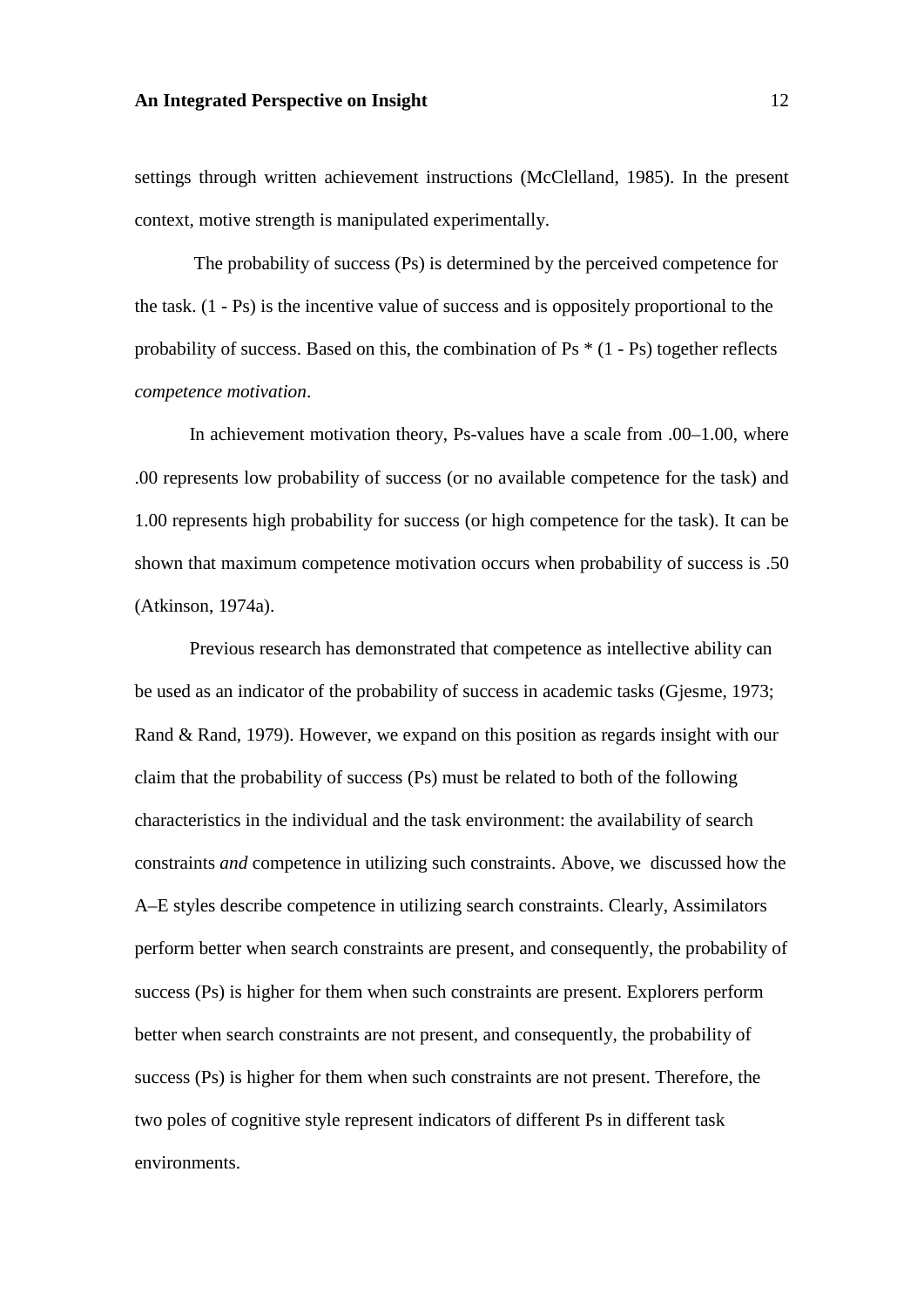This means that when determining the resultant motivation associated with a task, stylistic competence must be included as a part of task competence. This also implies that effects of stylistic competence on motivation will depend on whether search constraints are available or not. Thus, when considering the phenomenon of insight, resultant motivation (Tr) can be specified as a function of motive strength (Ms - Mf), whereas Ps can be specified as a function of high versus low style scores (Assimilation/Exploration), task characteristics (availability of search constraints), and, finally, the incentive value associated with success (1 - Ps).

As a basis for our further predictions, we underline that insight problems are difficult tasks with low solution frequencies (Kershaw & Ohlsson, 2014). Because of this, it is natural to expect the *average probability of success* on insight tasks to be low. Researchers have found that insight problems, such as the nine-dot problem, or the hat rack problem and the two-string problem that we use in the experiment below, have solution frequencies in the .25–.30 range when average scores across several such tasks are included in the dependent variable (Maier, 1970; Raaheim, 1984; Kershaw & Ohlsson, 2014). In addition to this, we expect a general positive effect on the Ps value when search constraints are present (Kaplan & Simon, 1990). This means that tasks in general should be perceived as a little easier when such constraints are present and that this perception should correspond to a main effect of search constraints on performance.

In Table 1 below, we have used our adapted theory of achievement motivation to make estimations of outcomes. Here it seems that Assimilators are closer to the level of maximum competence motivation (.25) when search constraints are available (they have Ps  $*$  incentive value = .24). Explorers also have a strength of motivation (Ps  $*$  incentive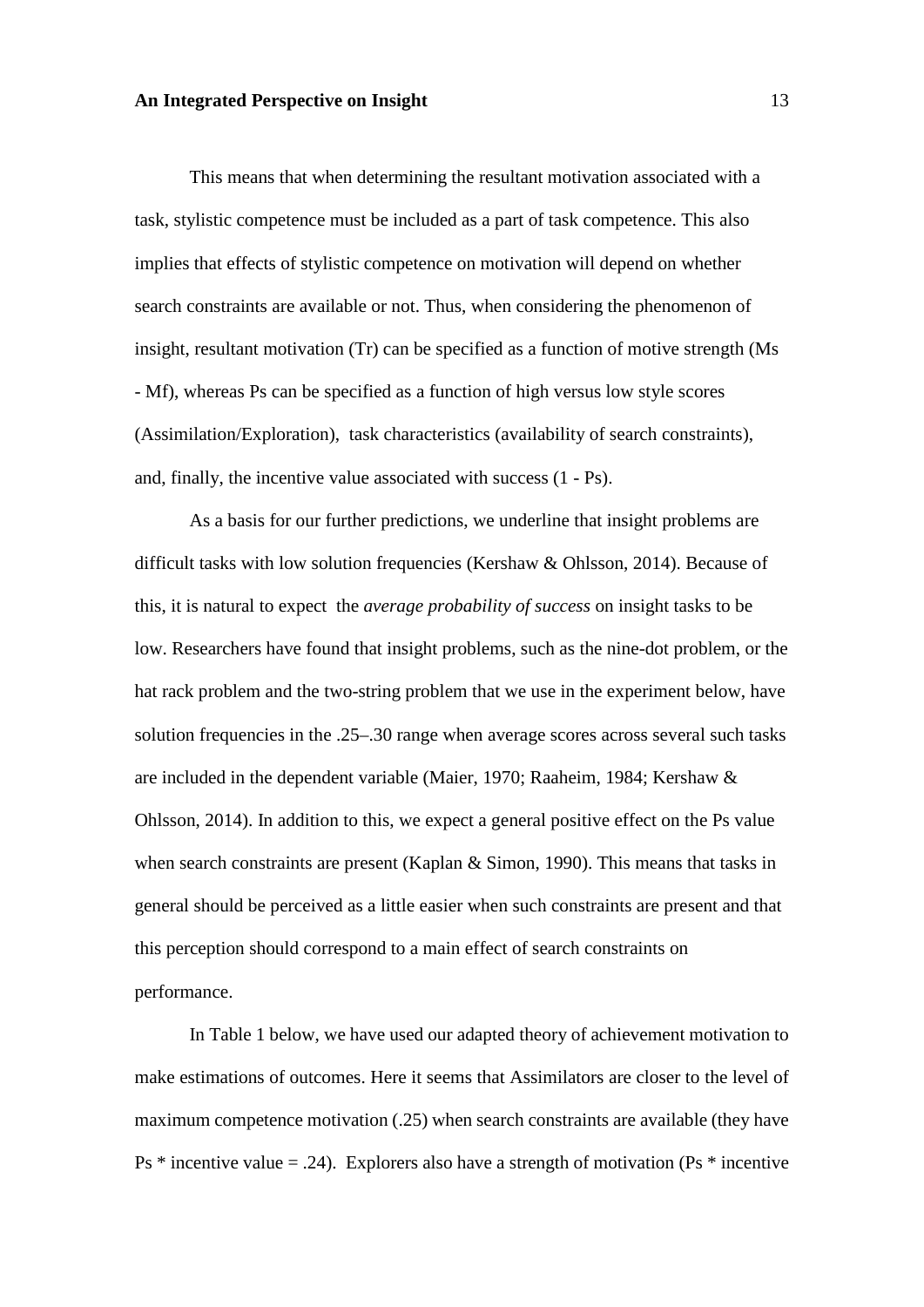value  $=$  .21) closer to the level of maximum competence motivation when search constraints are not available. It should be emphasized that Table 1 has been constructed for illustrative purposes to assist the understanding of the presented theory. The figures in the table should be considered illustrative as well.

Before we proceed, however, another important question must be answered: How does the level of resultant motivation relate to performance on insight tasks, and is there actually an optimal level of motivation for insight tasks?

*Optimal strength of resultant achievement motivation and insight.* Everyday thinking would imply that the stronger the motivation, the better the performance, especially on complex and difficult tasks. However, within achievement motivation theory and related areas, this has not been a standard prediction. On the contrary, the optimal-level-of-motivation-for-the-task hypothesis in achievement motivation theory claims that there are different optimal levels of resultant motivation for tasks along a simplicity–complexity continuum (Atkinson, 1974b). A moderate-to-low level of total motivation should facilitate performance on extremely difficult and complex tasks such as insight problems. This proposition is based on the inverted U-shaped distribution for the relationship between arousal and performance on complex tasks originally put forward by Yerkes and Dodson (1908).

Easterbrook's (1958) cue-utilization theory has been proposed as a possible explanation of the inverted U-shaped relationship; Easterbrook argued that high levels of arousal should lead to restriction of the amount of information that can be processed, which would be detrimental for complex tasks. However, the arousal concept in this theory has been questioned (Hanoch & Vitouch, 2004), and another theory seeking to explain the Yerkes and Dodson (1908) law was proposed by Humphreys and Revelle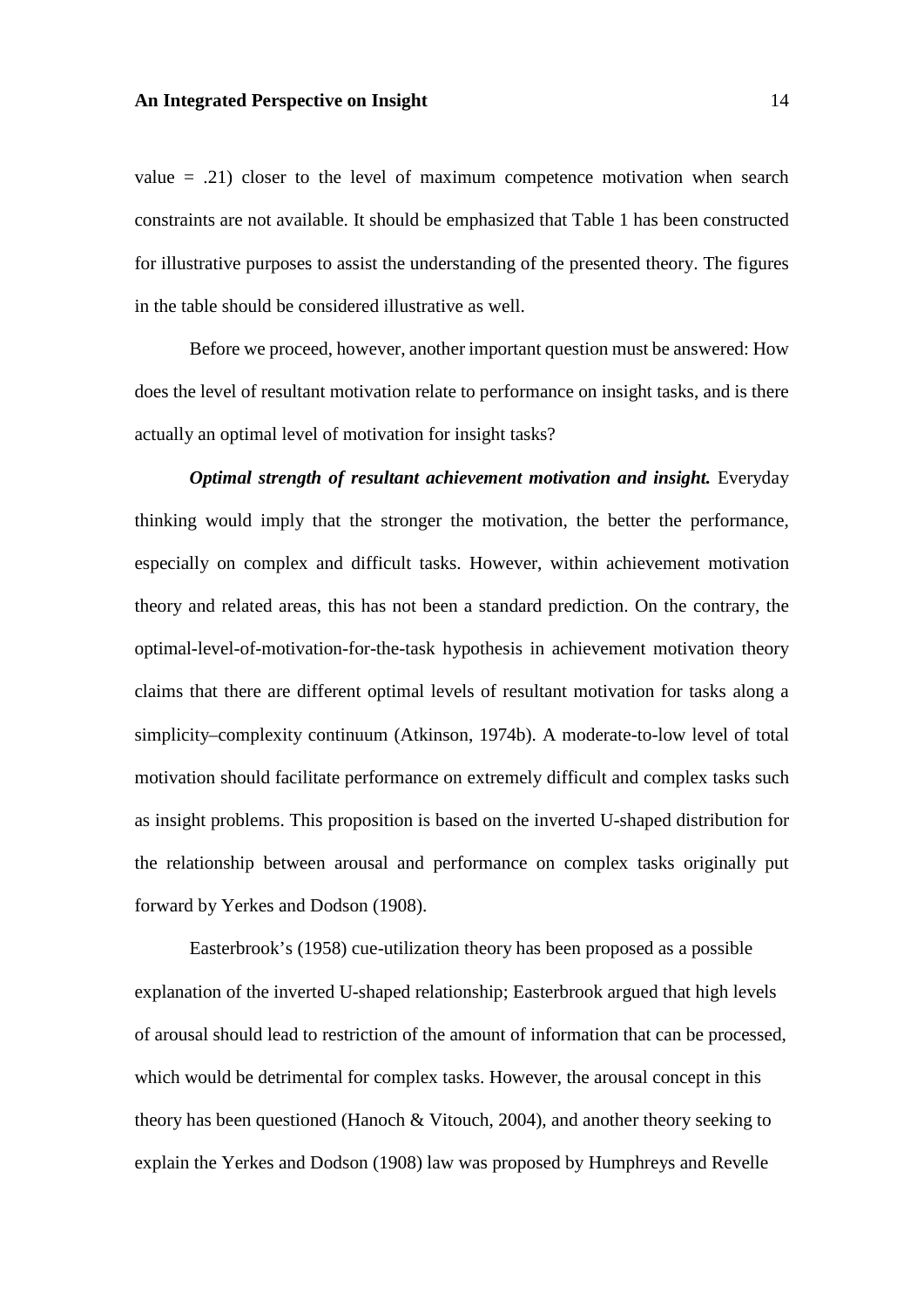(1984), who argued that short-term memory was negatively affected by high arousal and that this may cause negative performance effects on complex tasks. Although we do not explicitly test the mechanisms involved in these theories, we take them as support for the proposition that complex and difficult tasks such as insight problems are better solved with a low level of resultant motivation.

Moreover, there is abundant anecdotal evidence associating insights in science and art with what has been called the "bed-bus-bath" phenomenon (Boden, 1990). This means that the phenomenon of insight typically occurs under very relaxed conditions. Boden provided several examples of it (p. 15), such as Archimedes having the idea of how to measure the volume of an irregularly shaped object when he was in the bath.

In addition to anecdotal evidence, two classic experimental studies showed detrimental effects of monetary incentives on insight problem performance. In the first, Glucksberg (1962) found negative effects of monetary rewards in Duncker's candle problem. However, these negative effects were not present in an easier version of the same problem. In the second study, McGraw and McCullers (1979) showed that monetary incentives impaired performance on a set-breaking task, but not on algorithmic, rule-oriented tasks. Thus, both these studies support the hypothesis that increased strength of motivation (drive) is detrimental to solving insight problems. Moreover, from other relevant perspectives, Ostafin & Kassman (2012) found that mindfullness facilitated insight, and Cao, Hitchman, Qiu, & Zhang (2015) in a study of brain states found that increased alpha power at parieto-occipital electrode sites was associated with increased performance on insight tasks and the authors associated this with defocused attention.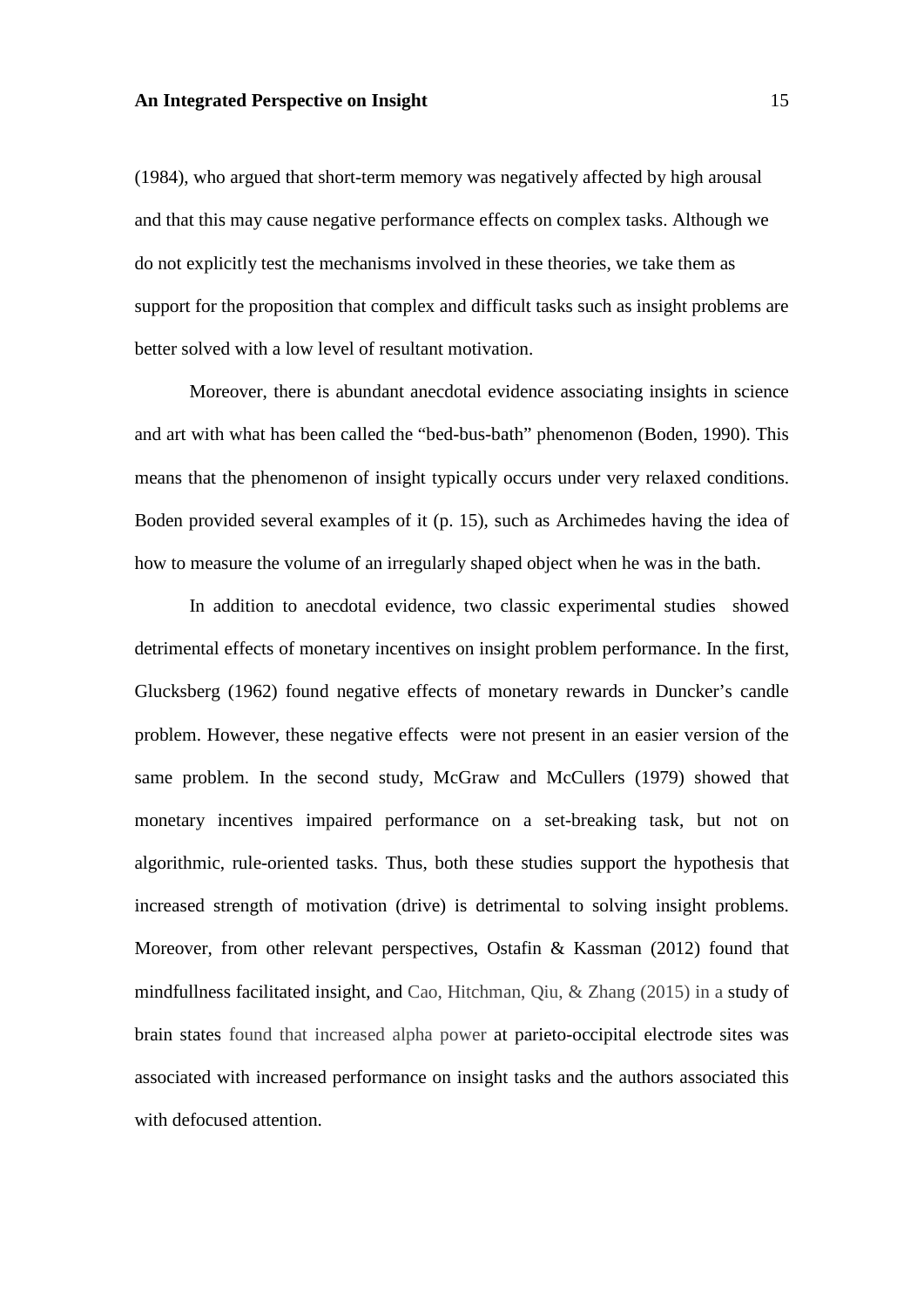Beyond these studies, and with high relevance for the present context, Martinsen (1994) found an interaction between the A–E styles and the motive to succeed on task performance. The dependent tasks were insight problems that are normally, without taking into account availability of search constraints, in favor of the Explorer style task competence. In this study, a combination of high task competence (Explorer style) and a high level of achievement motive led to the counterintuitive finding of impaired performance. High task competence (Explorers) in combination with a lower level of motive strength led to good performance on the selected insight tasks. The latter finding was interpreted as a result of too-high motivation for the task. On the other hand, lower levels of task competence (Assimilators) in combination with higher levels of motive strength led to good performance. This was interpreted as a result of optimal motivation. Similar findings were also obtained in another study (Kaufmann & Martinsen, 2006) when positive mood was manipulated, indicating a common mechanism for positive mood and achievement needs, where the latter describe anticipation of positive affect in achievement settings (McClelland et al., 1953).

Another, and more recent, study (Martinsen & Furnham, 2015) was designed to test the same idea of optimal motivation for complex and difficult insight problems. This time the dependent tasks were designed as complex word pair tasks that involved finding a single word that would form a word pair with each of three given stimulus words (complex, structured RAT tasks). The dependent tasks here were considered to be in favor of the Assimilator style. Again, a significant interaction supported our theory that high competence and low levels of motive strength, or vice versa, would result in superior performance. Assimilators performed better with motive scores in the lower range, and Explorers performed better with motive scores in the higher range.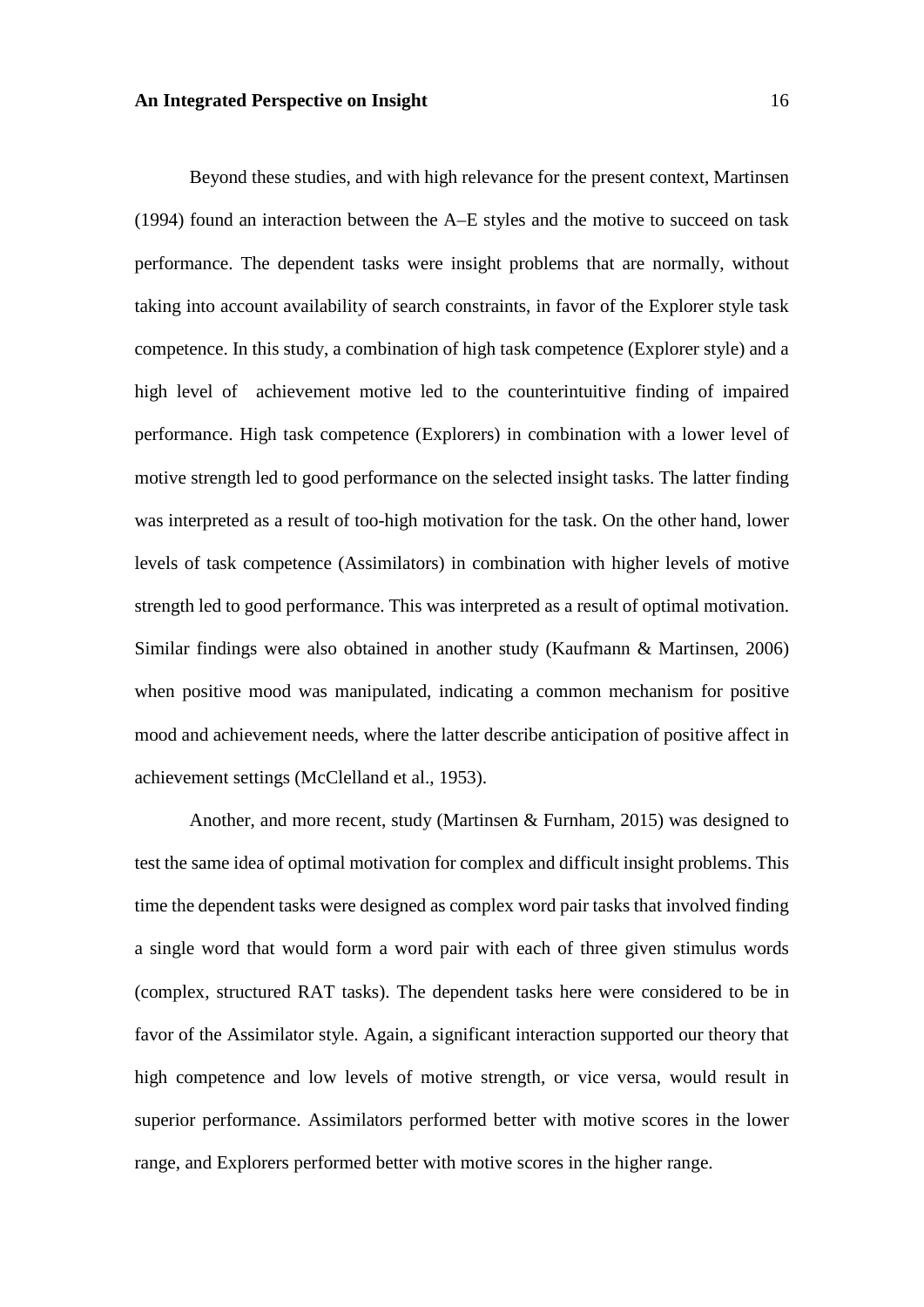On the basis of the above findings, we consider it a pertinent hypothesis that insight problems are better solved under conditions of low resultant motivation as defined by the influences of task competence and task characteristics in combination with the strength of aroused achievement motive.

*Bringing it all together.* In this study, we have posited a new theory based on an integration of three central psychological theories. To further illustrate our integration, we have extended the simplified formula for resultant motivation on the basis of our theory above by adding the interaction of the A–E cognitive styles and task characteristics to the achievement motivation equation:

 $(Ms - Mf) * [PsCs * (1 - PsCs)] * Tc$ 

In this equation, (Ms-Mf) is achievement motive strength, PsCs - is the probability of success associated with high versus low style scores (Assimilation – Exploration),  $(1 - \text{PsCs})$  is the incentive value of success for the style in question, and Tc- describes task characteristics/availability of search constraints – no availability of search constraints. We have used this equation to show the estimation of resultant motivation and performance implications in Table 1.

Insert Table 1 about here

\_\_\_\_\_\_\_\_\_\_\_\_\_\_\_\_\_\_\_\_\_\_\_\_\_\_\_\_

\_\_\_\_\_\_\_\_\_\_\_\_\_\_\_\_\_\_\_\_\_\_\_\_\_\_\_\_

When we integrate what is discussed above about the A–E style competencies, availability of task constraints, and motivation, a three-way interaction hypothesis can be presented for each of our two types of included search constraints: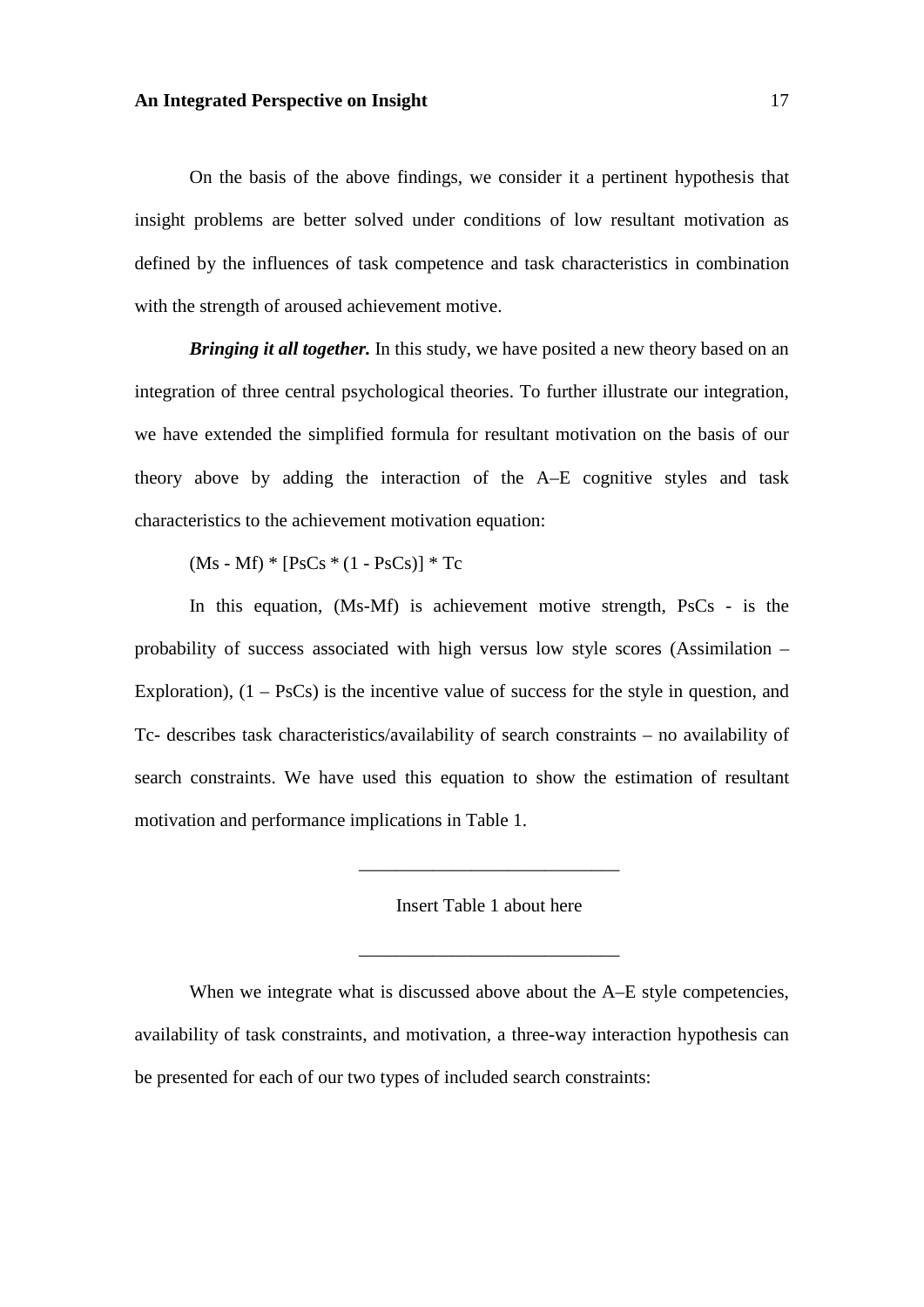H1: There is a three-way interaction between the A–E styles, motivation, and solution hints.

The direction of this interaction should be as follows: In the hint condition, Assimilators should have an overall decrease in performance as a consequence of the motivation-arousing experimental conditions, while Explorers should have an overall increase in performance because of the experimental motivation conditions. In the nohint condition, this pattern of interaction should be opposite to the pattern of interaction in the hint condition: When their motivation increases, Explorers should decrease their performance, while Assimilators should increase their performance when motivation increases.

A similar hypothesis was formulated for our second search constraint, prior experience:

H2: There is a three-way interaction between the A–E styles, motivation, and the level of previous problem-solving experience.

The direction of this interaction should be as follows: When experience is high, Assimilators should have an overall decrease in performance as a consequence of the experimental motivation-arousing conditions, while Explorers should have an overall increase in performance because of the motivation conditions. When experience is low, this pattern of interaction should be opposite to the pattern of interaction when experience is high: When their motivation increases, Explorers should decrease their performance, while Assimilators should increase their performance when motivation increases.

## **Method**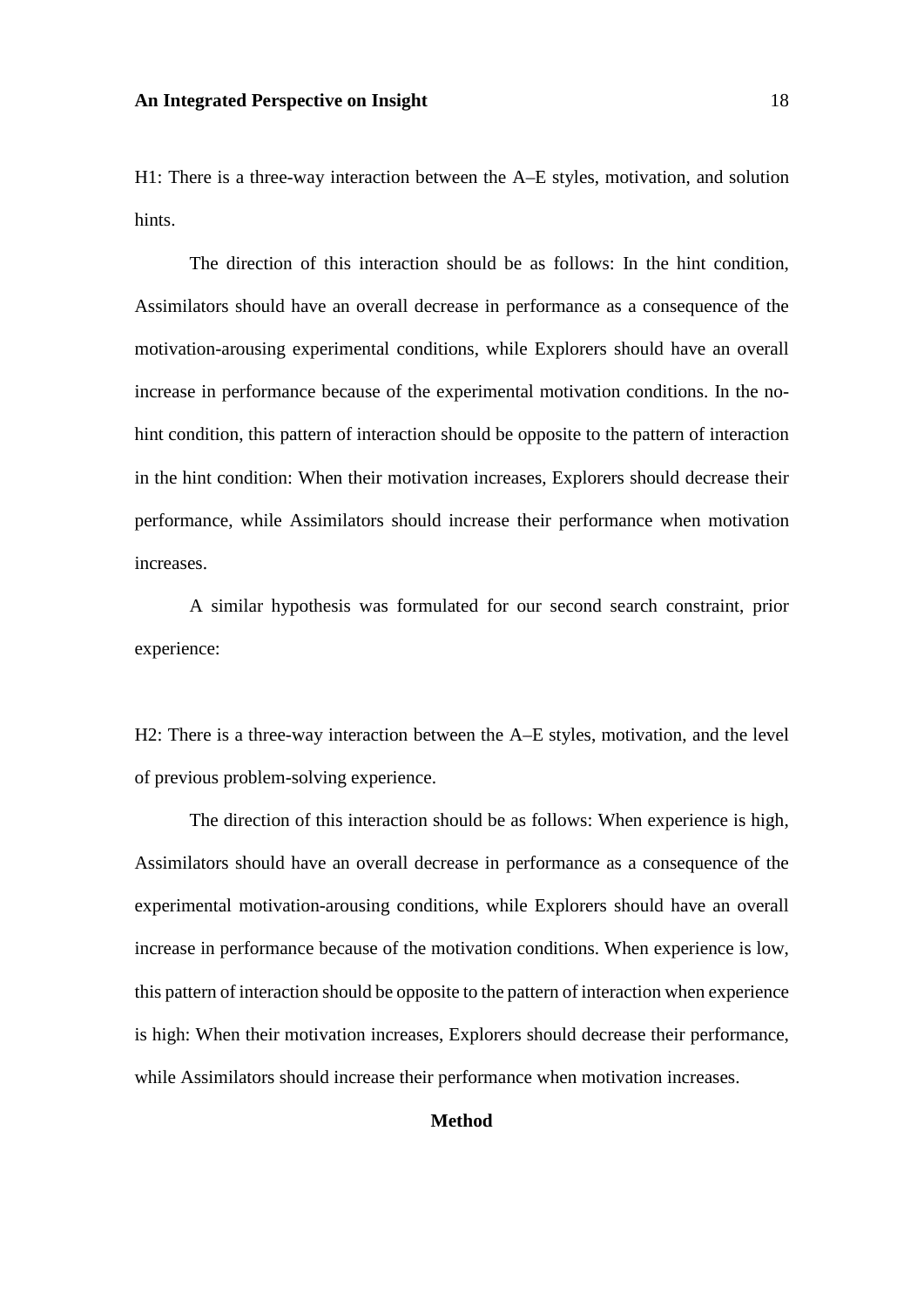To test the hypotheses, we conducted a randomized experiment including manipulated motivation, two kinds of search constraints, and the A–E styles. We used three written experimental achievement instructions (low, medium, and high) to manipulate the degree of motive strength (McClelland, Atkinson, Clark, & Lowell, 1953). Such instructions have been validated as manipulations of the need for achievement motive, and have been used to manipulate the level of motivation in a number of studies (McClelland, 1985). Our three achievement instructions were designed on the basis of the traditional procedure for such instructions. As search constraints, we included both a measure of previous problem-solving experience and experimentally varied solution hints.

Controls for intelligence were included because intelligence is important for problem solving and insight (Ash & Wiley, 2006; Davidson, 1995; Gilhooly & Murphy, 2005; Raaheim, 1984, 1988; Sternberg, 1985). Additionally, we included gender as a control variable since gender differences in earlier studies have had a significant effect on insight (e.g., Kaufmann & Martinsen, 2006), perhaps due to males having more experience with tools used in practical construction insight tasks.

Finally, we included two post-treatment measures to exclude alternative interpretations of experimental manipulations and findings. The possibility of anxiety arousal was assumed to be greater under the achievement (high motivation condition) than under the other two conditions because of an emphasis on evaluation. We therefore included a measure of state anxiety from the State–Trait Anxiety Inventory (Spielberger, 1983). We also included a measure of intrinsic motivation because intrinsic motivation has been found to have a favorable effect on creativity and insight (e.g., Amabile, 1983, 1996). The probability of arousing intrinsic motivation (Deci & Ryan, 1985) was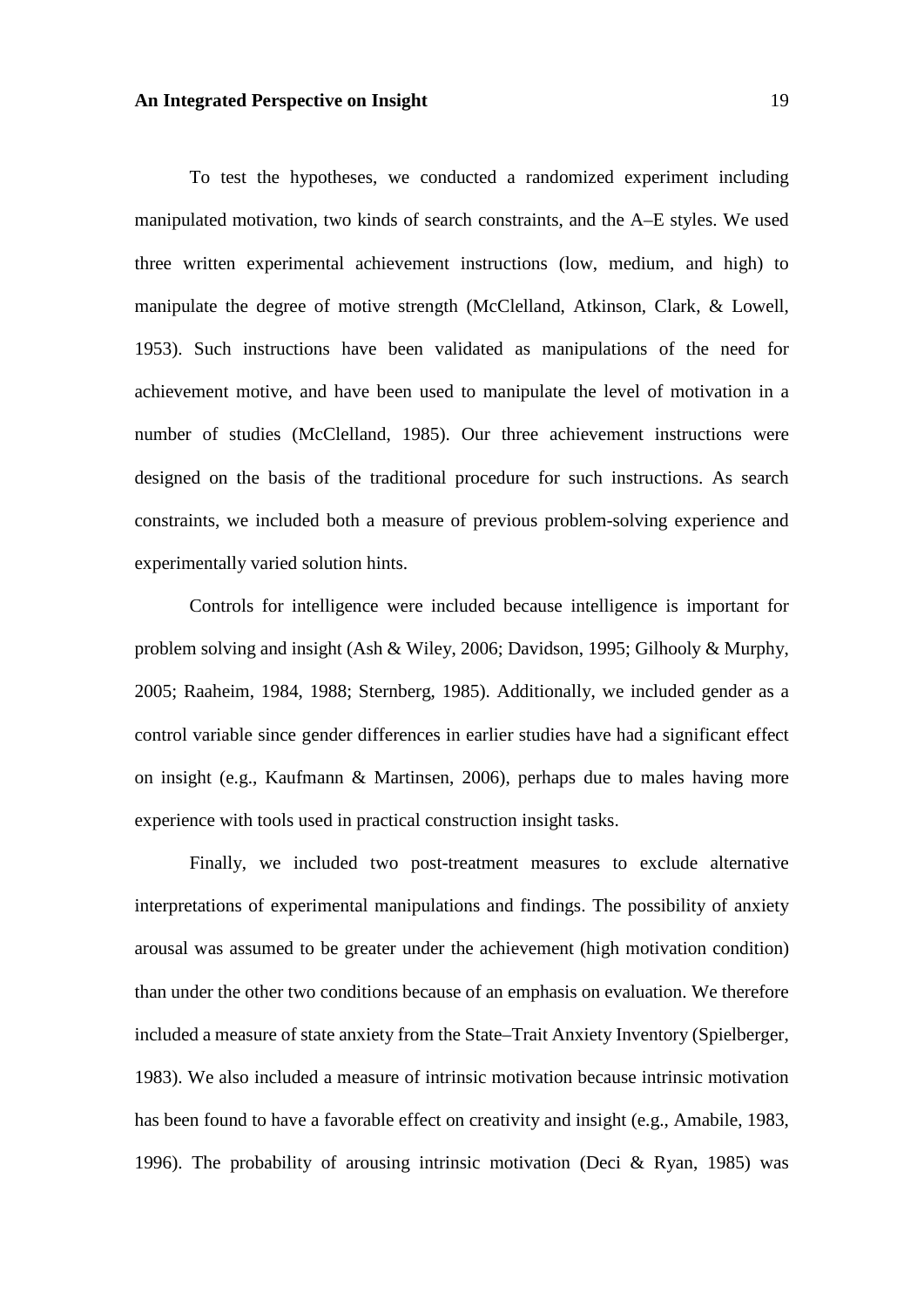assumed to be greater under the low motivation condition than under the other two conditions due to the low emphasis on evaluation and the nature of the dependent tasks. Beyond the aforementioned measures, we are not aware of any measure that can directly assess resultant motivation, so we have not included any manipulation check for it. Achievement instructions to manipulate resultant motivation in previous research have been validated through scores from projective TAT protocols (McClelland, 1985), but such testing were not considered to be an acceptable manipulation check in the current context.

#### **Participants**

The participants were 476 students (298 females and 178 males) from senior high schools in Norway who volunteered to participate. The mean age was 18.4 years. Virtually all the students in the selected classes participated.

#### **Instruments**

*A-E inventory*. The revised 30-item A–E inventory (Kaufmann & Martinsen, 1992) was used. The scale is continuous, and Explorers have high scores and Assimilators low scores. Each item has a 5-point response scale. The coefficient alpha was .88, in line with previous studies using the inventory (e.g., Martinsen & Diseth, 2011; Martinsen & Kaufmann, 2000). Two sample items are:

"I prefer situations in which you have to stick to options that are tried and true" (reversed scoring).

"I quite like situations in which it is necessary to break with conventional wisdom."

*Cognitive abilities***.** Two measures of cognitive abilities were included. As a measure of crystallized intelligence, half the WAIS vocabulary (18 items; Wechsler,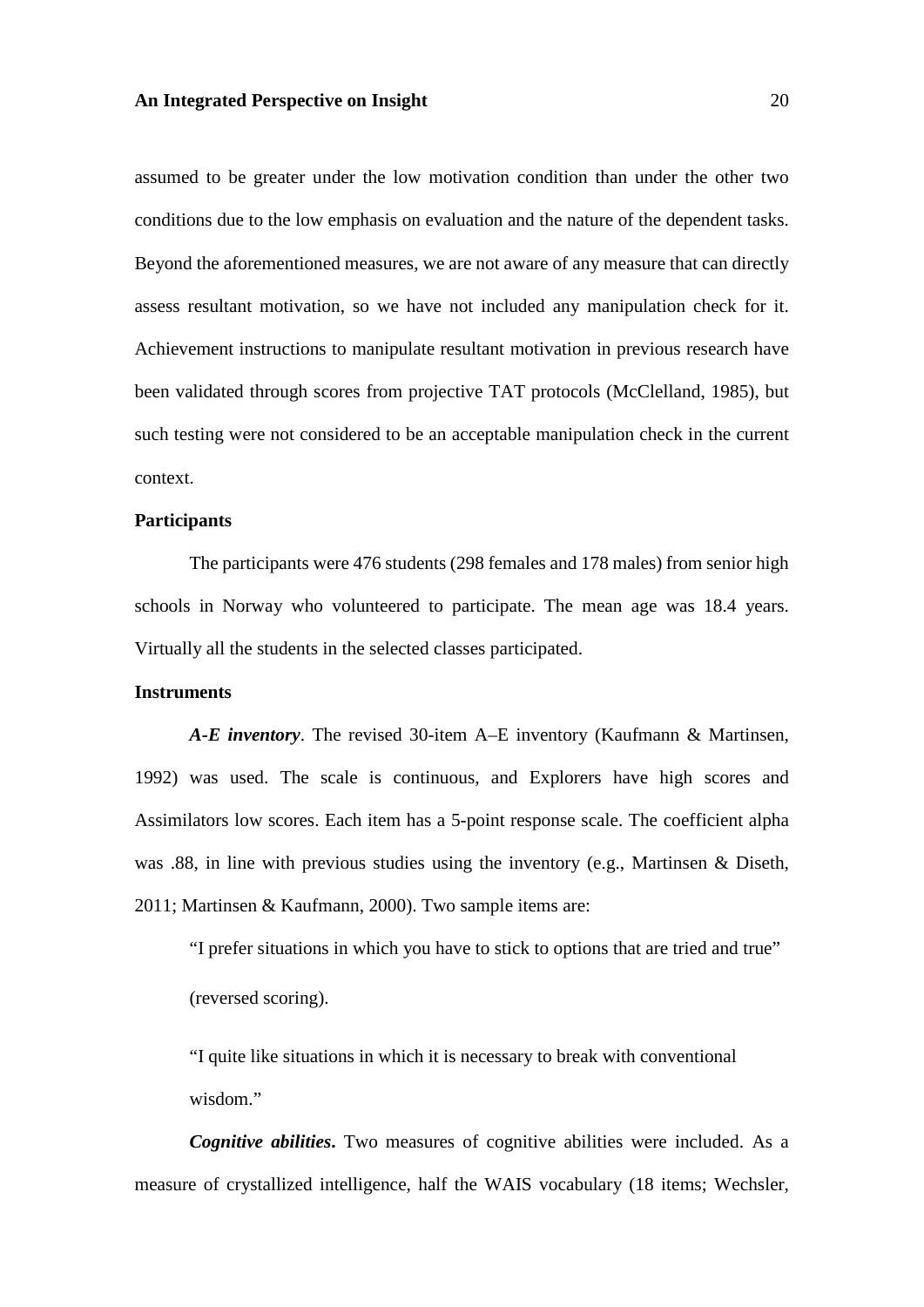1955) was used. The subjects were given 10 minutes to complete this test. Coefficient alpha was .69. A 20-item standardized number series test (Mønnesland, 1985) was used as a measure of fluid intelligence. Participants were given six minutes to complete this test. Coefficient alpha was .88.

*Prior problem-solving experience*. A questionnaire that was used in previous studies (Martinsen, 1993, 1995a) was included so that the availability of internal search constraints could be compared with the effects of external search constraints (solution hints). The items included questions about the subjects' level of experience in six activities considered to be particularly relevant for solving insight problems (experience with mind-stretchers, drawing/painting, jigsaw puzzles, technical drawing, mathematical problem solving, problem solving in science tasks). Each item was rated on a 4-point frequency response scale that ranged from 0 to 3, and then the sum score was used. We considered this to be a formative measure since relatively independent activities were added to a composite measure of relevant experience for the present insight problems.

*Insight problems*. Three classic insight problems were employed. Two tasks (the hat rack and two-string problems) were chosen on the basis of their taxonomic classifications as insight and construction problems (Greeno, 1978; Weisberg, 1995), and the third problem (the ring problem; Raaheim, 1961) was chosen for its similarity with the hat rack and two-string problems.

In the two-string problem (Maier, 1970), the task is to tie together two strings that are hanging down from the ceiling. The strings are too far apart to be reached by simply stretching out both arms. In our version of this problem, the available tools were a cup, a screwdriver, and a box of thumbtacks. The correct solution is to tie one string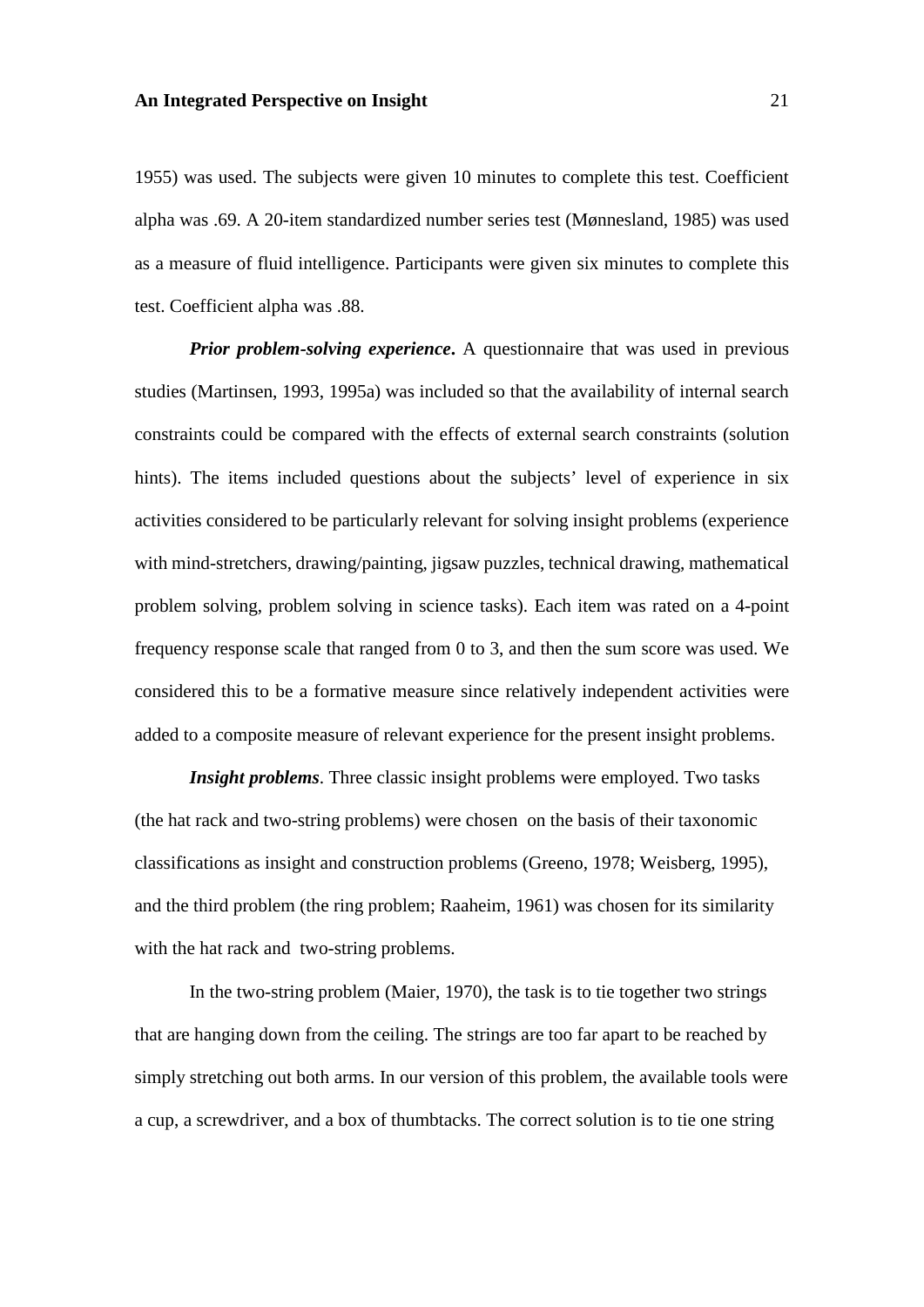or both strings to one of the tools (e.g., the cup), push the string into a pendulum movement and to grab it when it comes within reach. Two points were given for this solution. Subjects were given one point for a good attempt at a solution, which was defined as any effort that would bring at least one of the strings closer to the other without being held by the hands. In practice, one such solution would be to use the thumbtacks as a means to affix one or both strings to a wall to get them closer to each other.

In the hat rack problem (Maier, 1970), the task is to use two sticks and a Cclamp to make a solid rack on which to hang a heavy coat. The correct solution is to wedge the sticks between the floor and the roof, or between two walls, with the Cclamp tightened on the junction between the two sticks. The handle of the C-clamp functions as a peg. Two points were given for this solution. Here subjects were also given one point for a good try, that is, for making a construction that was fairly, but not sufficiently, stable. In practice, such a solution would involve placing one stick on the floor and attaching the other vertically to its middle with the C-clamp tightened at the junction between them.

In the ring problem (Raaheim, 1961), the task is to get hold of a gold ring at the bottom of a narrow well that is three meters deep. It is so narrow and deep that it is impossible to reach the ring or dive for it. Subjects are told to use some tools that might be of help: a three-meter-long tube with the same diameter as the ring, a pair of scissors, a knife, a piece of wood, and a nail. The correct solution is to cut a wood plug, put it into one end of the tube, hammer the nail into the plug, bend the nail into the shape of a hook, and finally to fish up the ring. This solution was given two points. One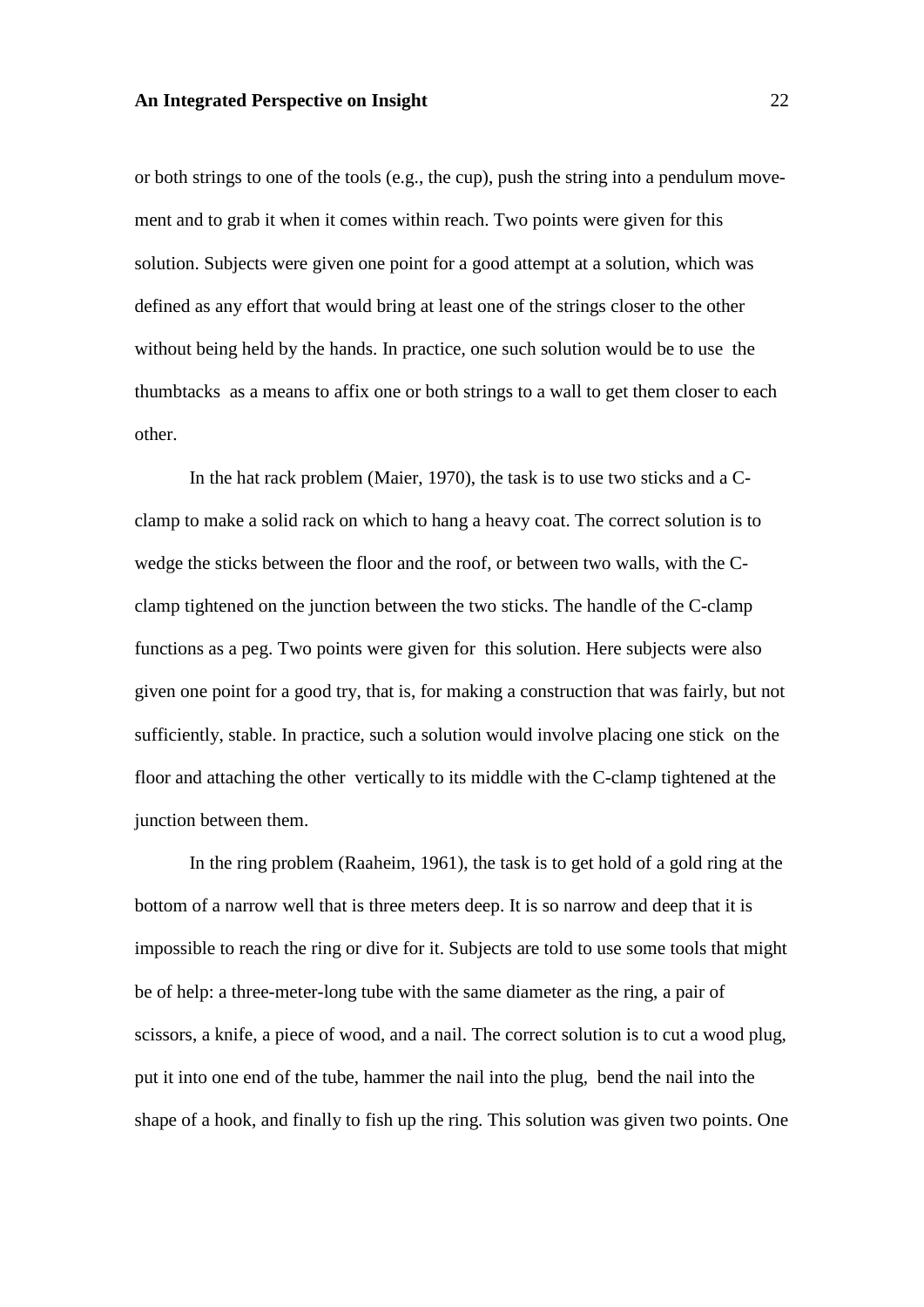point was given for a good try, i.e., pressing one end of the pair of scissors into the tube and then using the resulting (not completely satisfactory) hook to fish up the ring.

The average polychoric correlation for the three tasks was .22. The scores were used as a composite based on their taxonomic classification (Greeno, 1978; Weisberg, 1995). Six minutes were allowed for each task.

*Post-treatment measures***.** As discussed above, a measure of state anxiety from the State–Trait Anxiety Inventory (Spielberger, 1983) was included. The alpha for this 10-item measure was .89. A measure of interest was also included; we developed this measure on the basis of theories of intrinsic motivation (Deci & Ryan, 1985; Harter, 1990). The measure was used to check whether the low-motivation condition was more intrinsically motivating than the other two motivation conditions. The alpha for the interest measure was .86.

#### **Experimental Treatments**

*Achievement instructions*. We formulated three instructions to create three different levels of achievement needs or motivation strength. The procedure were adapted based on principles developed by McClelland et al. (1953) (see also Atkinson & Birch, 1974). In the low-motivation condition, subjects were informed that the experimenter was interested only in finding out whether the insight problems, presented as puzzle tasks and described as typical leisure-time activities, were interesting for this age group of students. The respondents were informed that whether they could actually solve the problems was not considered very important. They were also informed that the analyses of the answers would focus on the results for the several hundred participants in the study and not individual performances. The timing of the tasks was explained as necessary in order to create equal conditions. Finally, subjects were informed that they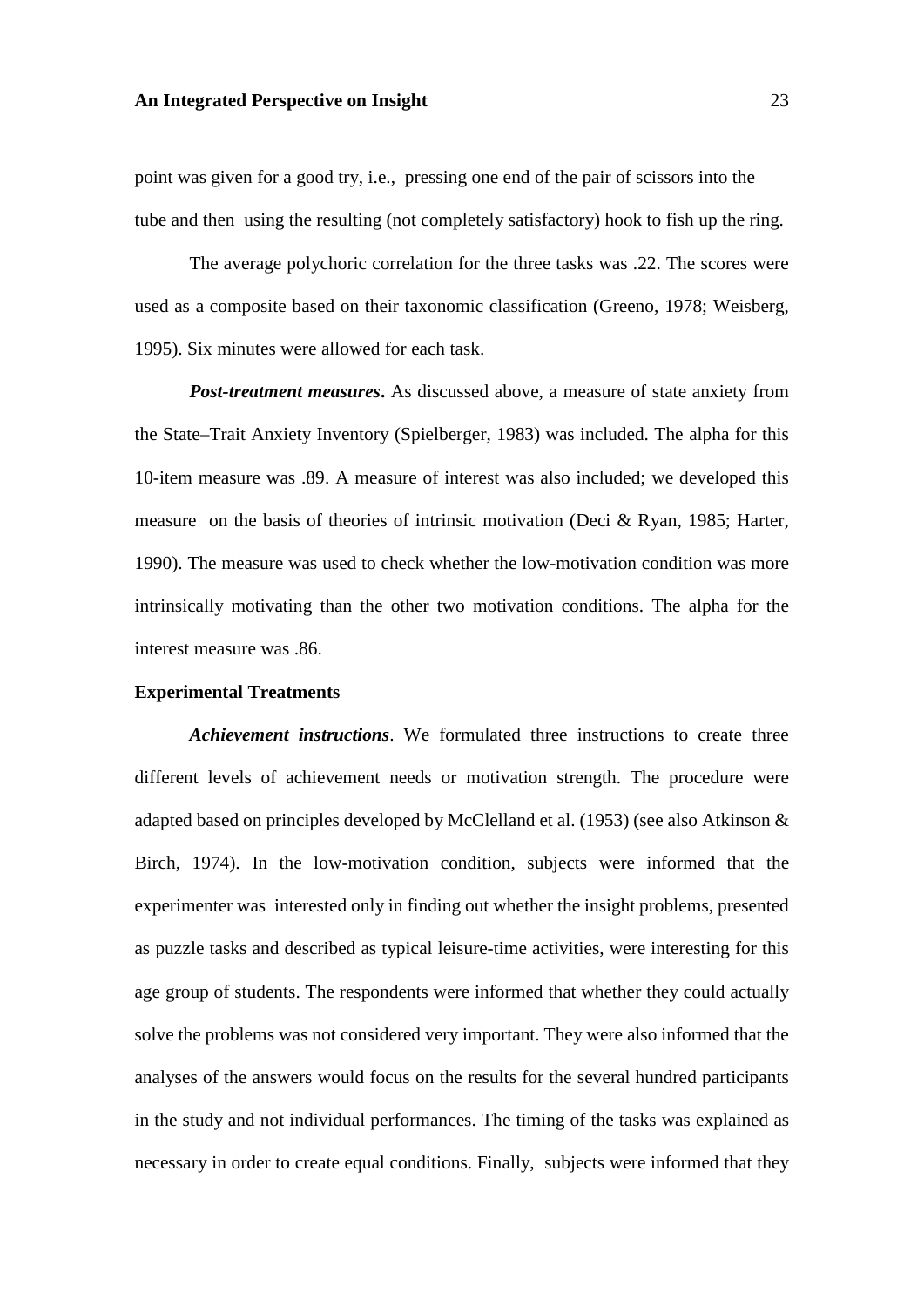were to answer a questionnaire about their level of task-related interest at the end of the session. This control condition was considered to be relaxed. It was called the lowmotivation condition, or simply *low* in the following results section.

In the medium-motivation condition, subjects were instructed to perform as well as they could (formulated as an imperative) on the set of problem-solving tasks, which were described as typically used in research, and within the time that was available. Subjects were then informed that they were to answer a questionnaire about their reactions to the dependent tasks at the end of the session. This was called the mediummotivation condition, or simply *medium* in the following results section.

Participants in the high-motivation condition were told that their performance on the problem-solving tasks would inform them about their level of ability and that they did not have much time available for each task. The selected tasks were described as frequently used by researchers in order to test certain abilities. Subjects were additionally told that at the end of the session, they were to fill in a questionnaire where they would evaluate their own performance. This was constructed to be a typical achievement condition called the high-motivation condition, or simply *high* in the following results section.

*Solution hints***.** Solution hints served as one type of search constraint, thus improving the structure of the dependent insight problems. Solution hints were tested in pilot studies, and hints that produced increased solution frequencies were selected for the present study. The hint for the two-string problem was: Can you in one way or another create a movement in one of the strings without holding it permanently? The hint for the hat rack problem was: Try if you can to also use the ceiling for your construction. The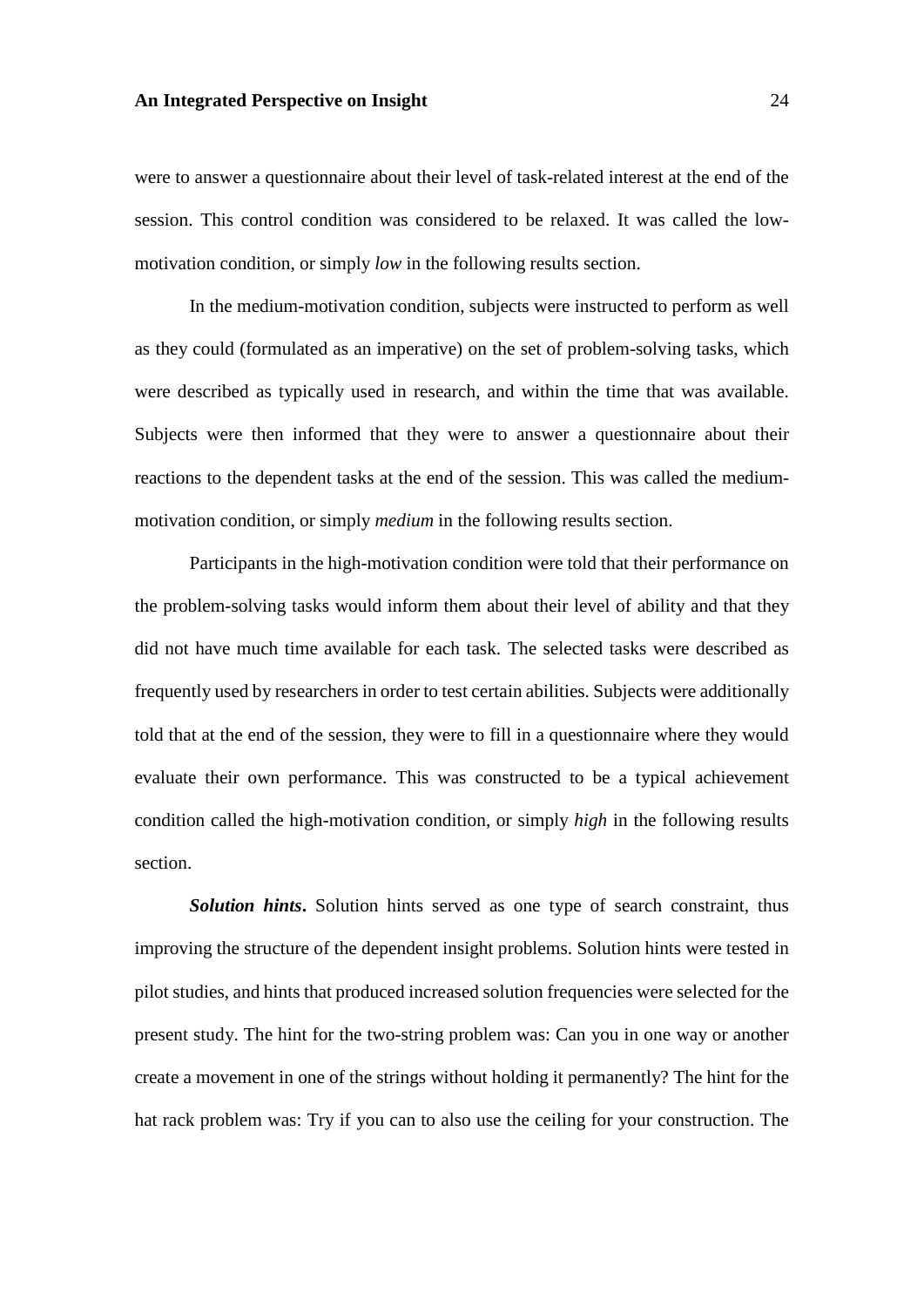hint for the ring problem was: Try if you can to make a tool with a hook to fish out the ring.

#### **Procedure**

The testing took place in groups in ordinary classrooms during school hours. The materials were presented in writing and administered by trained research assistants. The subjects volunteered and were debriefed and encouraged to ask questions at the end of the session.

The A–E inventory, the experience questionnaire, and the vocabulary and number series tests were administered prior to the experimental treatments and the dependent tasks. After the task resolutions, the state measures of affects were administered. With reference to these measures, the subjects were asked to report their emotional states during the process of problem solving. In the motivation instructions, the subjects were informed about the number of problem-solving tasks and the time available for each (six minutes).

The solution hints were administered to about half the participants in each of the three motivation conditions. The result was a three-by-two factorial design. The participants were randomly assigned to each of the six experimental conditions through prior random mixing of the booklets containing the written instructions and test materials.

#### **Results**

The variables were generally within the range of the normal distribution. Correlations, means, and standard deviations for the included variables can be seen in Table 2.

\_\_\_\_\_\_\_\_\_\_\_\_\_\_\_\_\_\_\_\_\_\_\_\_\_\_\_\_\_\_\_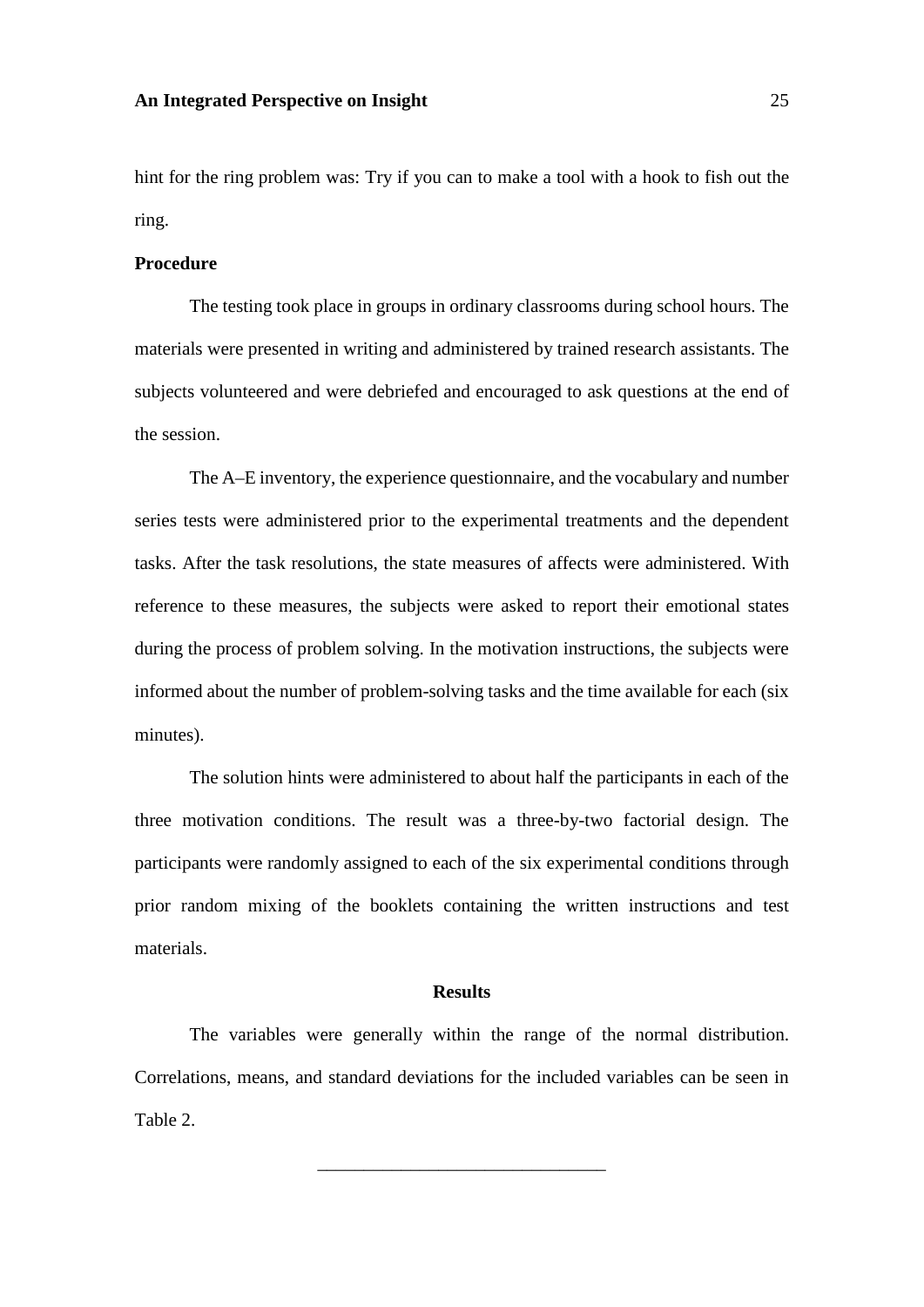Insert Table 2 about here

\_\_\_\_\_\_\_\_\_\_\_\_\_\_\_\_\_\_\_\_\_\_\_\_\_\_\_\_\_\_\_\_

A few missing data were handled by listwise deletion in each of the analyses below. The difference in performance in the hint versus the no-hint condition was significant (*t* (466) = 5.36, *p* = .000; hint:  $M = 3.29$ ,  $SD = 1.59$ , no-hint:  $M = 2.49$ ,  $SD =$ 1.68). This indicated that availability of solution hints facilitated performance and thus that an anticipated main effect was obtained. As seen in Table 1, there was also a significant correlation between the measure of prior experience and performance  $(r =$ .12), indicating a main effect for the other search constraint as well. The general level of task difficulty can be further illustrated through the fact that only 8.5% received 5 points and 3.4 % received 6 points when hints were not provided. In the hint condition, 7.7% received 5 points and 10.3% received 6 points.

To investigate any unintended effects of the experimental motivation instructions, the post-experimental measures of state anxiety and interest were used as dependent variables. The data were analyzed using regression analysis, where the experimental motivation instructions were coded as contrasts to represent an ordinal variable. They were coded as the difference (see Cohen & Cohen, 1983) between low and medium + high (low-motivation contrast) and the difference between medium and high (high-motivation contrast). A third variable was coded to represent the difference between the no-hint and hint conditions.

To exclude interpretations of the effects of the motivation instructions as being other than motivational, we analyzed effects of the these instructions on state anxiety and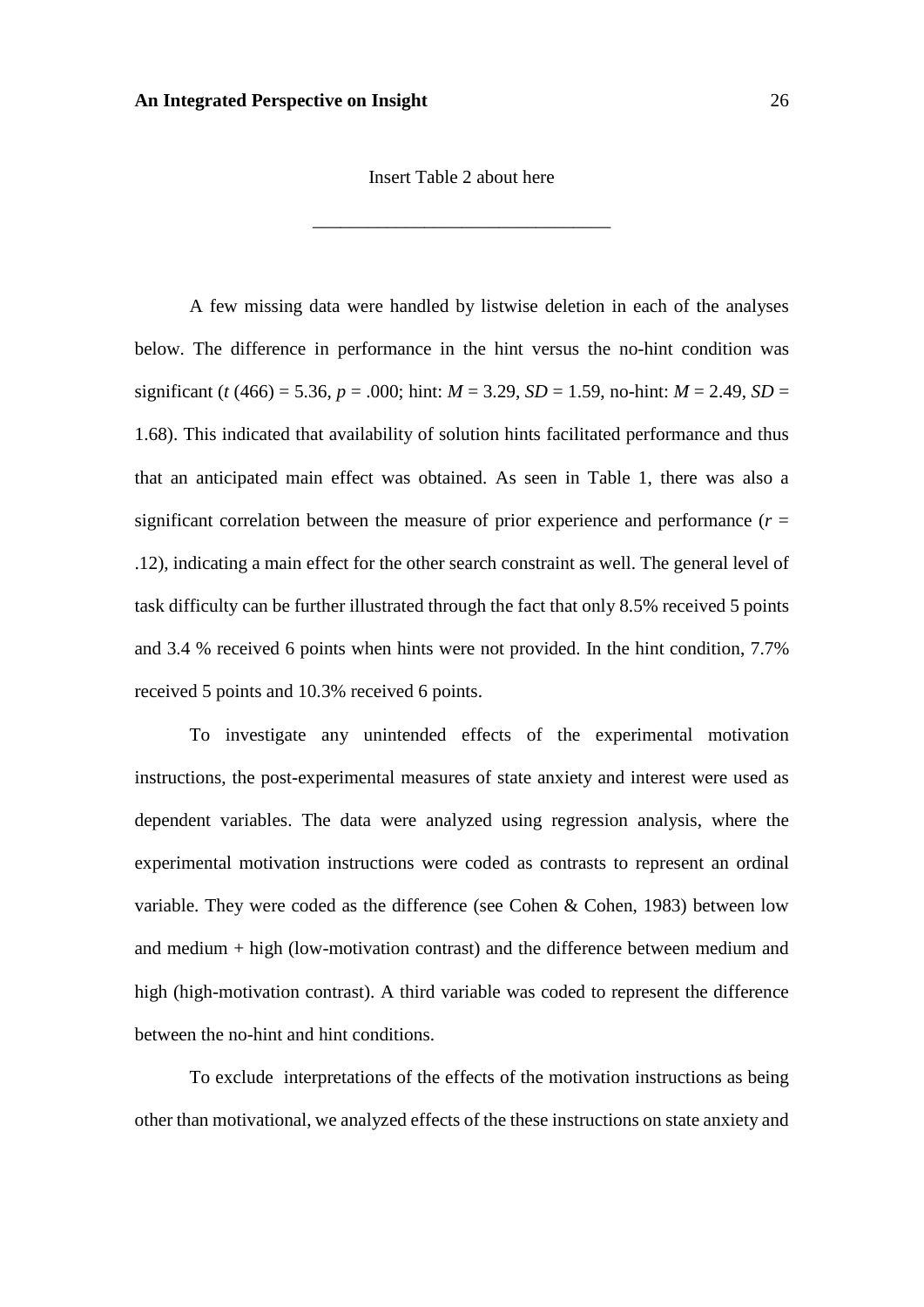interest and found no significant effects on these variables.  $R^2$  on state anxiety was .018  $(F(5, 459) = 1.69, p = .135)$ .  $R^2$  on interest was .002  $(F(5, 458) = .158, p = .98)$ .

# **Hypothesis 1: The Interaction Between A–E Styles, Search Constraints (Hints), and Motivation**

The first interaction hypothesis involved the A–E styles and the two types of experimental conditions: the motivation instructions and the hint–no hint conditions. We anticipated *decreased* performance for Explorers and *increased* performance for Assimilators as a consequence of increased motivation in the no-hint condition. We expected the opposite performance pattern in the hint condition. The hypothesis of the interaction between the motivation conditions, the A–E styles, and the hint–no hint conditions was tested using hierarchical regression analysis (Aiken & West, 1991; Cohen & Cohen, 1983; Pedhazur, 1982). Scores on the A–E scale were centered.

Insert Table 3 about here

\_\_\_\_\_\_\_\_\_\_\_\_\_\_\_\_\_\_\_\_\_\_\_\_\_\_\_\_

\_\_\_\_\_\_\_\_\_\_\_\_\_\_\_\_\_\_\_\_\_\_\_\_\_\_\_\_

As shown in Table 3, the results of this interaction analysis were significant. The results also showed that it was the contrast between the low-motivation condition and the other two motivation conditions that had the more important impact on the significant interaction. The pattern of the interaction can be seen in Figure 1, and supported Hypothesis 1.

Insert Figure 1 about here

\_\_\_\_\_\_\_\_\_\_\_\_\_\_\_\_\_\_\_\_\_\_\_\_\_\_\_\_\_\_\_\_\_\_\_

\_\_\_\_\_\_\_\_\_\_\_\_\_\_\_\_\_\_\_\_\_\_\_\_\_\_\_\_\_\_\_\_\_\_\_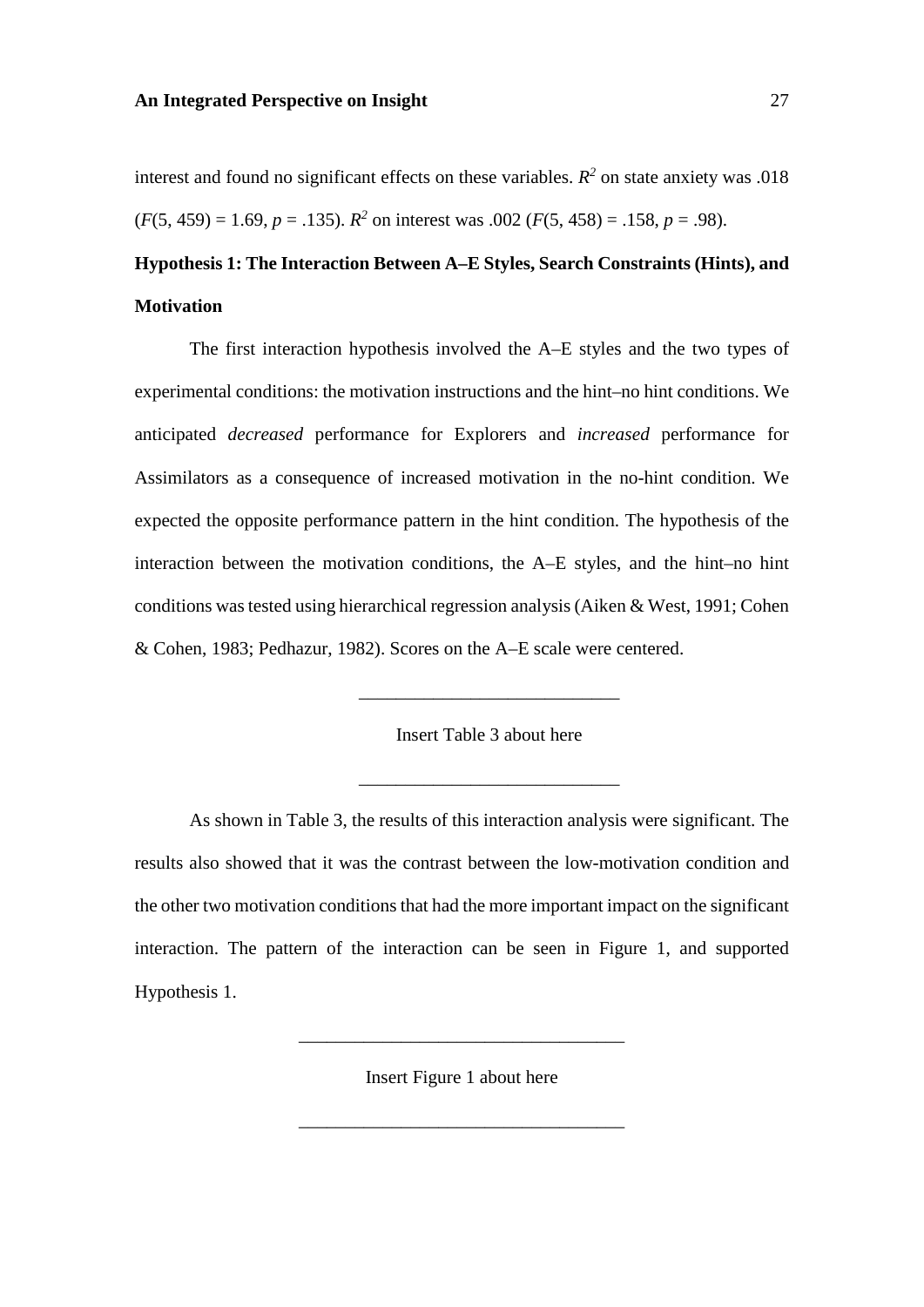Figure 1 shows that in the hint condition, Assimilators had an overall decrease in performance as a consequence of the motivation-arousing conditions, while Explorers had an overall increase in performance because of the motivation conditions. In the nohint condition, this pattern of interaction was opposite to the pattern of interaction in the hint condition: When their motivation increased, Explorers increased their performance, while Assimilators decreased their performance when motivation increased.

As a further test of the interaction, controlling for cognitive abilities and gender in research involving insight and cognitive styles was important. Consequently, the test of the posited interaction was also carried out when gender and the two measures of intelligence were first entered in hierarchical regression analysis. The interaction involving the experimental conditions and the A–E styles was still significant.

Finally, to more formally test the slopes in the significant interaction, simple slope analyses were carried out within the hints and no-hint conditions, and the contrast between the low motivation and mean of the other two motivation conditions was used as a predictor, while the A-E style dimension was the moderator. Supporting the present hypothesis, the slopes for motivation were negative and significant for Explorers (higher scores on the A–E inventory) at two standard deviations above the mean on the A–E inventory (*simple slope* = -.94, *SE* = .473,  $t(230) = 1.985$ ,  $p = .04$  (one-tailed)) in the nohint condition. For Assimilators, the slopes for motivation were positive and significant at one standard deviation below the mean (*simple slope* = .488,  $SE = .226$ ,  $t(230) = 2.39$ ,  $p = .016$  (one-tailed)) on the A–E inventory. In the hint condition, the motivation slopes for Explorers were positive at two standard deviations above the mean (*simple slope* = .57, *SE* = .317, *t* (226) = 1.805, *p* = .036 (one-tailed)). For Assimilators, the motivation slopes were negative and significant at one standard deviation below the mean (*simple*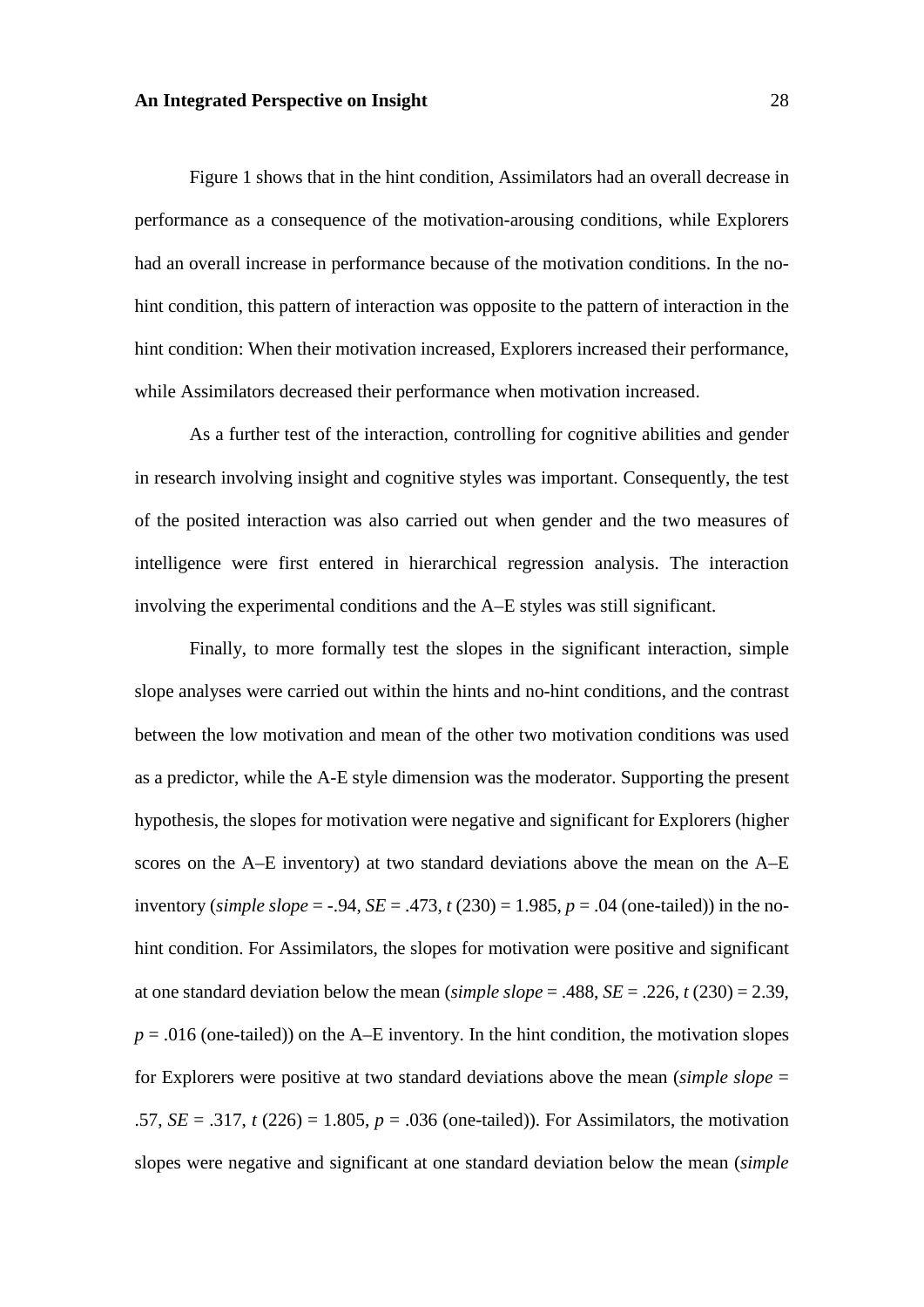$slope = -.527, SE = .201, t(226) = 2.62, p = .004$  (one-tailed)). These findings supported the hypotheses formulated in the introduction, and our previous studies.

# **Hypothesis 2: Interaction Between Previous Experience, A–E Styles, and Motivation**

To test the second hypothesis, we replaced the hint–no hint variable in the analyses above with the other search constraint, prior experience. In all other ways the data were coded and analyzed as described above. Scores on the A–E inventory and prior problem-solving experience were centered.

Table 4

\_\_\_\_\_\_\_\_\_\_\_\_\_\_\_\_\_\_\_\_\_\_\_\_\_\_\_\_\_\_\_\_\_\_\_\_\_\_

\_\_\_\_\_\_\_\_\_\_\_\_\_\_\_\_\_\_\_\_\_\_\_\_\_\_\_\_\_\_\_\_\_\_\_\_\_\_

As can be seen in Table 4, the results from hierarchical regression analysis also showed that this interaction was significant. In this test it was the combined effect of the low- and high-motivation contrasts that created the significant interaction, while each of them alone was significant only in one-tailed tests. When gender, vocabulary, and number series were included in the analysis, the interaction was relatively unaffected. The pattern of interaction can be seen in Figure 2.

Insert Figure 2 about here

\_\_\_\_\_\_\_\_\_\_\_\_\_\_\_\_\_\_\_\_\_\_\_\_\_\_\_\_\_\_\_\_\_\_\_

\_\_\_\_\_\_\_\_\_\_\_\_\_\_\_\_\_\_\_\_\_\_\_\_\_\_\_\_\_\_\_\_\_\_\_

As seen in Figure 2, the pattern of this interaction was generally in correspondence with the interaction including the hint–no hint variable analyzed above. However, in Figure 2 the slope for Assimilators was flatter instead of decreasing, because of the motivation instructions when the subjects have higher levels of experience. This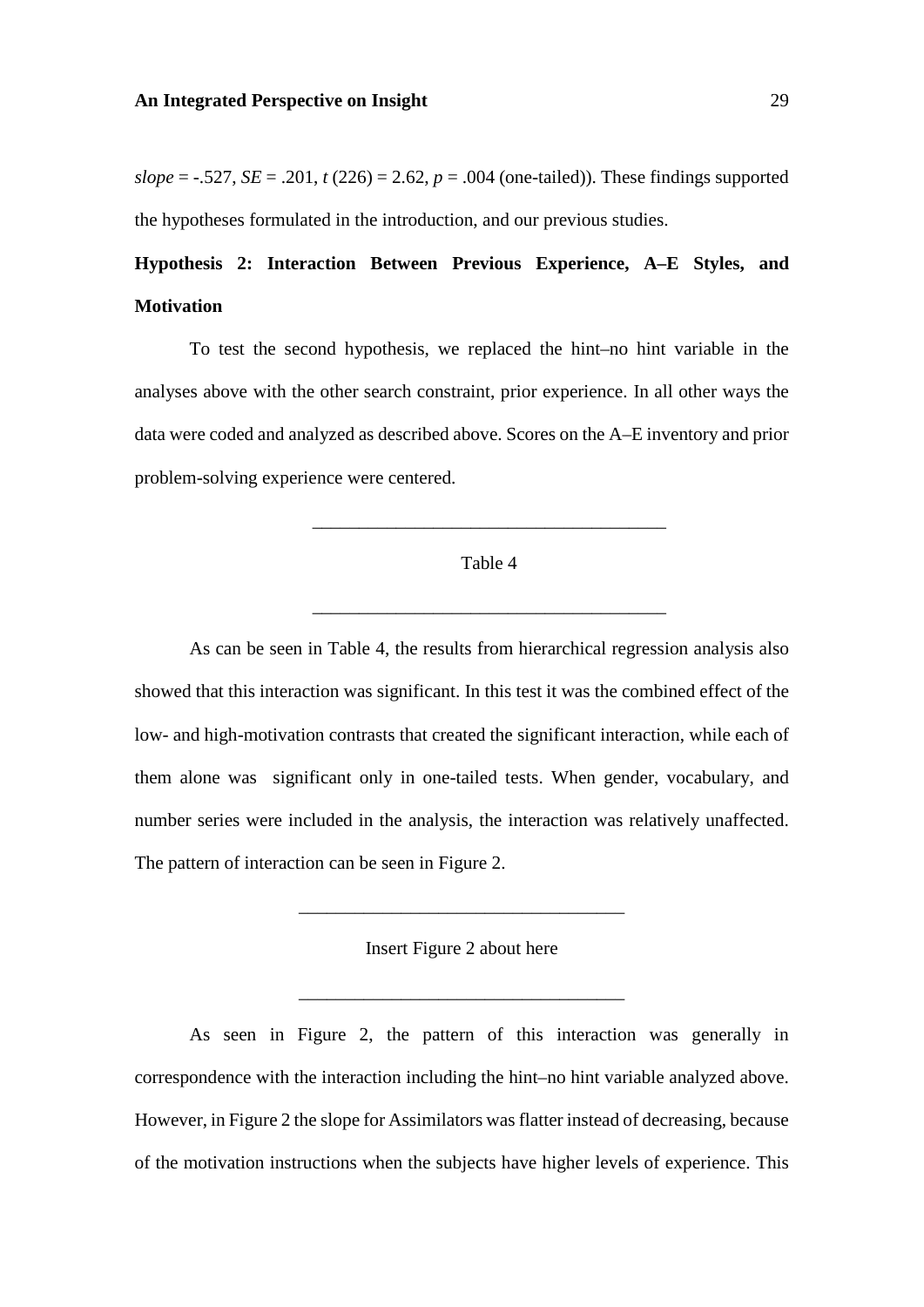deviation from the expected pattern may have been caused by the increased task structure due to the solution hints that half the sample received. Still, performance increased more for Explorers than for Assimilators as a consequence of increased motivation when the level of experience was very high. There were no higher-order interactions involving experience, the hint–no hint conditions, the A–E styles, and the motivation instructions.

Simple slope analyses were then conducted, and simple slopes were calculated at two standard deviations above and below the means on the A–E scale and the measure of experience. Thus, the hypothesis was tested focusing on extreme scorers, an approach that can be necessary to overcome the frequently encountered low-power problems associated with interaction analysis (see Aguinis, 2004). In these analyses it turned out that the slope for the low motivation contrast was positive and significant for Explorers with a high level of experience (*simple slope* (1) = 1.115,  $SE = .512$ ,  $t(442) = 2.178$ ,  $p =$ .015 (one-tailed)), while the simple slope for the high-motivation contrast was not significant. This means that under conditions of lower competence in utilizing internal search constraints, and where internal task constraints were available, increased motivation had a positive and significant effect upon performance.

Stronger motivation seemed to not have any additional effect on performance. When analyzing simple slopes for Explorers with low levels of experience, the simple slope for the low- and high-motivation contrasts were both negative and significant  $(simple slope (1) = -1.072, SE = .545, t (442) = 1.968, p = .025 (one-tailed); simple slope$  $(2) = -0.789$ , *SE* = .454, *t* (442) = 1.736, *p* = .042 (one-tailed)). This implies that under conditions of low levels of prior experience, which theoretically represent optimal conditions for the Explorer type of competence, increased motivation led to lower levels of performance.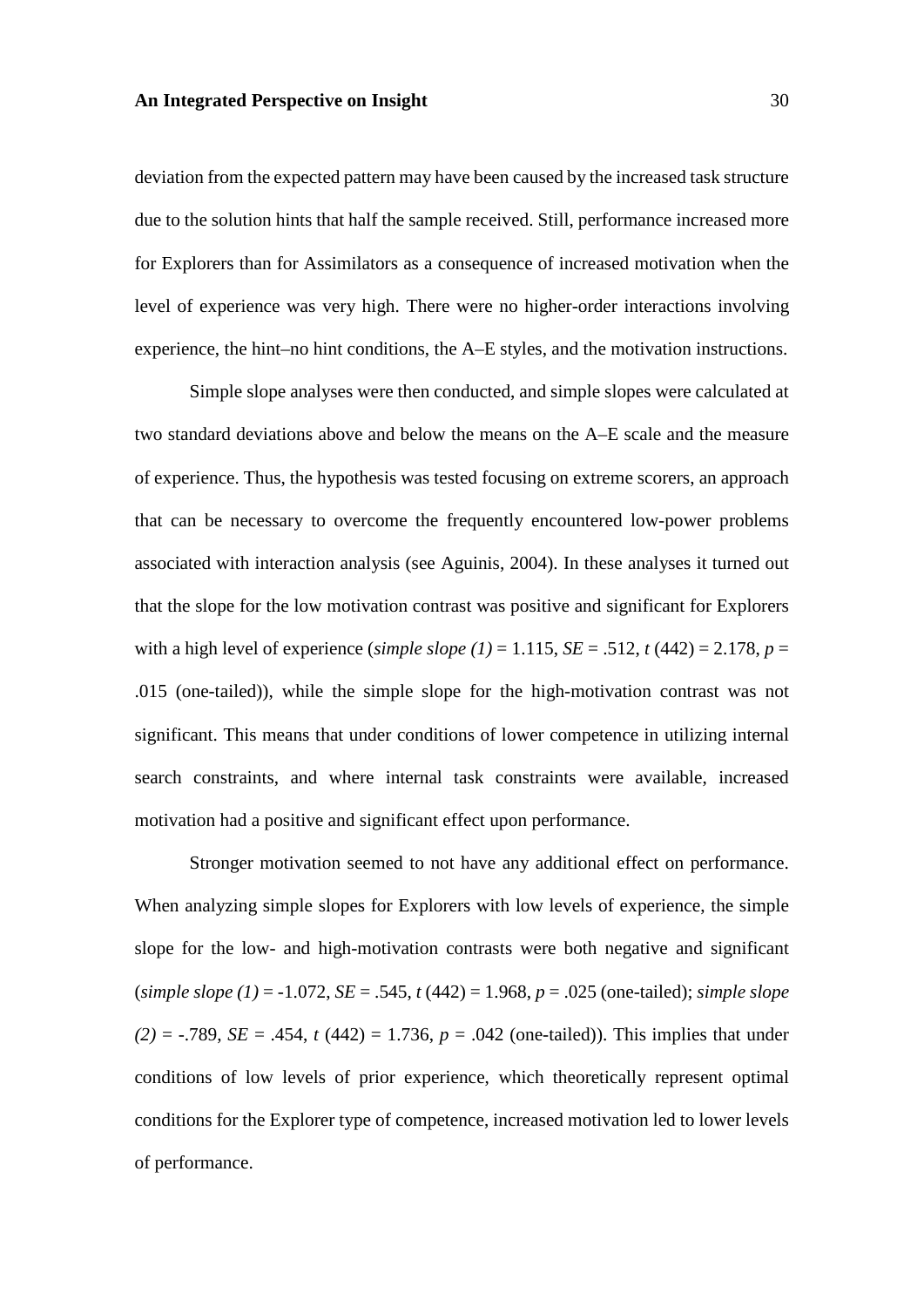When simple slope analyses were carried out for Assimilators with high levels of prior experience, the simple slope for the low-motivation contrast was negative but not significant, while the simple slope for the high-motivation contrast was negative and significant (*simple slope* (2) = -.992, *SE* = .504,  $t(442)$  = 1.969,  $p = .025$  (one-tailed)). This means that high levels of motivation impaired performance for Assimilators when the level of prior experience was high. In other words, increased motivation had a negative effect when competence in utilizing search constraints was high and internal search constraints were present.

Finally, simple slopes were analyzed for Assimilators with low levels of experience. While the slopes for the two motivation contrasts were both positive, they were not significant in these analyses, although there was a tendency toward significance for the first contrast ( $p = .063$ ).

To explore the three-way interaction between experience, styles, and motive instructions further, we used the data from the three no-hint motivation conditions since these conditions were unaffected by the external search constraints (hints). The results showed that the interaction was significant at the 10% level. Inspection of the pattern of this interaction showed that the interaction now corresponded more closely with the one including the hint–no hint variable, with decreasing performance for Assimilators due to increasing motivation under the condition of higher levels of experience.

#### **Discussion**

In this study, the theory of A–E cognitive styles (Kaufmann, 1979, 1995; Martinsen, 1995b; Martinsen & Kaufmann, 2000) was integrated with classic conceptualizations of achievement motivation and optimal motivation for the task (Atkinson, 1974a, b), and with information processing theory where solution search in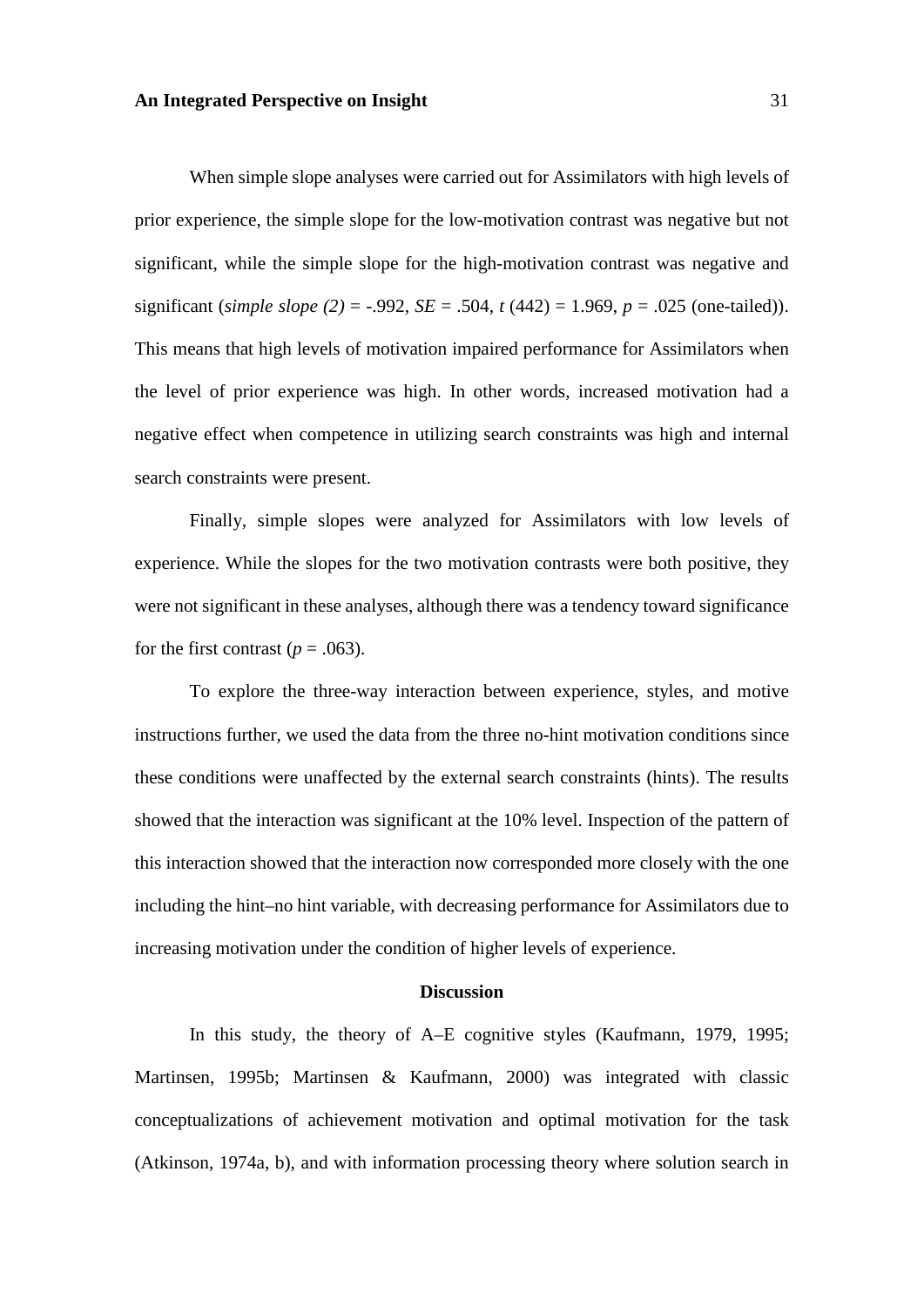large problem spaces and availability of search constraints play prominent roles (Kaplan & Simon, 1990). Central conceptions in this integration were that the cognitive style distinction in question describes heuristic competencies related to the utility of search constraints in problem-solving tasks and that these types of competencies have motivational implications that interact with other types of motivational determinants. We also emphasized the hypothesis of optimal motivation for the task, stating that different types of tasks may be better solved with different levels of aroused resultant motivation. We based our predictions on this theory and tested two hypotheses; one included solution hints as a search constraint and the other included prior problem-solving experience as a search constraint.

When considering the two significant three-way interactions, it can be concluded that the results provided strong support for the theory. The interactions were also significant when important control variables were included. It was primarily the contrast between the control condition and the average of the two other motivation conditions that was significant when solution hints were used as search constraints. This contrast can be interpreted as describing an increase from a low-level to an elevated motivational state. Consequently, it seems well supported that the A–E styles describe different kinds of heuristic competencies in utilizing search constraints and that these competencies have motivational implications and interact with motive strength and search constraints in a predictable way. The present findings replicated and extended the findings from previous studies (Kaufmann & Martinsen, 2006; Martinsen, 1993, 1994, 1995; Martinsen & Furnham, 2015), where different tasks, samples, and designs were used. Thus, it seems that there is a complex and dynamic interplay between individual differences in cognitive style, motivational processes, and the effectiveness of search constraints in insight. In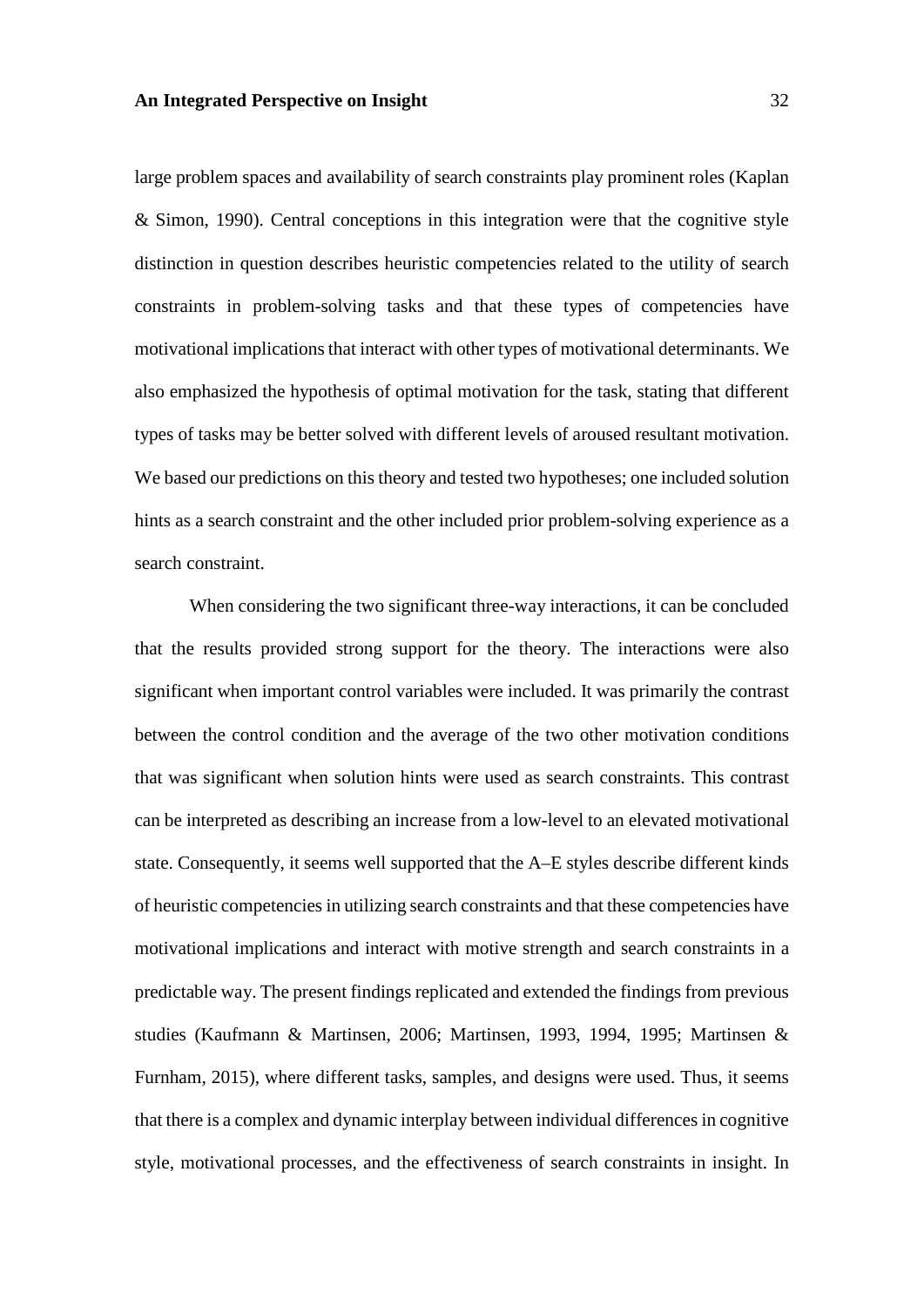future studies of insight, it may be usefull to control for the influence of the A–E styles describing important heuristics or competencies, with implications for the effectiveness of search constraints in insight. Moreover, it seems equally important to control for motivational influences since these seem to moderate the effectiveness of both cognitive styles and search constraints.

Beyond these considerations, we admittedly did not have a formal account of the mechanisms involved in too-high motivation for the task, and further research is necessary to shed light on this issue. However, from the pattern of findings in the two interactions, it seems that increased motivation may push people from a primary mode of information processing associated with their style disposition to a secondary mode of processing associated with the other style disposition.

### **Limitations**

While our previous studies on the present issue have been based on measured motives, this study emphasized experimental achievement manipulations. We may, of course, ask whether these had the intended effects since we included no direct measure of total resultant motivation. To measure resultant motivation seems usually not done in this field. Despite this, our motivation manipulations were based on a long tradition of research, and were designed to vary the level of achievement needs for participants in the three experimental motivation groups. Our reasoning was based on McClelland et al.'s (1953) theory and findings, similar findings by French (1955), and a study by Smith (1966). On the basis of TAT pictures, McClelland et al. (1953) found that achievement instructions increased the level of achievement imagery. French (1955) also found that ego-involving instructions increased the level of need for achievement scores in her test on insight. On the other hand, Smith (1966) did not find any significant effects on need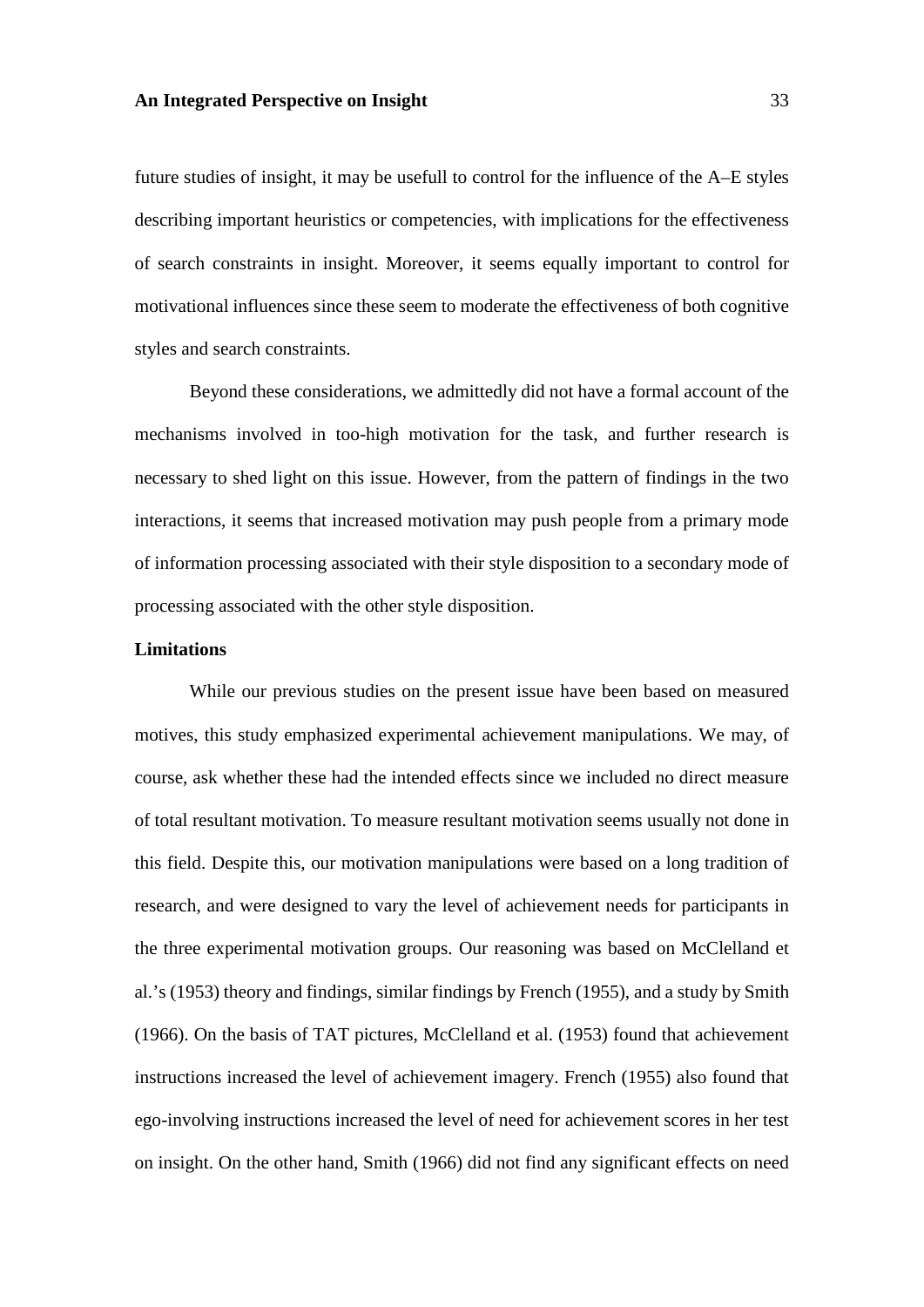for achievement from a set of experimental instructions, but found that achievement and multi-incentive instructions increased the mean level of performance on arithmetic tasks compared with the mean level of performance in a relaxed condition.

In line with results from studies like these, Atkinson and Birch (1974) argued that the overall level of motivation could be increased using achievement instructions like the ones that we have presently used. However, there was also the alternative hypothesis that expectancy of evaluation and salient time constraints, both of which are part of achievement instructions, may arouse test anxiety (Hagtvet, 1989), which in turn inhibits performance. On the basis of this possibility, the expectation that the experimental motive manipulations in our study would differentially increase the level of aroused motivation should not be taken for granted, although the main trends in previous evidence have pointed in that direction. When investigating this possibility, however, we found no evidence supporting the idea that state anxiety scores would be differentially affected by the six conditions.

Although the A-E style construct is measured by means of a self-report inventory, assumedly with the same limitations that have been associated with self-report in general (Butcher, Bubany, & Mason, 2013), the present findings nevertheless were in line with predictions and supported our theory. It can also be noted that while the style construct itself has been questioned in previous research (McKenna, 1984; Von Wittich & Antonakis, 2011) we believe that the present findings add to to the A-E style construct's validity.

# **Conclusion**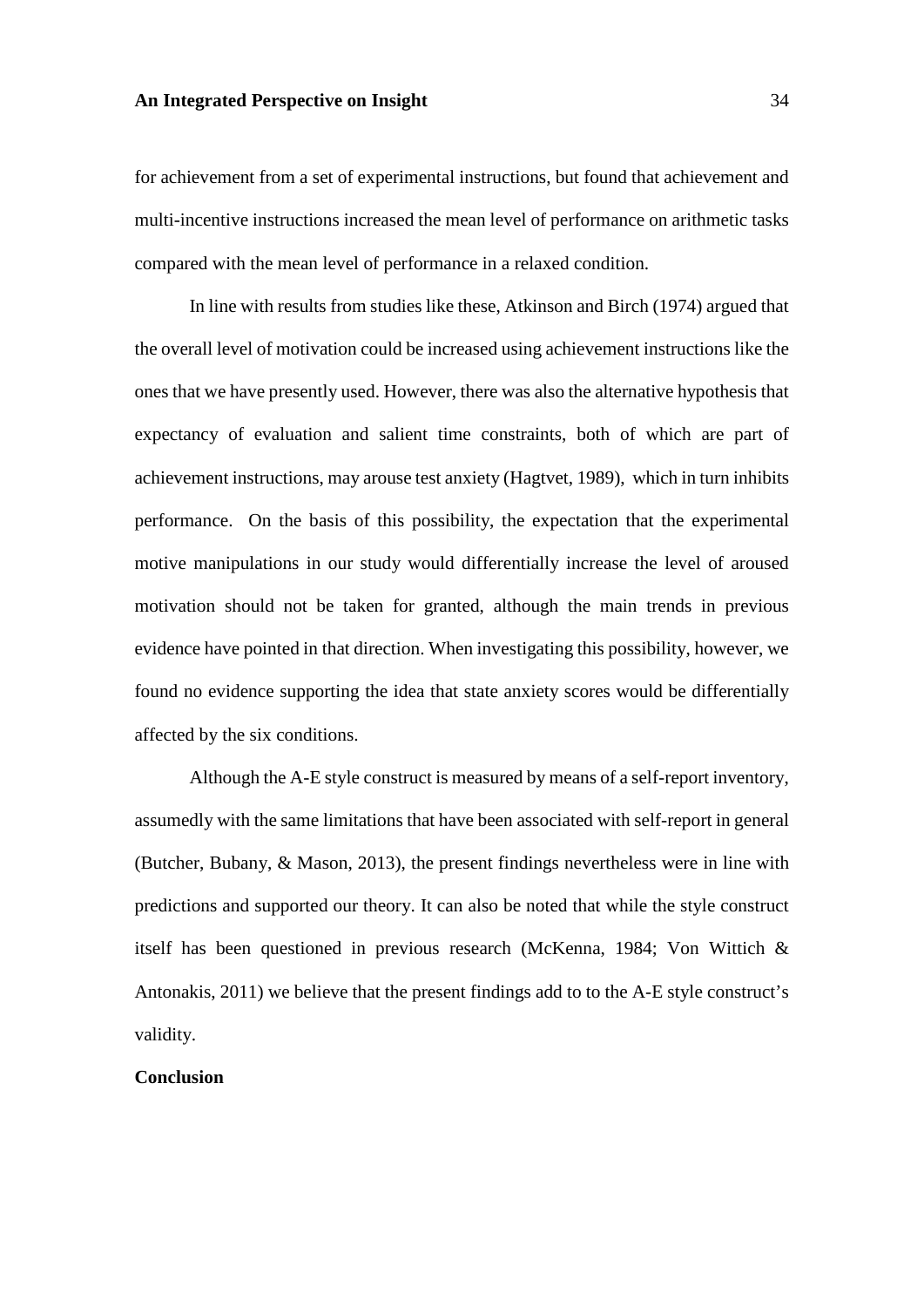On basis of the present findings, it seems beneficial for our understanding of insight to integrate individual differences in cognitive style and achievement motivation theory with information processing theory.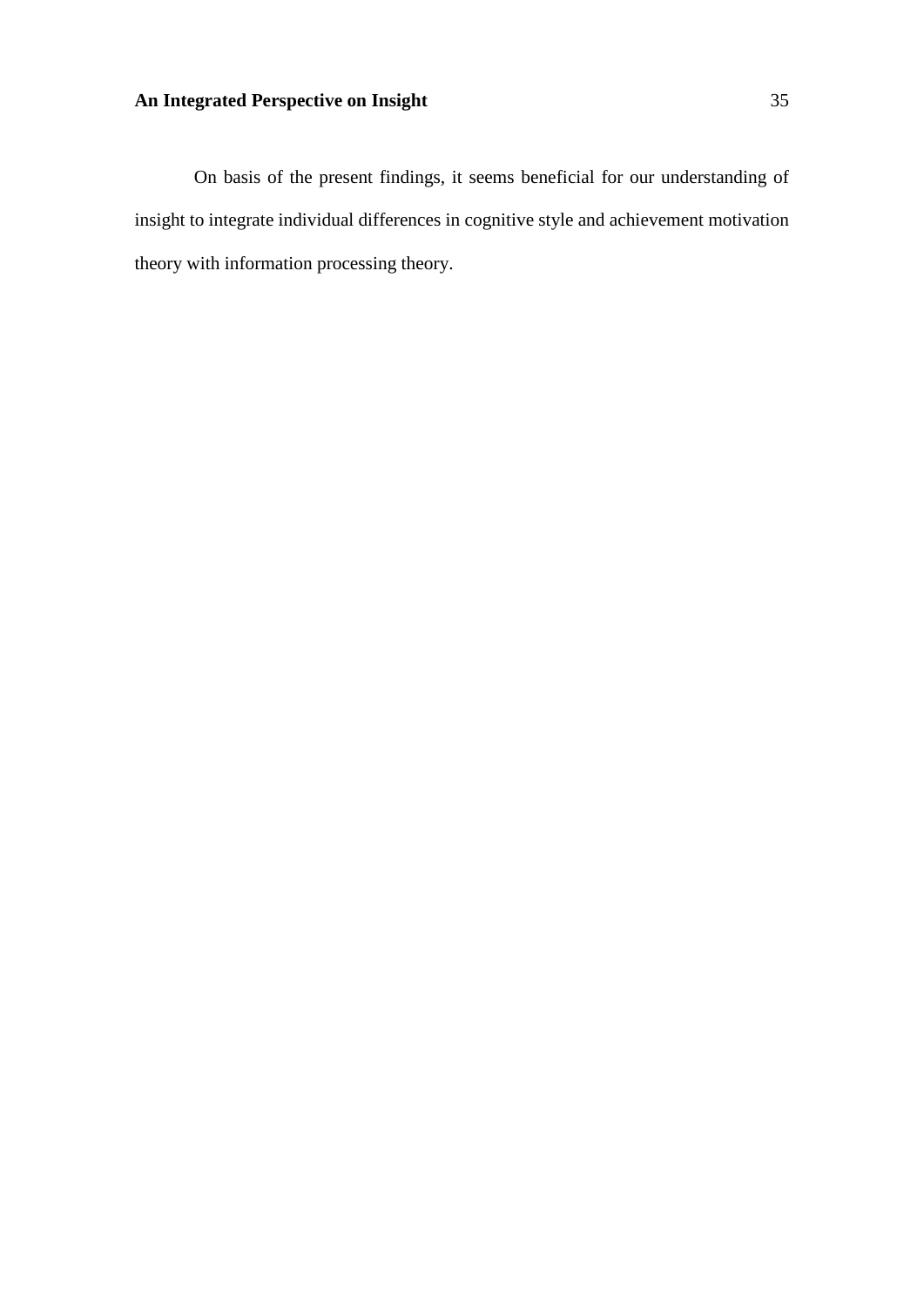#### **References**

- Aguinis, H. (2004). *Regression analysis for categorical moderators*. New York: Guilford Press.
- Aiken, L. S., & West, S. G. (1991). *Multiple regression: Testing and interpreting interactions.* London: Sage.
- Amabile, T. M. (1983). *The social psychology of creativity*. New York: Springer Verlag.
- Amabile, T. M. (1996). *Creativity in context*. Boulder, CO: Westview Press.
- Ash, I. K., & Wiley, J. (2006). The nature of restructuring in insight: An individualdifferences approach. *Psychonomic Bulletin & Review, 13*, 66–73.
- Atkinson, J. W. (1974a). The mainsprings of achievement-oriented activity. In J. W. Atkinson & J. O. Raynor (Eds.), *Motivation and achievement* (pp. 13–41). New York: Wiley.
- Atkinson, J. W. (1974b). Strength of motivation and efficiency of performance. In J. W. Atkinson & J. O. Raynor (Eds.), *Motivation and achievement* (pp. 193–218). New York: Wiley.
- Atkinson, J. W., & Birch, D. (1974). The dynamics of achievement-oriented activity. In J. W. Atkinson & J. O. Raynor (Eds.), *Motivation and achievement* (pp. 271– 325). New York: Wiley.
- Bakken, B. T. & Haerem, T. (2010). Cognitive Styles in Decision Making: Comparing Unitary and Dual-System Approaches to Predict Performance in Simulated Crisis Management Tasks. *Paper presented at: 2010 Annual Meeting of the Academy of Management (AoM),* Montreal, Canada.
- Bandura, A. (1997). *Self-efficacy: The exercise of control*. New York: Freeman.
- Boden, M. (1990). *The creative mind: Myths and mechanisms.* London: Abacus.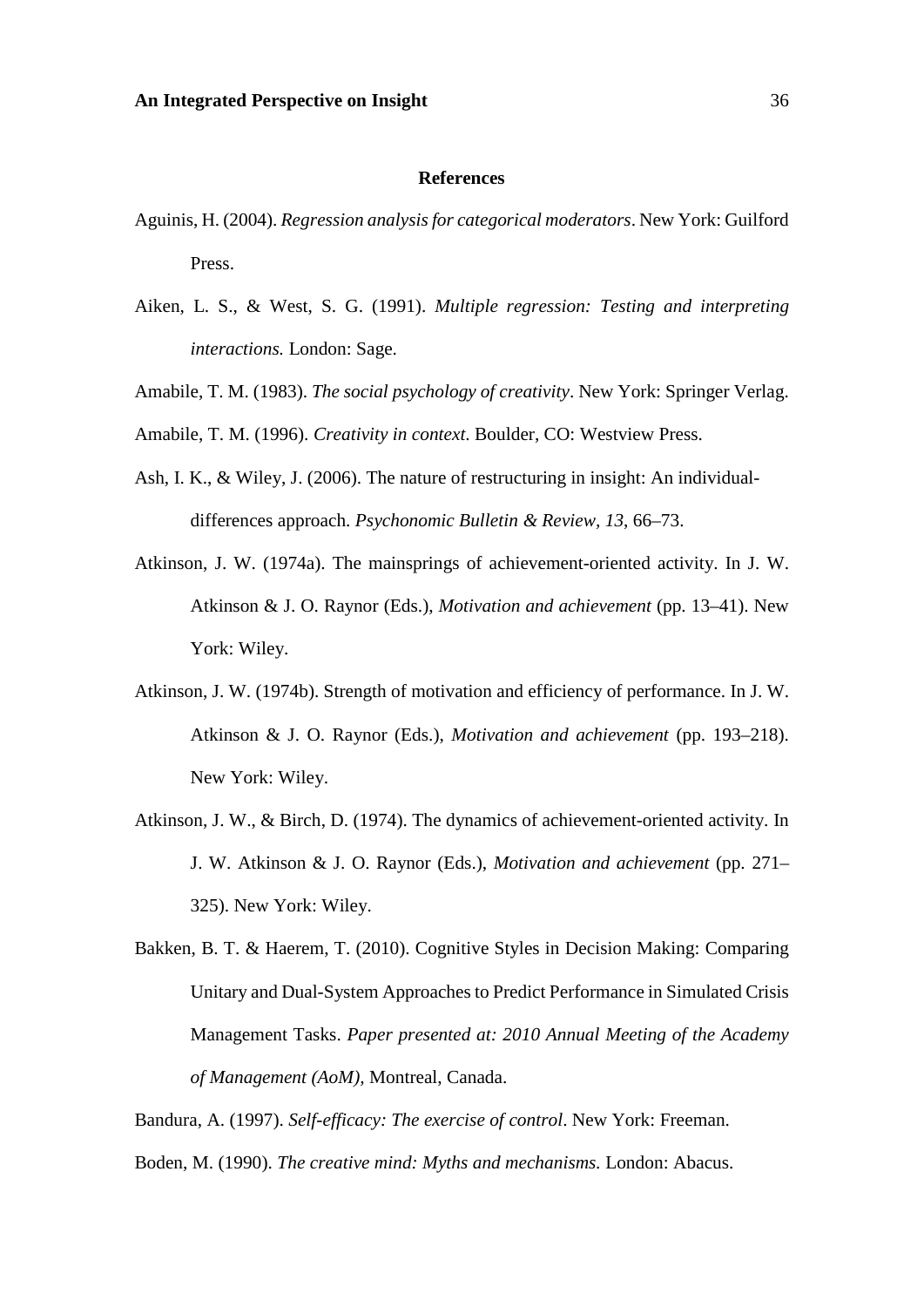Bowden, E. M., Jung-Beeman, M., Fleck, J. & Kounios, J. (2005). New approaches to demystifying insight. *Trends in Cognitive Science, 9*, 322–328.

Butcher, J. N., Bubany, S., Mason, S. N. (2013). Assessment of personality and psychopathology with self-report inventories. In K. F. Geisinger, B. A. Bracken, J. F. Carlson, and M. C. Rodriguez (Eds.), *APA handbook of testing and assessment in psychology, Vol. 2: Testing and assessment in clinical and counseling psychology* (pp. 171-192). Washington, DC: American Psychological Association

- Cacioppo, J. T., Petty, R. E., Feinstein, J. A., & Jarvis, W. B. G. (1996). Dispositional differences in cognitive motivation: The life and times of individuals varying in need for cognition. *Psychological Bulletin*, *119*, 197–253.
- Cao, Z., Li, Y., Hitchman, G., Qiu, J., & Zhang, Q. (2015). Neural correlates underlying insight problem solving: Evidence from EEG alpha oscillations. *Experimental Brain Research, 233*, 2497-2506.
- Cohen, J., & Cohen, P. (1983). *Applied multiple regression/correlation for the behavioral sciences* (2nd ed*.*). Hillsdale, NJ: Lawrence Erlbaum.
- Crowne, D. P., & Marlowe, D. (1960). A new scale of social desirability independent of psychopathology. *Journal of Consulting Psychology, 24*, 349–354.
- Cushen, P. J. & Wiley, J. (2012). Cues to solution, restructuring patterns, and reports of insight in creative problem solving. *Consciousness and Cognition: An International Journal, 21*, 1166-1175.
- Davidson, J. (1995). The suddenness of insight. In R. J. Sternberg & J. E. Davidson (Eds.), *The nature of insight* (pp. 125–157). New York: Cambridge University Press.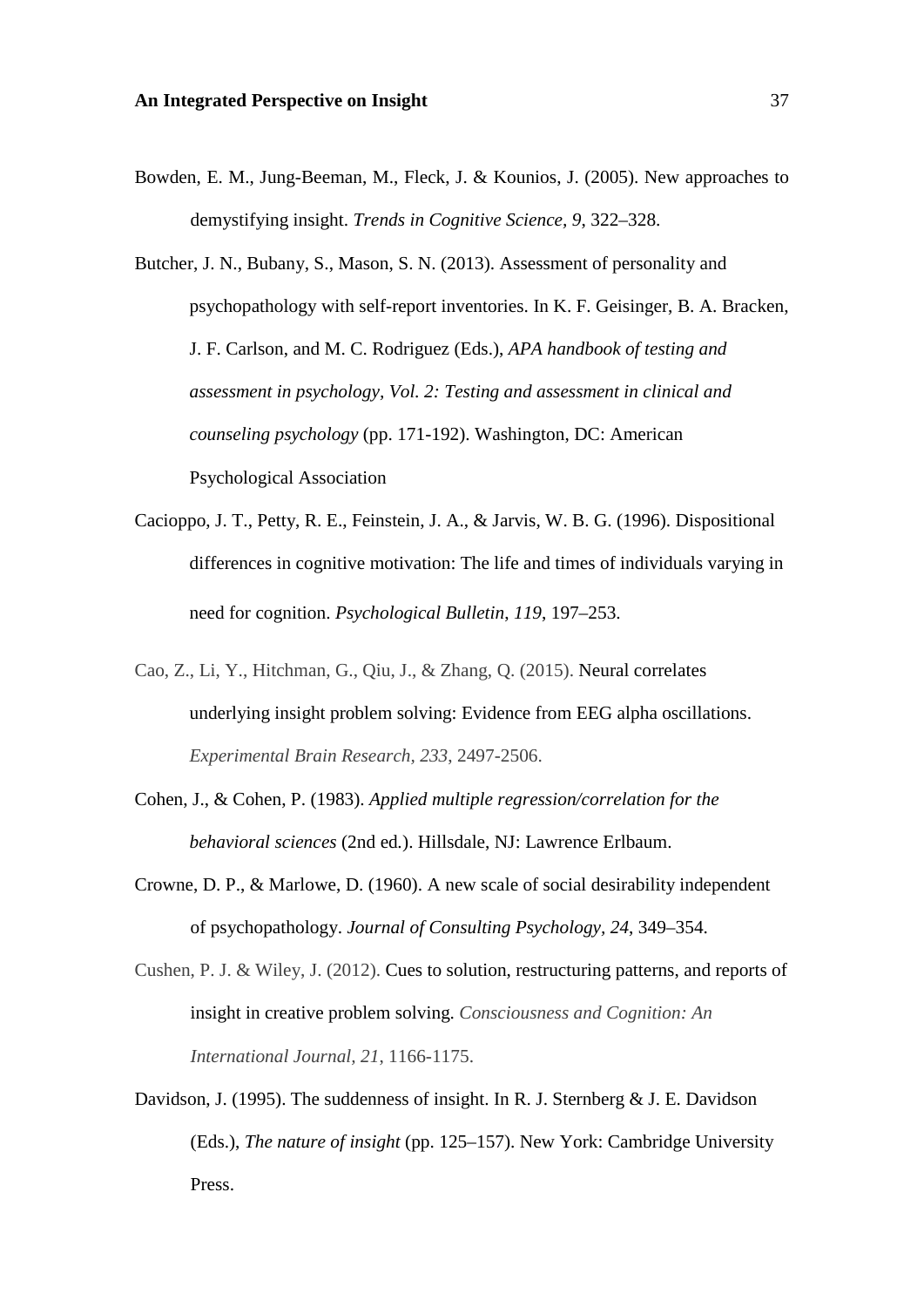- Deci, E. L., & Ryan, R. M. (1985). *Intrinsic motivation and self-determination in human behavior.* New York: Plenum Press.
- Dickhäuser, O., & Reinard, M. A. (2006). Factors underlying expectancies of success and achievement: The influential roles of need for cognition and general or specific self-concepts. *Journal of Personality and Social Psychology*, *90*(3), 490– 500.
- Digman, J. M. (1997). Higher order factors of the Big Five. *Journal of Personality and Social Psychology*, *73*, 1246–1256.
- Durik, A. M., Vida, M., & Eccles, J. S. (2006). Task values and ability beliefs as predictors of high school literacy choices: A developmental analysis. *Journal of Educational Psychology*, *98*(2), 382–393.
- Easterbrook, J. A. (1958). The effect of emotion on cue utilization and the organization of behavior. *Psychological Review, 66*, 183–201.
- Eccles, J. S., & Wigfield, A. (2002). Motivational beliefs, values, and goals. *Annual Review of Psychology, 53,* 109–132.
- Elliot, A. J., & Dweck, C. S. (2005). Competence and motivation: Competence as the core of achievement motivation. In A. J. Elliot & C. S. Dweck (Eds.), *Handbook of competence motivation* (pp. 3–14). New York: Guilford Press.
- Entwistle, N. J. (1997). *The approaches and study skills inventory for students (ASSIST)*. Edinburgh: Centre for Research on Learning and Instruction, University of Edinburgh.
- Finke, R. A. (1995). Creative insight and preinventive forms. In R. J. Sternberg & J. E. Davidson (Eds.), *The nature of insight* (pp. 255–280). Cambridge, MA: MIT Press.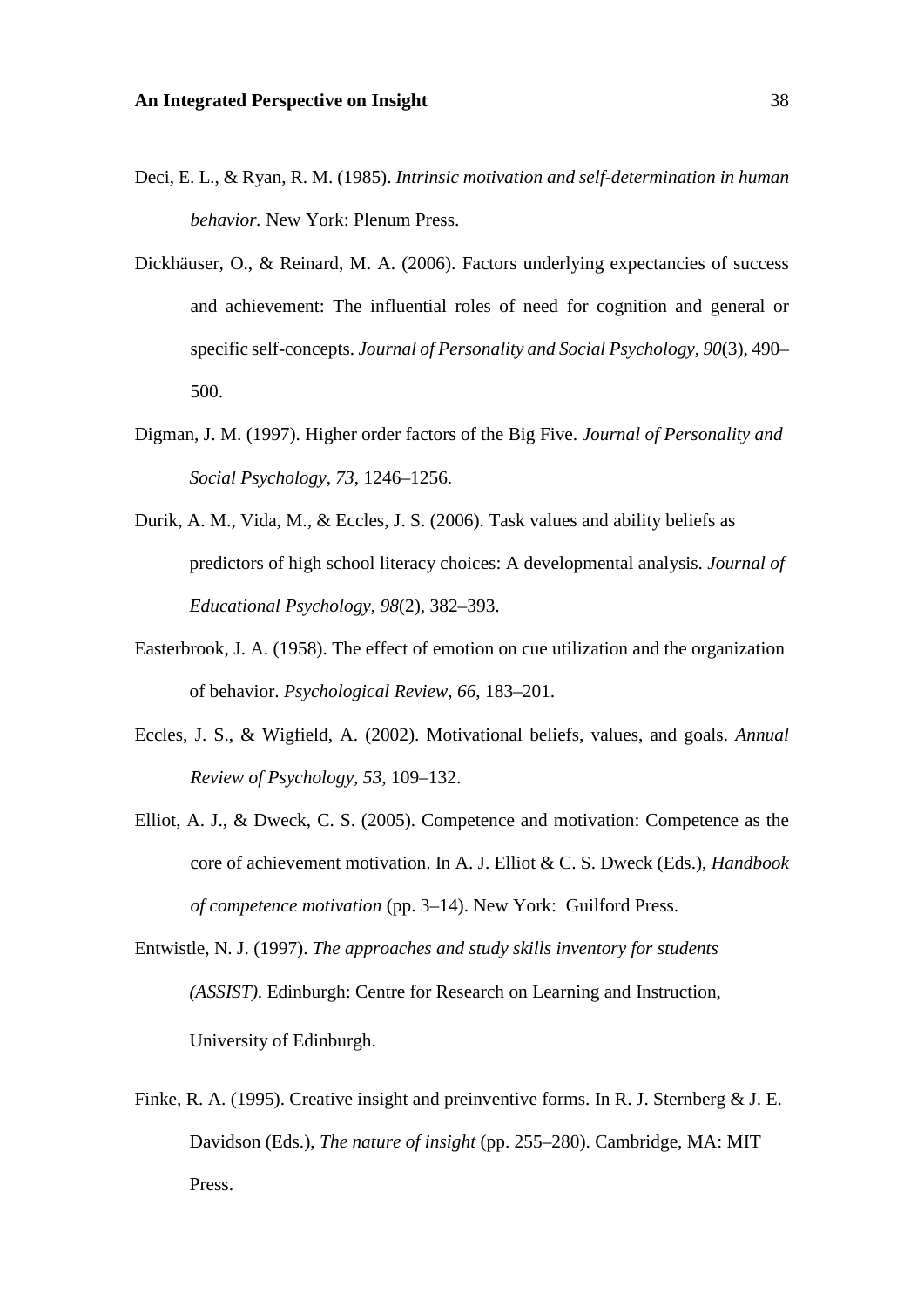- Fleck, J. I., & Weisberg, R. W. (2013). Insight versus analysis: Evidence for diverse methods in problem solving. *Journal of Cognitive Psychology, 25*, 436-463.
- French, E. G. (1955). Interrelation among some measures of rigidity under stress and nonstress conditions. *Journal of Abnormal and Social Psychology, 51*, 114–118.
- Gigerenzer, G., & Todd, P. M. (1999). *Simple heuristics that make us smart*. Oxford, UK: Oxford University Press.
- Gilhooly, K. J., & Murphy, P. (2005). Differentiating insight from non-insight problems. *Thinking & Reasoning, 11*, 279–302.
- Gjesme, T. (1973). Achievement related motives and school performance for girls. *Journal of Personality and Social Psychology, 26*, 131–136.
- Glucksberg, S. (1962). The influence of strength of drive on functional fixedness and perceptual recognition. *Journal of Experimental Psychology, 63*, 36–41.
- Greeno, J. G. (1978). Nature of problem solving abilities. In W. K. Estes (Ed.), *Human information processing* (Vol. 5, pp. 239–270). Hillsdale, NJ: Lawrence Erlbaum Associates Inc.
- Hagtvet, K. A. (1989). *The construct of test anxiety: Conceptual and methodological issues*. Bergen/London: Sigma Forlag/Jessica Kingsley Publishers.
- Hanoch, Y., & Vitouch, O. (2004). When less is more: Information, emotional arousal and the ecological reframing of the Yerkes-Dodson law. *Theory & Psychology, 14*, 427–452.
- Harter, S. (1990). Causes, correlates, and the functional role of global self-worth: A life-span perspective. In R. J. Sternberg & J. Kolligan, Jr. (Eds.), *Competence considered* (pp. 67–98). New Haven, CT: Yale University Press.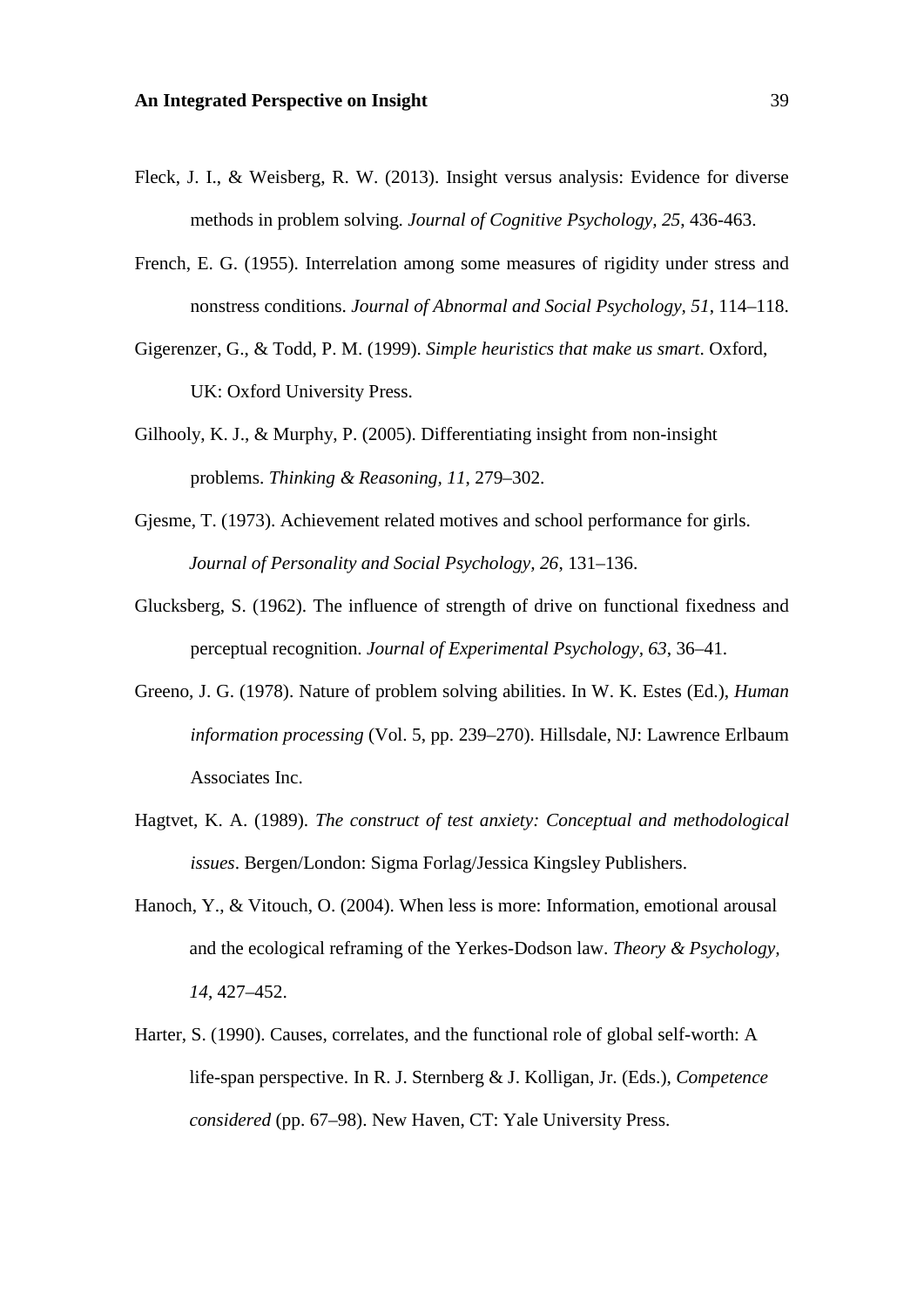- Hattori, M., Sloman, S. A., & Orita, R. (2013). Effects of subliminal hints on insight problem solving. *Psychonomic Bulletin & Review, 20*, 790-797.
- Humphreys, M. S., & Revelle, W. (1984). Personality, motivation and performance: A theory of the relationship between individual differences and information processing. *Psychological Review, 91*, 153–184.
- Jones, G. (2003). Testing two cognitive theories of insight. *Journal of Experimental Psychology: Learning, Memory, and Cognition*, *29*, 1017–1027.
- Kahneman, D. (2011). *Thinking, fast and slow*. New York: Farrar, Straus and Giroux.
- Kahnemann, D., & Klein, G. (2009). Conditions for intuitive expertise. A failure to disagree. *America Psychologist, 64*, 515–526.
- Kaplan, C. K., & Simon, H. A. (1990). In search of insight. *Cognitive Psychology, 22*, 374–419.
- Kaufmann, G. (1979). The explorer and the assimilator: A cognitive style distinction and its potential implications for innovative problem solving. *Scandinavian Journal of Educational Research, 23*, 101–108.
- Kaufmann, G., & Martinsen, Ø. (1992). *The A–E scale revised*. Bergen: University of Bergen, Department of General Psychology.
- Kaufmann, G., & Martinsen, Ø. (2006, November). *Style, strategy, and mood (revised)*. Paper presented at the 47th annual meeting for the Psychonomic Society, Houston, Texas.
- Kershaw, T. C. & Ohlsson, S. (2004). Multiple causes of difficulty in insight: The case of the Nine-Dot Problem. *Journal of Experimental Psychology: Learning, Memory, and Cognition, 30*, 3–13.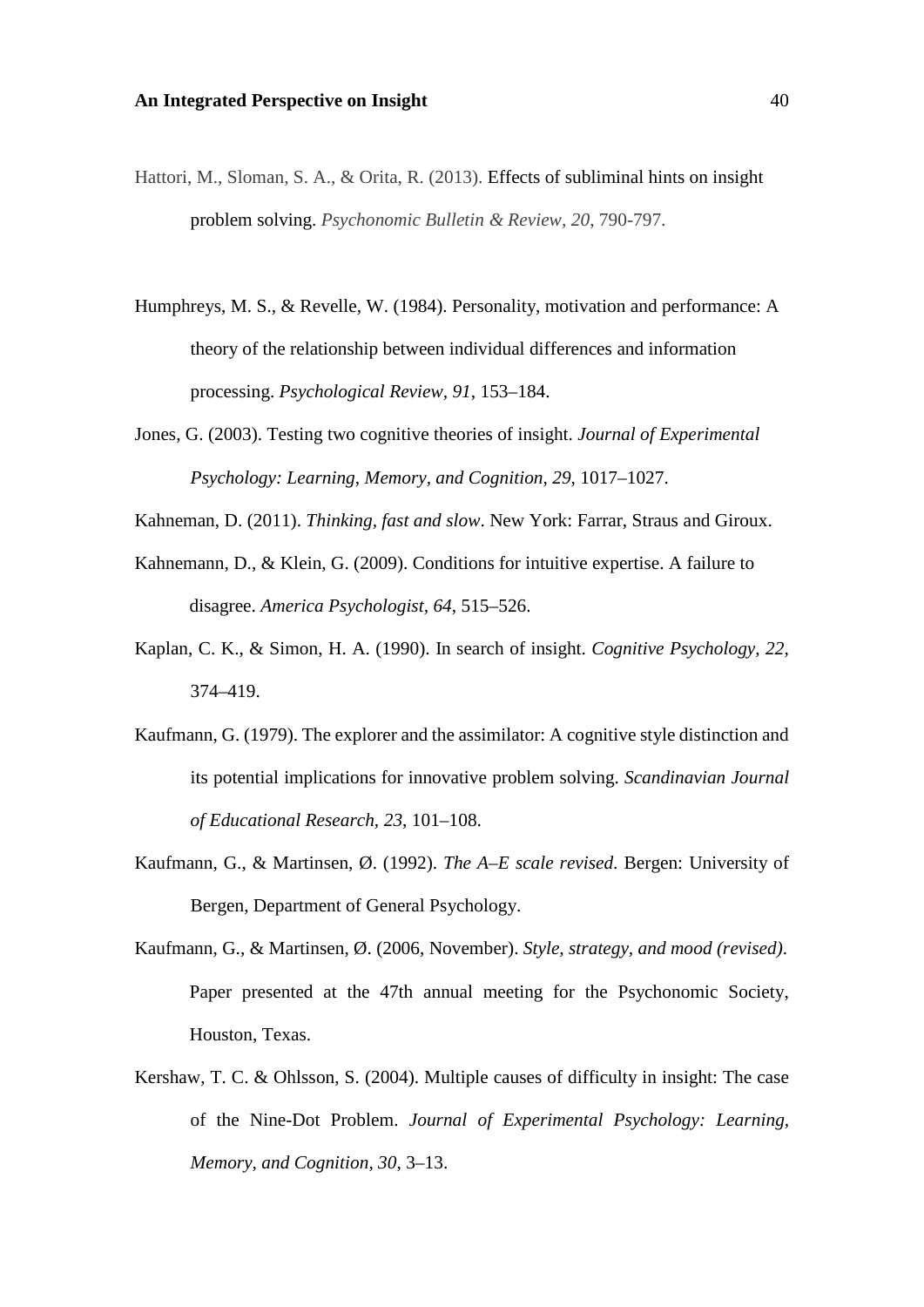- Knoblich, G., Ohlsson, S., Haider, H., & Rhenius, D. (1999). Constraint relaxation and chunk decomposition in insight problem solving. *Journal of Experimental Psychology: Learning, Memory, and Cognition, 25, 1534–1555.*
- Cronbach, L. J., & Meehl, P. E. (1955). Construct validity in psychological tests. *Psychological Bulletin*, *52*(4), 281.
- Maier, N. R. F. (1970). Problem solving and creativity in individuals and groups. Belmont, CA: Brooks/Cole Publishing Company.
- Martinsen,  $\emptyset$ . (1993). Insight problems revisited: The influence of cognitive styles and experience on creative problem solving. *Creativity Research Journal, 6,* 435– 449.
- Martinsen,  $\emptyset$ . (1994). The effect of individual differences in cognitive style and motives in solving insight problems. *Scandinavian Journal of Educational Research, 38*, 83–96.
- Martinsen,  $\emptyset$ . (1995a). Cognitive styles and experience in solving insight problems: Replication and extension. *Creativity Research Journal, 8*, 291–298.
- Martinsen,  $\emptyset$ . (1995b). Insight with style: Cognitive style and its function in solving insight problems. In G. Kaufmann, K. H. Teigen, & T. Helstrup (Eds.), *Problem solving and cognitive processes: Essays in honor of Kjell Raaheim.* (pp. 77–119). Bergen: Fagbokforlaget.
- Martinsen,  $\emptyset$ . L., & Diseth, Å. (2011). The assimilator–explorer cognitive styles: Factor structure, personality correlates, and relationship to inventiveness**.** *Creativity Research Journal, 23*, 273–283.
- Martinsen,  $\emptyset$ ., & Furnham, A. (2015). Cognitive style and performance on complex, structured tasks. *Learning and Individual Differences, 42,* 106–109.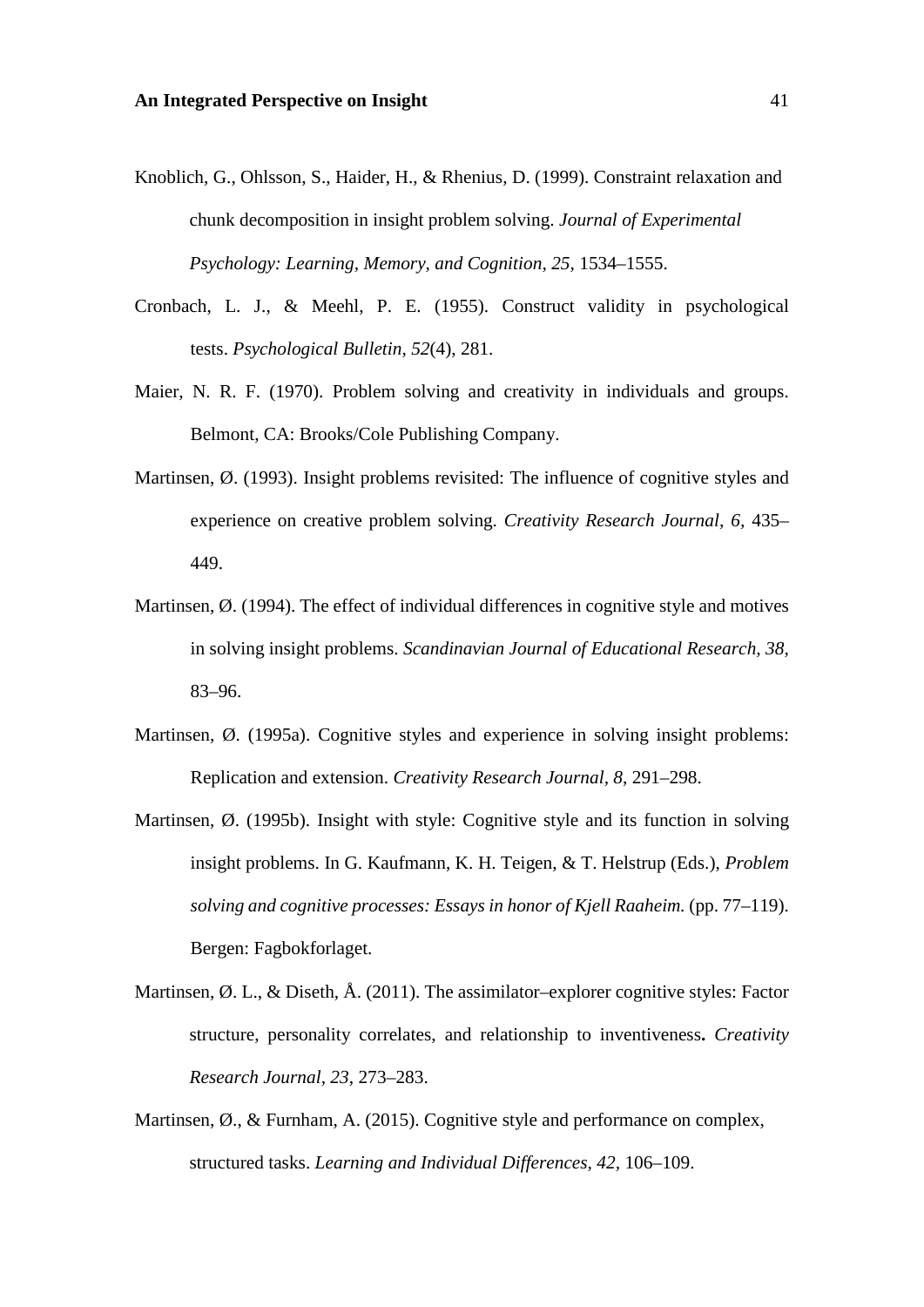- Martinsen, Ø. L., & Furnham, A. (in press). The Assimilator Explorer styles and creativity. *Personality and Individual Differences*.
- Martinsen, Ø., & Kaufmann, G. (2000). The assimilator–explorer cognitive styles and their relationship to affective-motivational orientations and cognitive performances. In R. Riding & S. Raynor (Eds.), *International perspectives on individual differences: New developments in learning/cognitive styles*(Vol. 1, pp. 3–41). Stamford, CT: Ablex Publishing Corporation.
- Martinsen, Ø. L., Kaufmann, G., & Furnham, A. (2011). Cognitive style and creativity. In M. A. Runco & S. R. Pritzker (Eds.), *Encyclopedia of creativity* (2nd ed.) (Vol. 1, pp. 214–221). San Diego: Academic Press.
- McClelland, D. C. (1985). *Human motivation.* Glenview, IL: Scott, Foresman.
- McClelland, D. C., Atkinson, J. W., Clark, R. A., & Lowell, E. L. (1953). *The achievement motive*. New York: Appleton.
- McGraw, K., & McCullers, J. C. (1979). Evidence of a detrimental effect of extrinsic incentives on breaking a mental set. *Journal of Experimental Psychology, 15*, 285– 294.
- McKenna, F. P. (1984). Measures of field dependence: Cognitive style or cognitive ability? *Journal of Personality and Social Psychology, 47,* 593-603.
- Messick, S. (1987). Structural relationships across cognition, personality and style. In R. E. Snow & M. J. Far (Eds.), *Aptitude, learning and instruction: Conative and affective process analysis* (Vol. 3, pp. 35–77), Hillsdale, NJ: LEA.
- Messick, S. (1995). Validity of psychological assessment: Validation of inferences from persons' responses and performances as scientific inquiry into score meaning. *American Psychologist, 50*, 741–749.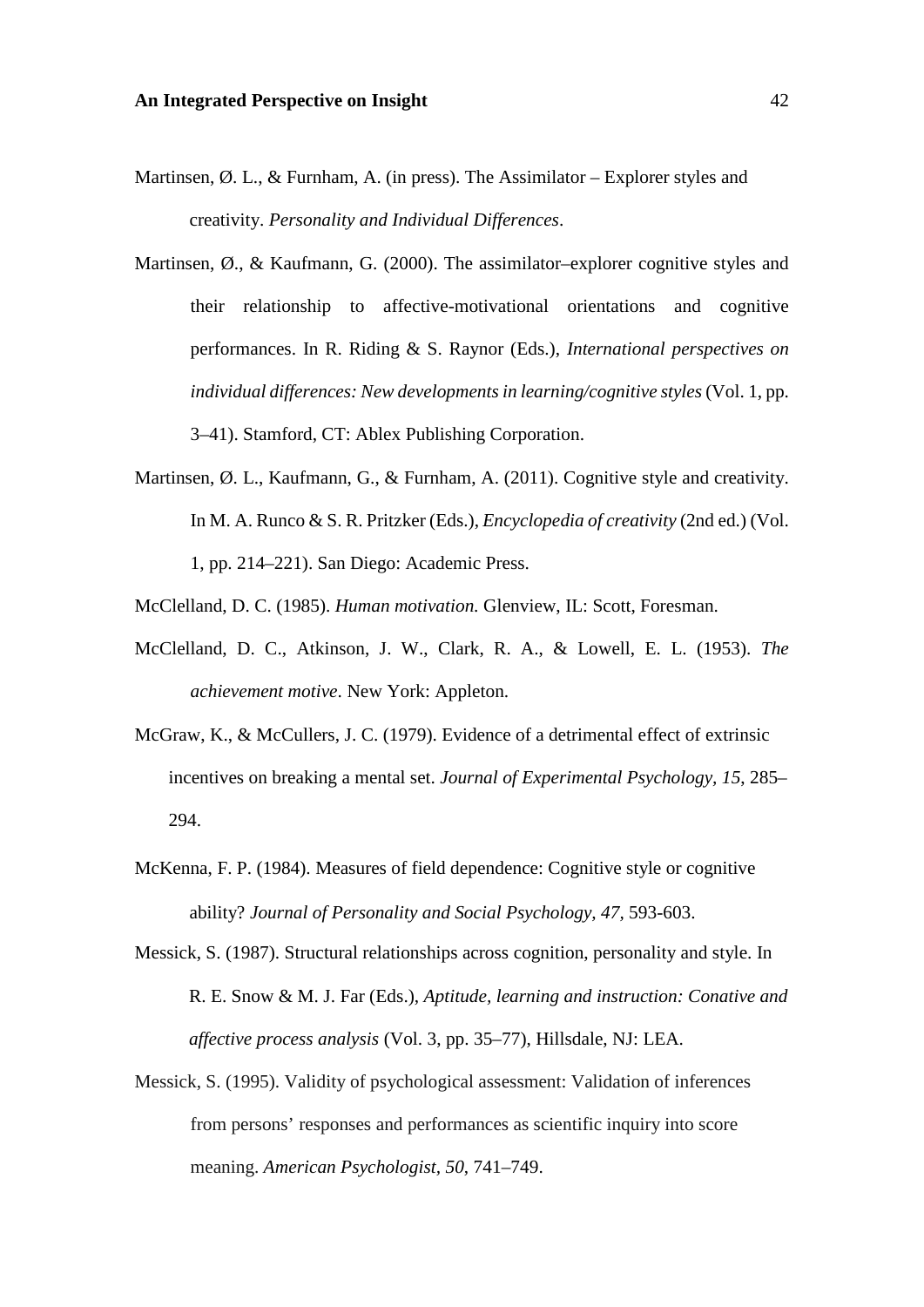- Mønnesland, K. (1985). *Intelligensprøver for Voksne Gruppeprøve serie 3 for alderen over 14 år* [Intelligence tests for the age above 14 years]. Oslo: Tano.
- Ohlsson, S. (1992). Information-processing explanations of insight and related phenomena. In M. Keane & K. Gilhooley (Eds.), *Advances in the psychology of thinking* (pp. 1–44). London: Harvester-Wheatsheaf.
- Ostafin, B. D. & Kassman, K. T. (2012). Stepping out of history: Mindfulness improves insight problem solving. *Consciousness and Cognition: An International Journal, 21*, 1031-1036.
- Pacini, R., & Epstein, S. (1999). The relation of rational and experiential information processing styles to personality, basic beliefs, and the ratio-bias phenomenon. *Journal of Personality and Social Psychology*, *76*, 972-987.
- Patrick, J., Ahmed, A., Smy, V., Seeby, H., & Sambrooks, K. (2015). A cognitive procedure for representation change in verbal insight problems. *Journal of Experimental Psychology: Learning, Memory, and Cognition, 41*, 746–759.
- Pedhazur, E. J. (1982). *Multiple regression in behavioral research* (2nd ed.). Fort Worth, TX: Holt, Rinehart and Winston.
- Piaget, J. (1976). Piaget's theory. In B. Inhelder & H. H. Chapman (Eds.), *Piaget and his school: A reader in developmental psychology* (pp. 11–24). New York: Springer.
- Rand, P., Lens, W., & Decock, B. (1991). Negative motivation is half the story: Achievement motivation combines positive and negative motivation. *Scandinavian Journal of Educational Research, 35*, 13–30.

Rand, G., & Rand, P. (1979). *Angst, arbeidsatmosfære og kreativitet* [Anxiety, working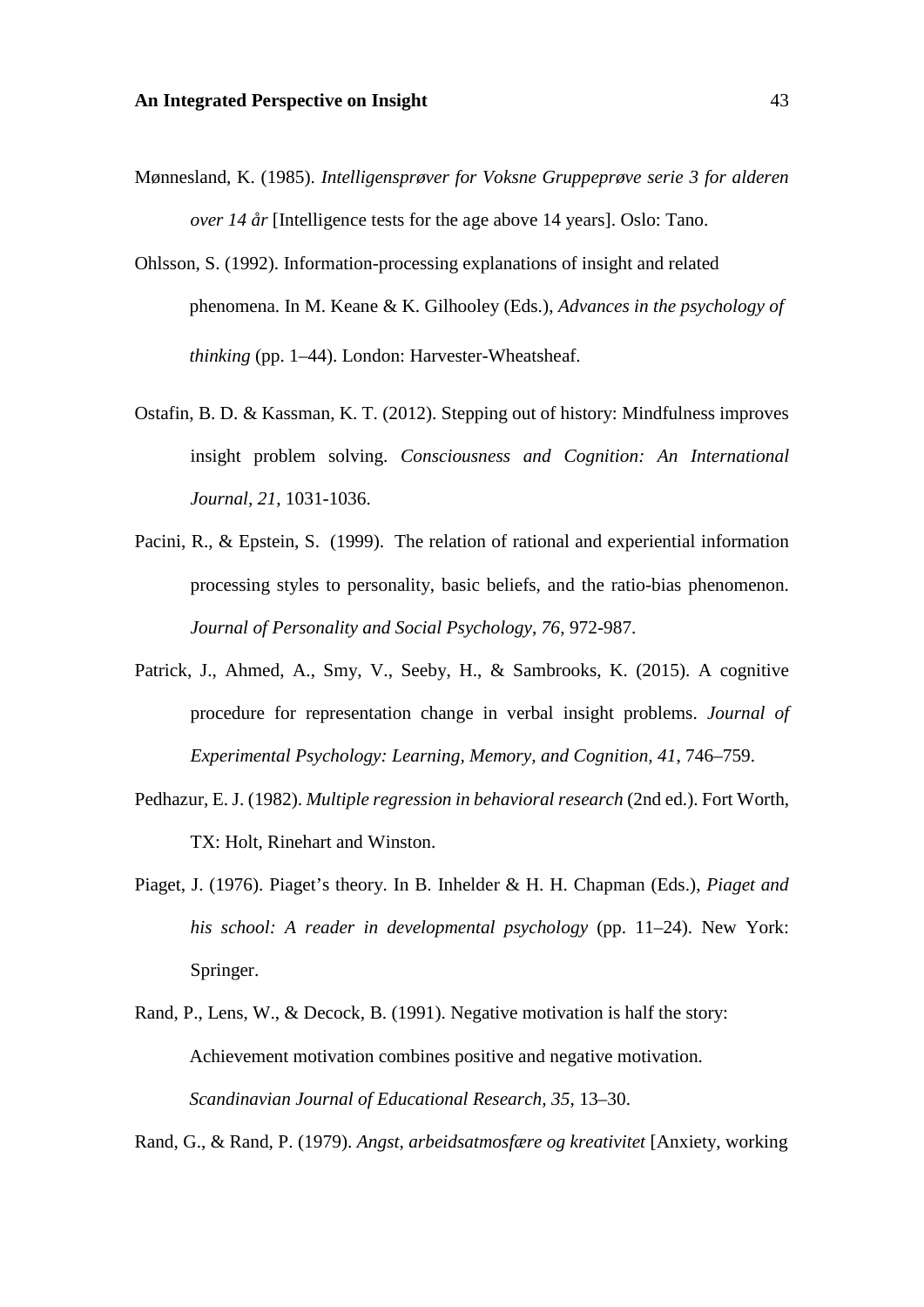atmosphere and creativity]. (Report No. 4). Institute of Educational Research, University of Oslo, Norway.

- Raaheim, K. (1961). Problem solving: A new approach. *Acta Univ. Bergensis*. *Ser. Hum. Litt.*, *5*.
- Raaheim, K. (1984). *Why intelligence is not enough*. Bergen: Sigma Forlag.
- Raaheim, K. (1988). Intelligence and task novelty. In R. J. Sternberg (Ed.), *Advances in the psychology of human intelligence* (pp. 73–98). Hillsdale, NJ: Lawrence Erlbaum.
- Riding, R., & Rayner, S. (1998). Cognitive styles and learning strategies. London: David Fulton.
- Simon, H. A. (1987). Making management decisions: The role of intuition and emotion. *Academy of Management Executive*, *1*, 57–64.
- Saugstad, P., & Raaheim, K. (1960). Problem solving, past experience and availability of functions. *British Journal of Psychology, 51*, 97–104.
- Smith, C. P. (1966). The influence of testing conditions on need for achievement scores and their relationship to performance scores. In J. W. Atkinson & N. T. Feather (Eds.), *A theory of achievement motivation* (pp. 277–297). New York: Wiley.
- Spielberger, C. D. (1983). *Manual for the state–trait anxiety inventory* (STAI Form Y, Norwegian version). Palo Alto, CA: Consulting Psychologists Press.
- Sternberg, R. J. (1985). *Beyond IQ*. Cambridge: Cambridge University Press.
- Tversky, A. and D. Kahneman (1974). Judgment under uncertainty: Heuristics and biases. *Science*, *185*(4157), 1124–1131.
- Von Wittich, D., & Antonakis, J. (2011). The KAI style inventory: Was it personality all along? *Personality and Individual Differences*, *50*, 1044–1049.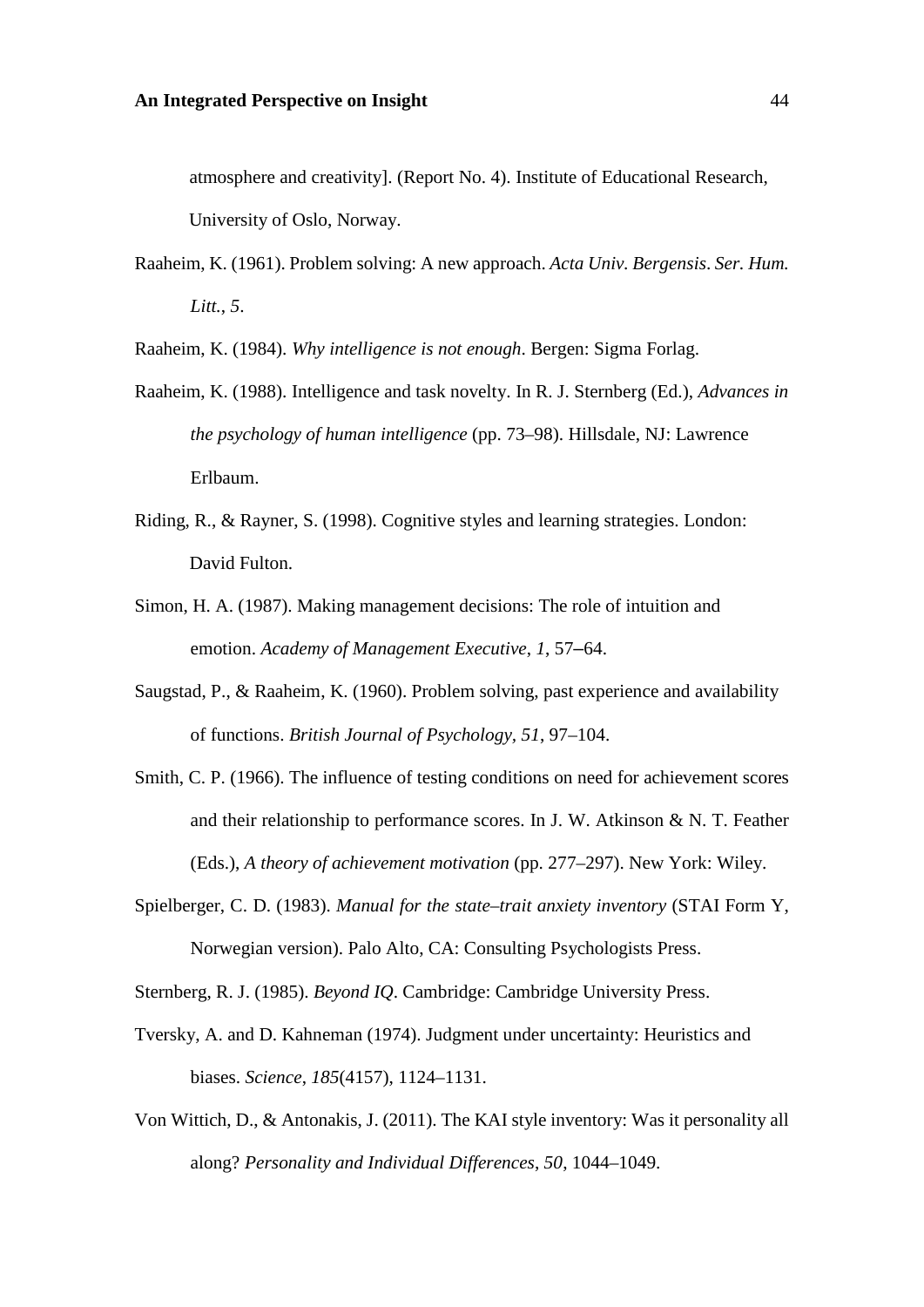Wallach, M. A., & Kogan, N. (1965). *Modes of thinking in young children: A study of the creativity-intelligence distinction.* New York: Holt, Rinehart, & Winston.

Wallach, M. A., & Wing, C. W., Jr. (1969). *The talented student.* New York: Holt.

- Wechsler, D. (1955). *WAIS, Wechsler adult intelligence scale* (Norwegian edition, 1967). Oslo: Tano.
- Weisberg, R. W. (1995). Prolegomena to theories of insight in problem solving: A taxonomy of problems. In R. J. Sternberg & J. E. Davidson (Eds.), *The nature of insight* (pp. 157–196). Cambridge, MA: MIT Press.
- Weiner, B. (1992). *Human motivation: Metaphors, theories, and research*. Newbury Park: Sage.

Wertheimer, M. (1959). *Productive thinking*. New York: Harper & Row.

- Wiley, J. (1998). Expertise as mental set: The effects of domain knowledge in creative problem solving. *Memory & Cognition, 26,* 716–730. doi: 10.3758/BF03211392
- Yerkes, R. M., & Dodson, J. D. (1908). The relation of strength of stimulus to rapidity of habit formation. *Journal of Comparative Neurology & Psychology, 18*, 459– 482.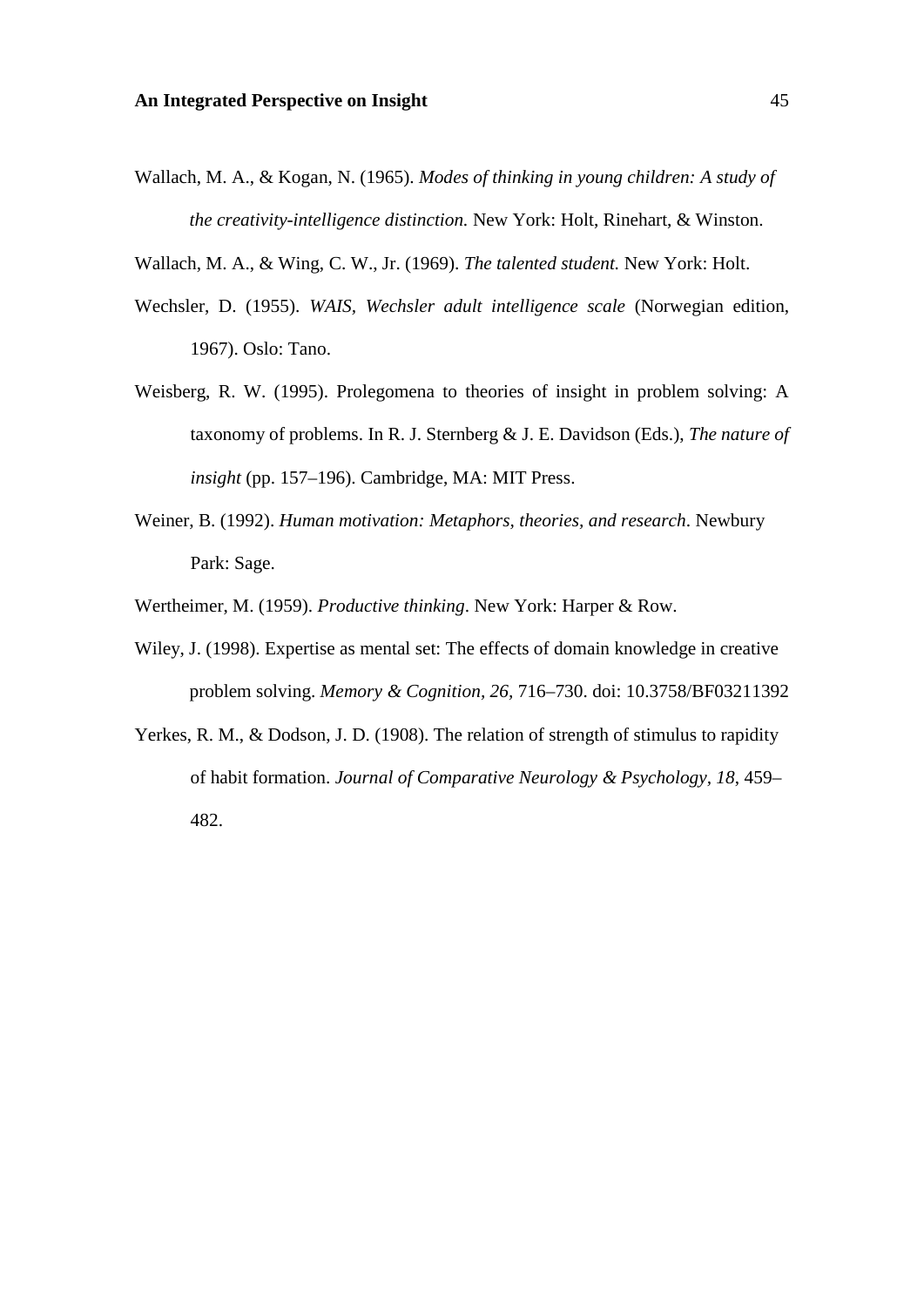Table 1. Illustrative example on resultant motivation estimation for insight problems based on the simplified formula for achievement motivation and where task environment characteristics and cognitive style implications have been added to the theory/resultant motivation eqation. In this table we have included characteristics of the task environment (availability of search constraints), scores on the A–E inventory, probability of success based on high/low style scores (PsCs), incentive value of success (1 - PsCs), the product of PsCs and incentive value (competence motivation), and resultant motivation using the values of 1, 2, and 3 (figures chosen to keep resultant motivation in the .00–1.00 range) to describe low, medium, and high levels for motive strength (Ms - Mf). We assumed an optimal level of motivation when task constraints were not available to be .25 and .40 when task constraints were available (implying that task complexity became somewhat lower and tasks a little easier). We modeled the positive main effect of search constraints by adding .10 to the Ps values in the condition with available search constraints.

| <b>Insight problem</b><br>task | <b>Style (high</b><br>and low | $\overline{\text{PsCs}}$ | $(1 - PsCs)$<br><b>Incentive</b> | Competence<br>motivation: | <b>Resultant motivation</b><br>dependent on motive | <b>Assumed</b><br>optimal | Performance dependent on<br>motive strength $(1, 2, 3)$ * |
|--------------------------------|-------------------------------|--------------------------|----------------------------------|---------------------------|----------------------------------------------------|---------------------------|-----------------------------------------------------------|
| environment                    | scores;                       |                          | value                            | $Ps * (1 - Ps)$           | strength $(1, 2,$ and $3$ *                        | motivation                | competence motivation                                     |
| (Tc)                           | Assimilator/                  |                          |                                  |                           | $(PsCs * (1-PsCs))$                                |                           |                                                           |
|                                | <b>Explorer</b> )             |                          |                                  |                           |                                                    |                           |                                                           |
|                                | Assimilator                   | .10                      | .90                              | .09                       | .09, .18, .27                                      | .25                       | Low, better, high                                         |
| No search                      |                               |                          |                                  |                           |                                                    |                           |                                                           |
| constraints                    |                               |                          |                                  |                           |                                                    |                           |                                                           |
| available (high-               | Explorer                      | .30                      | .70                              | .21                       | .21, .42, .63                                      | .25                       | High, lower, low                                          |
| novelty                        |                               |                          |                                  |                           |                                                    |                           |                                                           |
| condition)                     |                               |                          |                                  |                           |                                                    |                           |                                                           |
|                                |                               |                          |                                  |                           |                                                    |                           |                                                           |
|                                | Assimilator                   | .40                      | .60                              | .24                       | .24, .48, .72                                      | .40                       | Low, better, low                                          |
| Search constraints             |                               |                          |                                  |                           |                                                    |                           |                                                           |
| available                      |                               |                          |                                  |                           |                                                    |                           |                                                           |
| (increased-                    | Explorer                      | .20                      | .80                              | .16                       | .16, .32, .48                                      | .40                       | Low, better, high                                         |
| familiarity                    |                               |                          |                                  |                           |                                                    |                           |                                                           |
| condition)                     |                               |                          |                                  |                           |                                                    |                           |                                                           |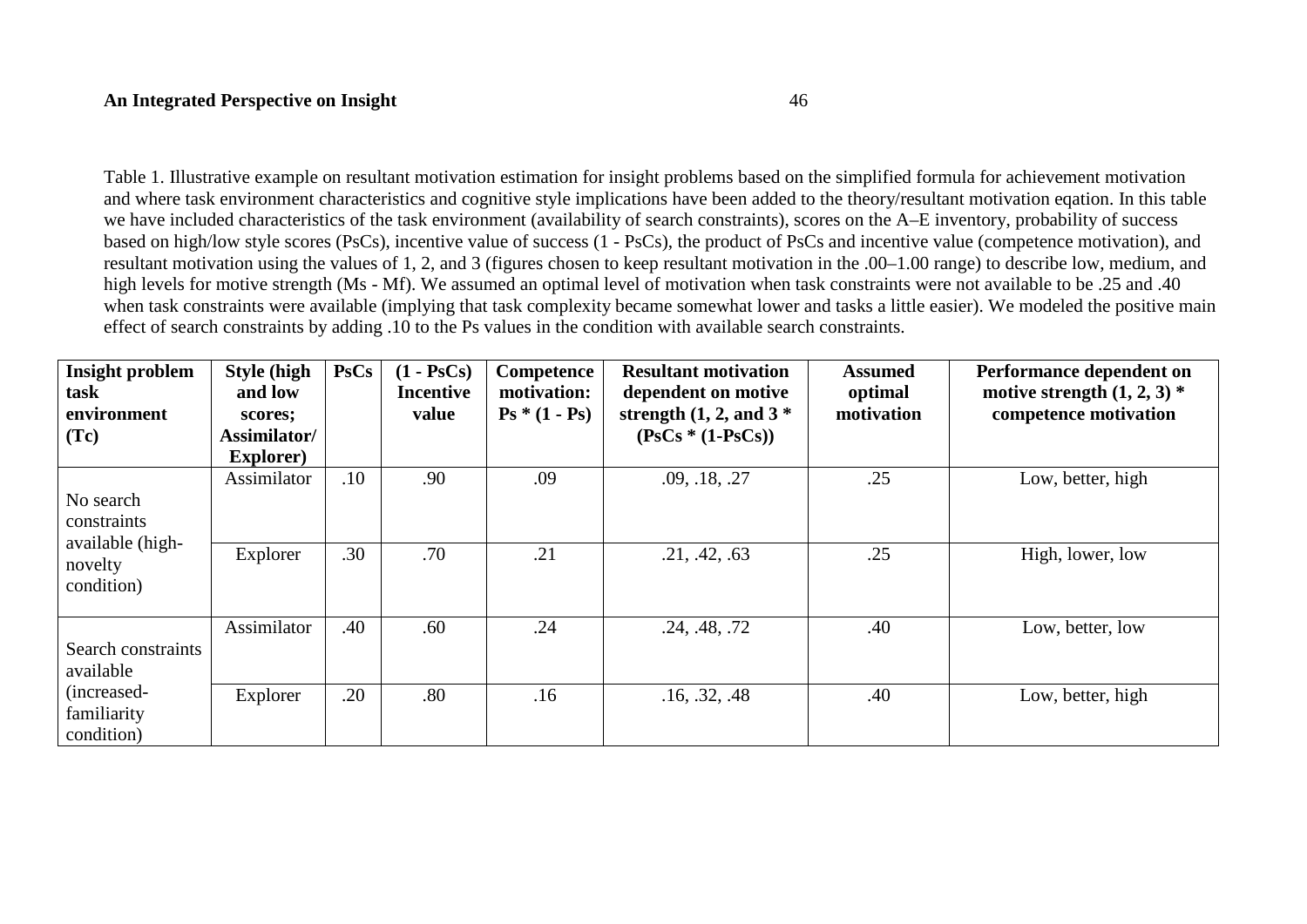# Table 2

# *Correlations, Means, and Standard Deviations for Study Variables*

|                                      | $\mathbf{M}$             | <b>SD</b>                |            | $\overline{2}$ | 3         | $\overline{4}$ | 5        | 6       | $\tau$     | 8        | 9       | 10         |
|--------------------------------------|--------------------------|--------------------------|------------|----------------|-----------|----------------|----------|---------|------------|----------|---------|------------|
| 1. Gender                            | $\overline{\phantom{0}}$ | $\overline{\phantom{a}}$ |            |                |           |                |          |         |            |          |         |            |
| 2. Vocabulary                        | 17.29                    | 3.95                     | .067       |                |           |                |          |         |            |          |         |            |
| 3. Number series                     | 13.73                    | 3.88                     | $.312***$  | $.276***$      |           |                |          |         |            |          |         |            |
| 4. Hint-no hint                      | $\qquad \qquad -$        | $\overline{\phantom{a}}$ | $-.049$    | .028           | .012      |                |          |         |            |          |         |            |
| 5. First contrast (low vs. the other | $\overline{\phantom{a}}$ | $\overline{\phantom{a}}$ | .023       | .006           | .011      | $-.007$        |          |         |            |          |         |            |
| two)                                 |                          |                          |            |                |           |                |          |         |            |          |         |            |
| 6. Second contrast (medium vs.       |                          | $\qquad \qquad$          | .019       | $-.023$        | $-.027$   | .002           | $-0.013$ |         |            |          |         |            |
| high)                                |                          |                          |            |                |           |                |          |         |            |          |         |            |
| 7. A-E styles                        | 101.7                    | 16.28                    | $.125***$  | .036           | .029      | .014           | $-.048$  | $-.032$ |            |          |         |            |
| 8. Experience                        | 6.8                      | 2.96                     | .045       | $-.056$        | .016      | $-.016$        | .027     | $-.033$ | $.108*$    |          |         |            |
| 9. Interest                          | 22.48                    | 7.05                     | $-.033$    | .034           | .007      | $-.024$        | $-0.014$ | .015    | .034       | $-.001$  |         |            |
| 10. State anxiety                    | 18.9                     | 5.86                     | $-.312***$ | $-.116*$       | $-.169**$ | $-.103*$       | .053     | .050    | $-.161$ ** | $-.104*$ | .020    |            |
| 11. Insight performance              | 2.89                     | 1.68                     | $.228***$  | $.197***$      | $.217***$ | $.237***$      | $-.025$  | $-.079$ | $.092*$    | $.115*$  | $-.033$ | $-.256$ ** |

*Note.* \*\* Correlation is significant at the 0.01 level (two-tailed). \* Correlation is significant at the 0.05 level (two-tailed). (C) = Centered variable. N = 459–468. For gender, females = 1, males = 2. For hint–no hint, no hints = 1, hints = 2.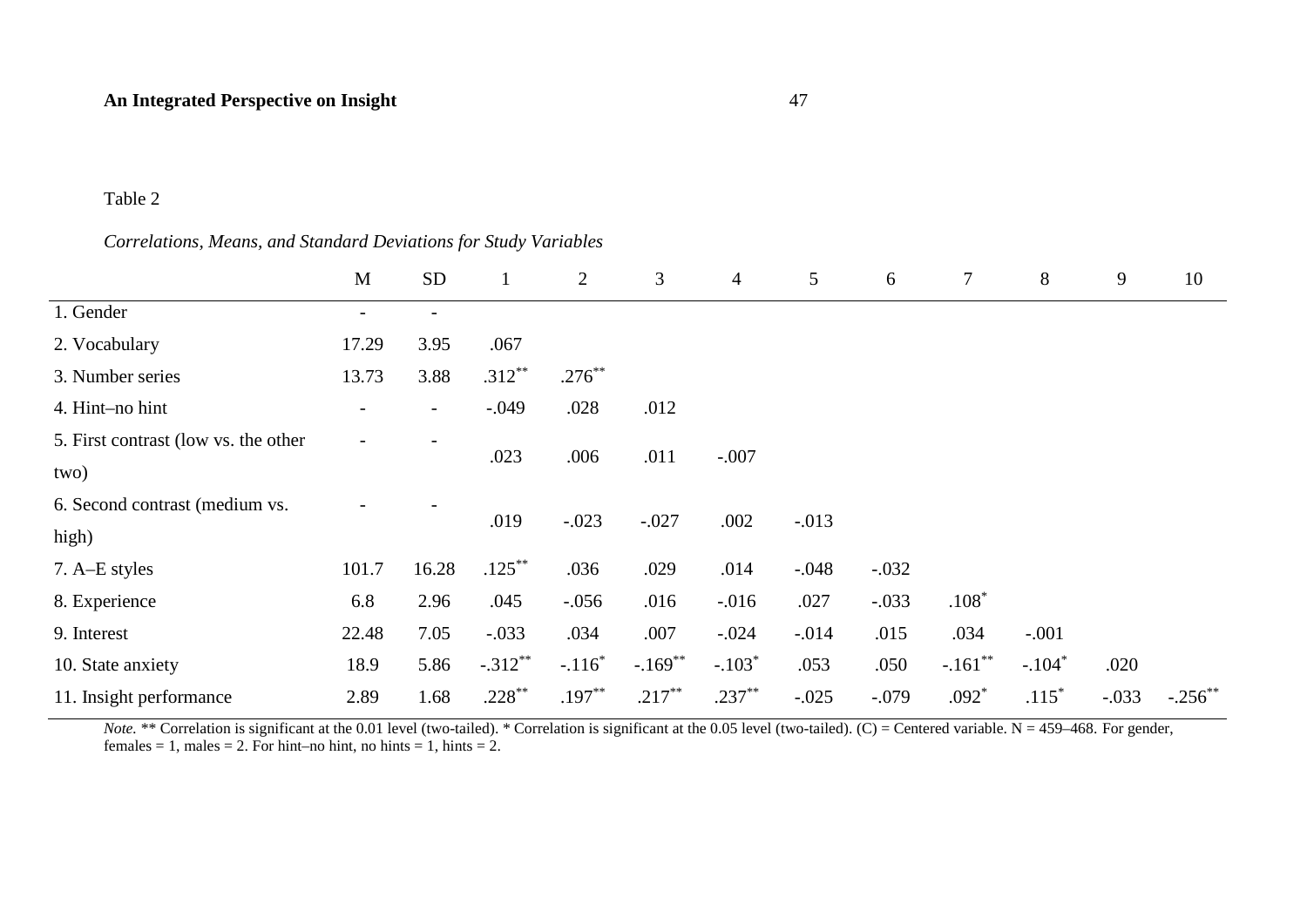#### Table 3

*Summary of hierarchical regression analysis of the A–E styles (centered), the two contrasts for the experimental motivation contrasts, and solution hints. First contrast was difference between low motivation and the other motivation conditions. Second contrast was between medium and high motivation. The dependent variable was performance on insight tasks. N = 463.*

| Variable                          | Step 1   | Step 2   |
|-----------------------------------|----------|----------|
| First contrast                    | $-.013$  | $-.008$  |
| Second contrast                   | $-.079$  | $-.077$  |
| Hints                             | $.229**$ | $.235**$ |
| AE                                | .093*    | $.101*$  |
| Low motivation contrast *         | $-0.056$ | $-.062$  |
| hints                             |          |          |
| High motivation contrast *        | .037     | .041     |
| hints                             |          |          |
| Low motivation contrast * AE      | .003     | .003     |
| High motivation contrast * AE     | .014     | .013     |
| Hints * AE                        | .036     | .045     |
| Low mot. contr * hints * AE       |          | $.156**$ |
| High mot. contr. $*$ hints $*$ AE |          | $-.020$  |
| $R^2$                             | .073     | .098     |
| $R^2$ increment                   |          | $.025**$ |
| $\overline{F}$                    | 3.992**  | 4.468**  |

Note: \* *p*<.05. \*\**p*<.01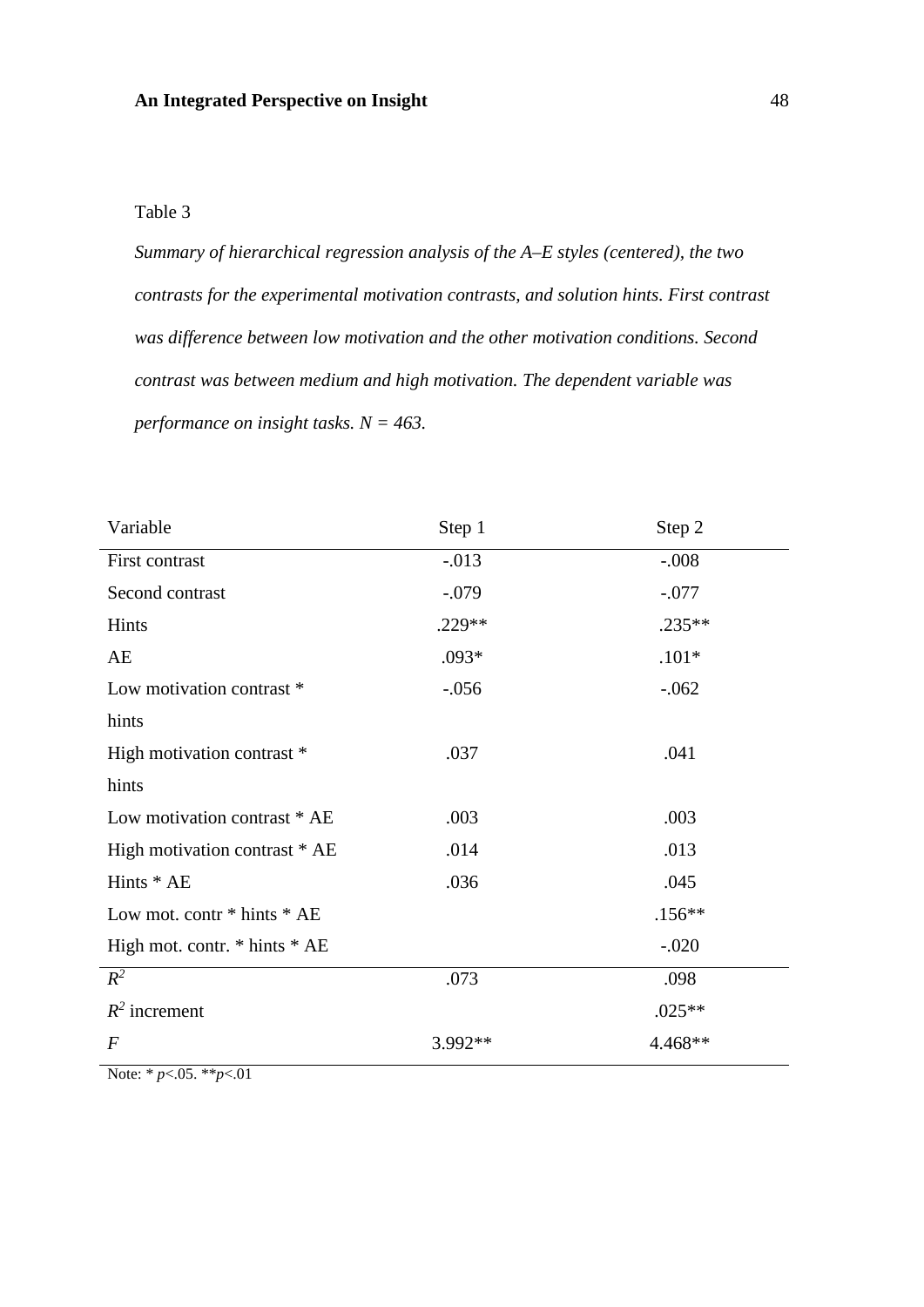#### Table 4

*Summary of hierarchical regression analysis of the experimental motivation contrasts, the A–E styles (centered), and prior problem-solving experience (centered). First contrast was difference between low motivation and the other motivation conditions. Second contrast was between medium and high motivation. The dependent variable was performance on insight tasks. N = 454.*

| Variable                              | Step 1  | Step 2   |  |
|---------------------------------------|---------|----------|--|
| Low motivation contrast               | $-.027$ | $-.041$  |  |
| High motivation contrast              | $-.075$ | $-.079$  |  |
| AE                                    | $.096*$ | $.100*$  |  |
| Low motivation contrast * AE          | .015    | .026     |  |
| High motivation contrast * AE         | .009    | .014     |  |
| Prior experience                      | $.122*$ | $.142*$  |  |
| Low motivation contrast * prior exp.  | .063    | .054     |  |
| High motivation contrast * prior exp. | $-.006$ | $-0.012$ |  |
| $AE * prior exp.$                     | $-.076$ | $-.070$  |  |
| Low mot. contr $*$ AE $*$ prior exp.  |         | $.088 +$ |  |
| High mot. contr $*AE * prior exp$ .   |         | $.098 +$ |  |
| $R^2$                                 | .041    | 054      |  |
| $R^2$ increment                       |         | $.013*$  |  |
| $\bm{F}$                              | $2.09*$ | 2.29     |  |
|                                       |         |          |  |

Note: +  $p$ <.05 (one-tailed). \*  $p$  <.05 (two-tailed). \*\* $p$  <.01 (two-tailed).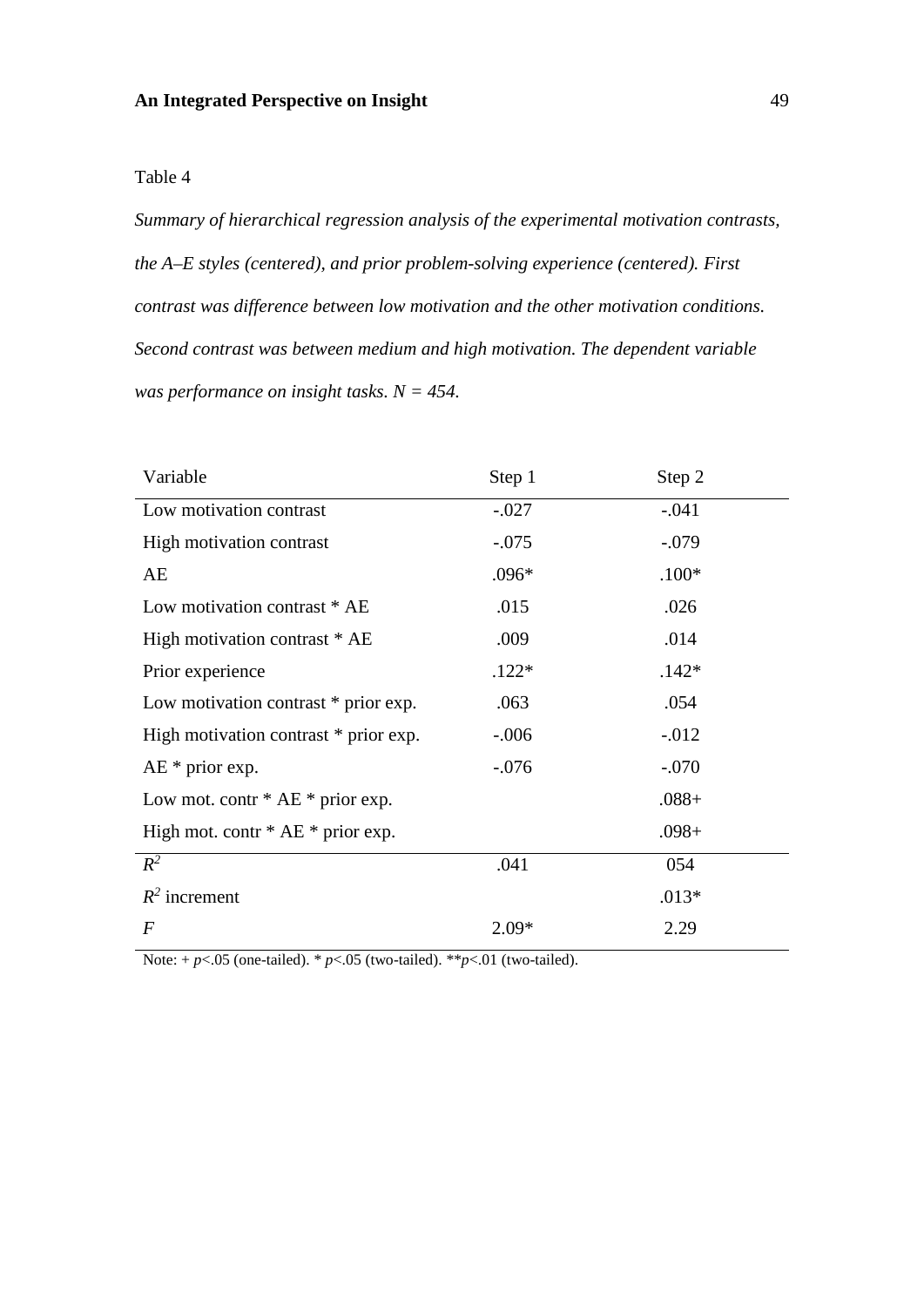Figure captions:

*Figure 1*. Interaction plot of A–E \* motivation instructions in the hint and no-hint conditions. The plot points for the A–E styles are at one standard deviation above and below the mean.

*Figure 2*. Interaction plots of the A–E styles \* motivation instructions at four levels of experience. The plot points for the A–E styles are at one standard deviation above and below the mean. For experience, the plot points are at one and two standard deviations above and below the mean.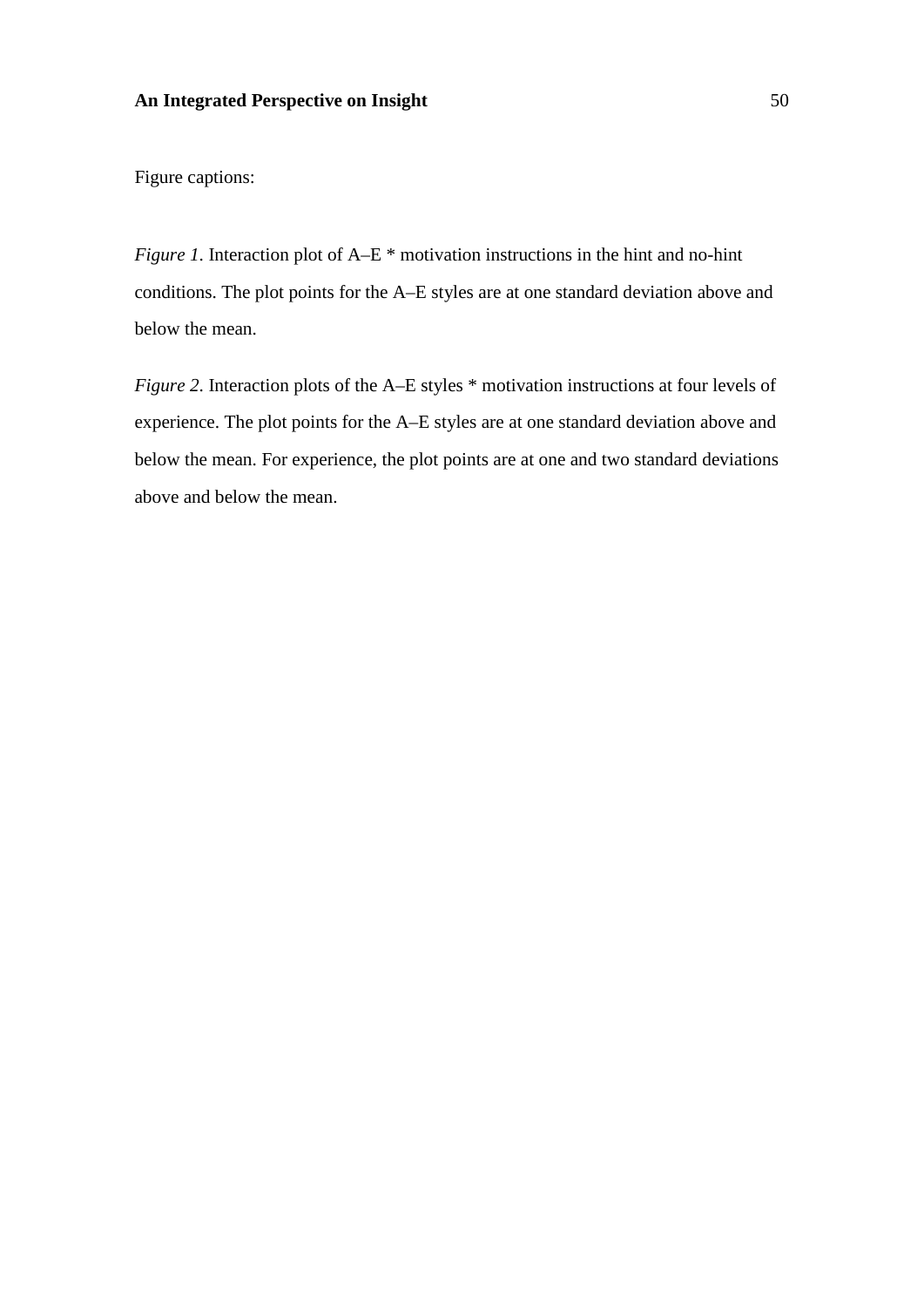

. One standard deviation below the mean (Assimilators) □ One standard deviation above the mean (Explorers)